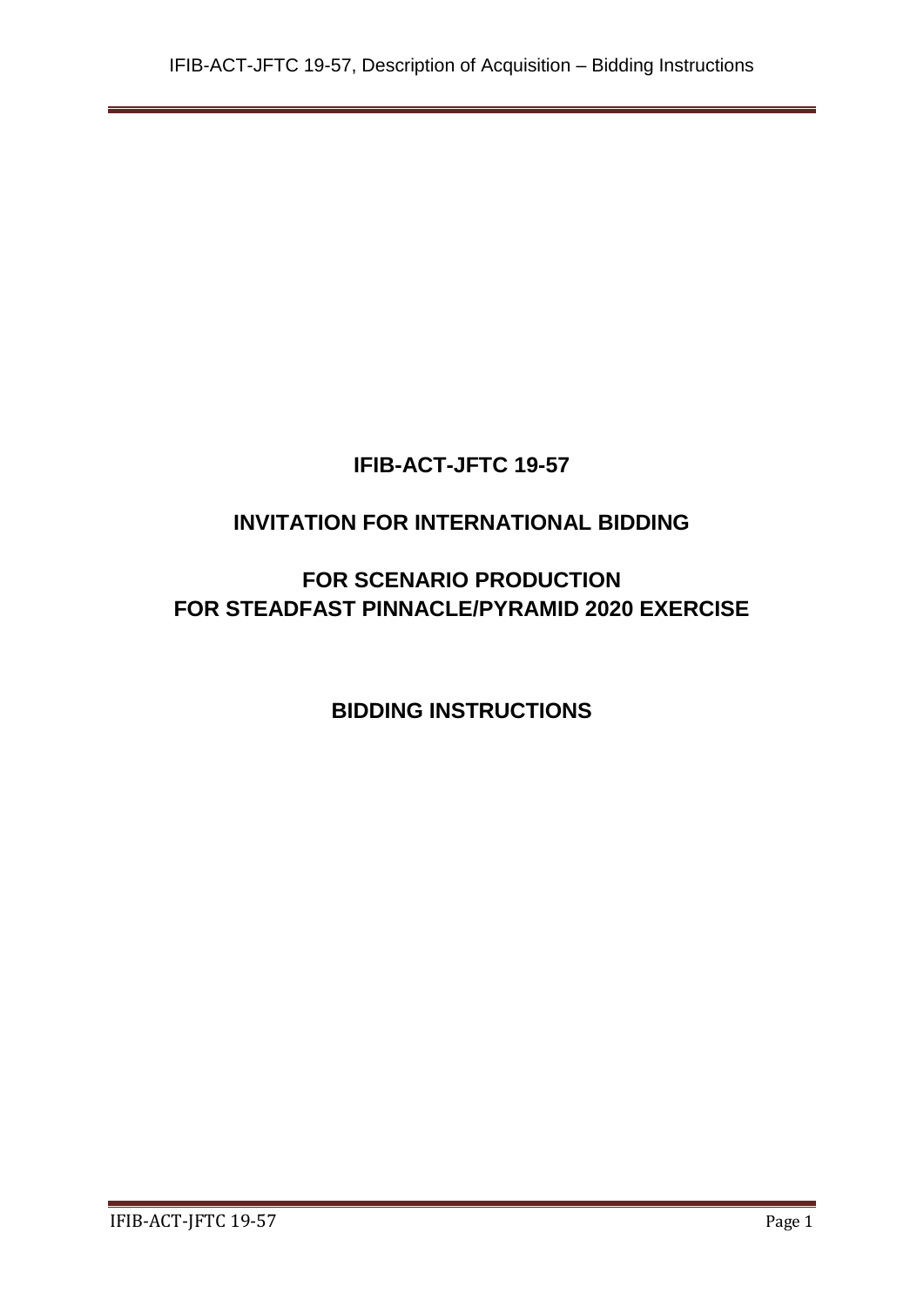## **PART I – BIDDING INSTRUCTIONS**

## **TABLE OF CONTENTS**

- 1. General
- 2. Classification
- 3. Definitions
- 4. Eligibility
- 5. Exemption of Taxes
- 6. Terms and Conditions of the Bid
- 7. Amendments or Cancellation
- 8. Clarifications to the Solicitation
- 9. Bid Closing Date
- 10. Bid Validity
- 11. Contents of Proposal
- 12. Proposal Submission
- 13. Late Proposals
- 14. Bid Withdrawal
- 15. Bid Evaluation
- 16. Clarifications of Proposals
- 17. Award
- 18. Communication
- 19. Points of Contact

## **ENCLOSURES:**

- 1. Proposal Checklist
- 2. Address Label
- 3. Compliance Statement
- 4. Past Performance Information Form
- 5. Mandatory Price Proposal Format
- 6. Certification of Security Clearance
- 7. Certificate of Bid Validity
- 8. Certificate of Independent Determination
- 9. Certificate of Exclusion of Taxes and Charges
- 10. Statement of Absence of Conflict of Interest
- 11. Certificate of Legal Name of Bidder

## **PART II – GENERAL CONTRACT TERMS AND PROVISIONS**

JFTC General Contract Terms and Conditions

## **PART III – TECHNICAL INFORMATION**

Statement of Work

IFIB-ACT-JFTC 19-57 Page 2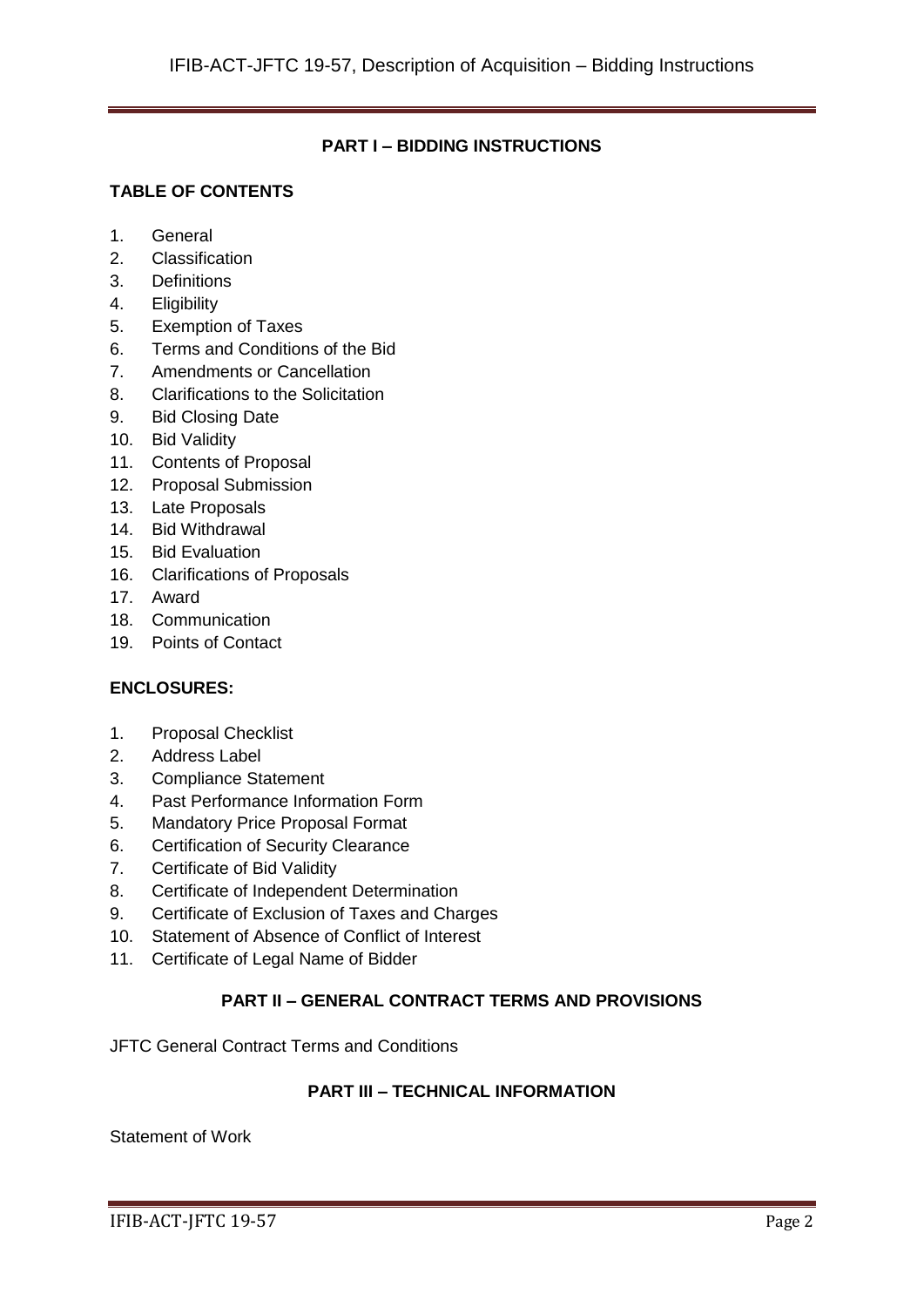## **PART I - BIDDING INSTRUCTIONS**

#### **1. General**

The purpose of this Invitation for International Bidding (IFIB) is the competitive selection of the lowest compliant bidder offering services for Scenario Production for Steadfast Pinnacle/Pyramid 2020 Exercise. The result of this bidding will be Firm Fixed Price Deliverables Contract.

#### **2. Classification**

This IFIB is an UNCLASSIFIED document.

#### **3. Definitions**

- a) The term "Potential Bidder", shall refer to the entity that intents, without commitment, to participate in this IFIB.
- b) The term "Bidder", shall refer to the bidding entity that has completed a bid in response to this IFIB.
- c) The term "Compliance" as used herein means strict conformity to the requirements and standards specified in this IFIB.
- d) The term "Contractor" shall refer to the bidding entity to which the contract is awarded.
- e) The term "Contracting Officer" or "CO" designates the official who is executing this IFIB and awarding the contract on behalf of the JFTC.
- f) "Contracting Officer Technical Representative" or "COTR" is the official who is appointed for the purpose of determining compliance of the successful bid, per the technical specifications.
- g) The term "Statement of Work" (hereinafter referred to as SOW) refers to the technical requirements defined by JFTC.
- h) "Work unit" is one person's working time for a day, or the equivalent, used as a measure of how much work or labor is required or consumed to perform some task.
- i) The term "JFTC" shall refer to the Joint Force Training Centre.
- j) The term "ACT" shall refer to the Allied Command Transformation.
- k) The term "NATO", shall refer to the North Atlantic Treaty Organisation.
- l) The term "days" as used in this IFIB shall, unless otherwise stated, be interpreted as meaning calendar days.

## **4. Eligibility**

This IFIB is opened to governmental or commercial entities that:

a) Originate and are chartered/incorporated within NATO member nations.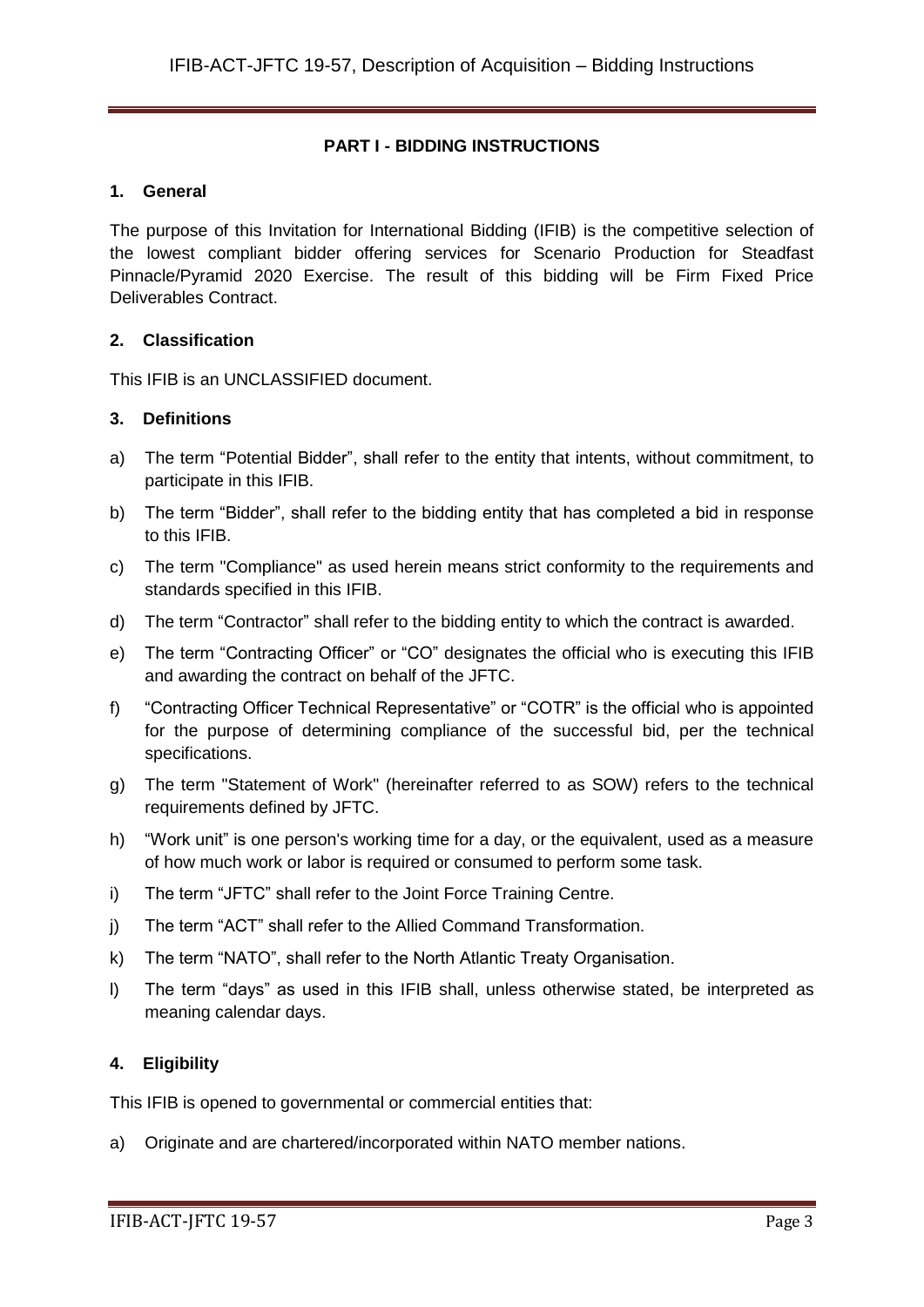- b) Contractor personnel performing services under the contract must be citizens of a NATO nation, having appropriate professional training and experience in related field(s), and meet applicable criteria for personal security clearance.
- c) have successfully provided similar services (at least two (2) contracts within the past three years) to NATO entities or NATO-member national military command or training centre.

## **5. Exemption of taxes**

In accordance with Article VIII of the Paris Protocol dated 28 August 1952 and Art. 17 of the Supplementary Agreement between the Government of the Republic of Poland and Headquarters, Supreme Allied Commander Transformation and the Supreme Headquarters Allied Powers Europe to the Protocol on the status of International Military Headquarters set up pursuant to the North Atlantic Treaty, dated 9 July 2016, goods and services under this Contract are exempt from taxes, duties and similar charges.

## **6. Terms and Conditions of the Bid**

All the terms and conditions of a bid are deemed to be accepted by the Bidder and incorporated into the Bidder's proposal submission. It is the JFTC's intention that the General and Special Terms and Conditions stated in this bid and the successful Bidder's response to this bid will form the contract between the JFTC and the successful Bidder.

## **7. Amendment or Cancellation**

- a) The JFTC reserves the right to amend or delete any one or more of the requirements, terms, conditions or provisions of the IFIB prior bid opening. A solicitation amendment or amendments shall announce such action.
- b) Amendments issued before the established time and date for receipt of offers shall be issued to all parties receiving the solicitation.
- c) Amendments issued after the established time and date for receipt of offers shall be issued to all bidders that have not been eliminated from the competition, provided that the reasons for the elimination are not material in the changes.
- d) The JFTC reserves the right to cancel, suspend or withdraw for re-issue at a later date, at any time, this IFIB either partially of in its entirety. No legal liability on the part of the JFTC shall be considered for recovery of costs in connection to bid preparation. All efforts undertaken by any bidder shall be done considering and accepting, that no costs shall be recovered from the JFTC. If this IFIB is cancelled prior to the bid opening, the bids already received shall be returned, unopened to the senders upon their request.

## **8. Clarifications to the Solicitation**

a) Potential Bidders should seek clarification at their earliest convenience. Any explanation regarding the meaning or interpretation of terms, clause, provision or specifications of this IFIB, shall be requested in writing, from the Contracting Officer. The Contracting Officer must receive such requests for clarification no later than 28 calendar days before bid closing date. The Contracting Officer is under no obligation to answer questions submitted after this time.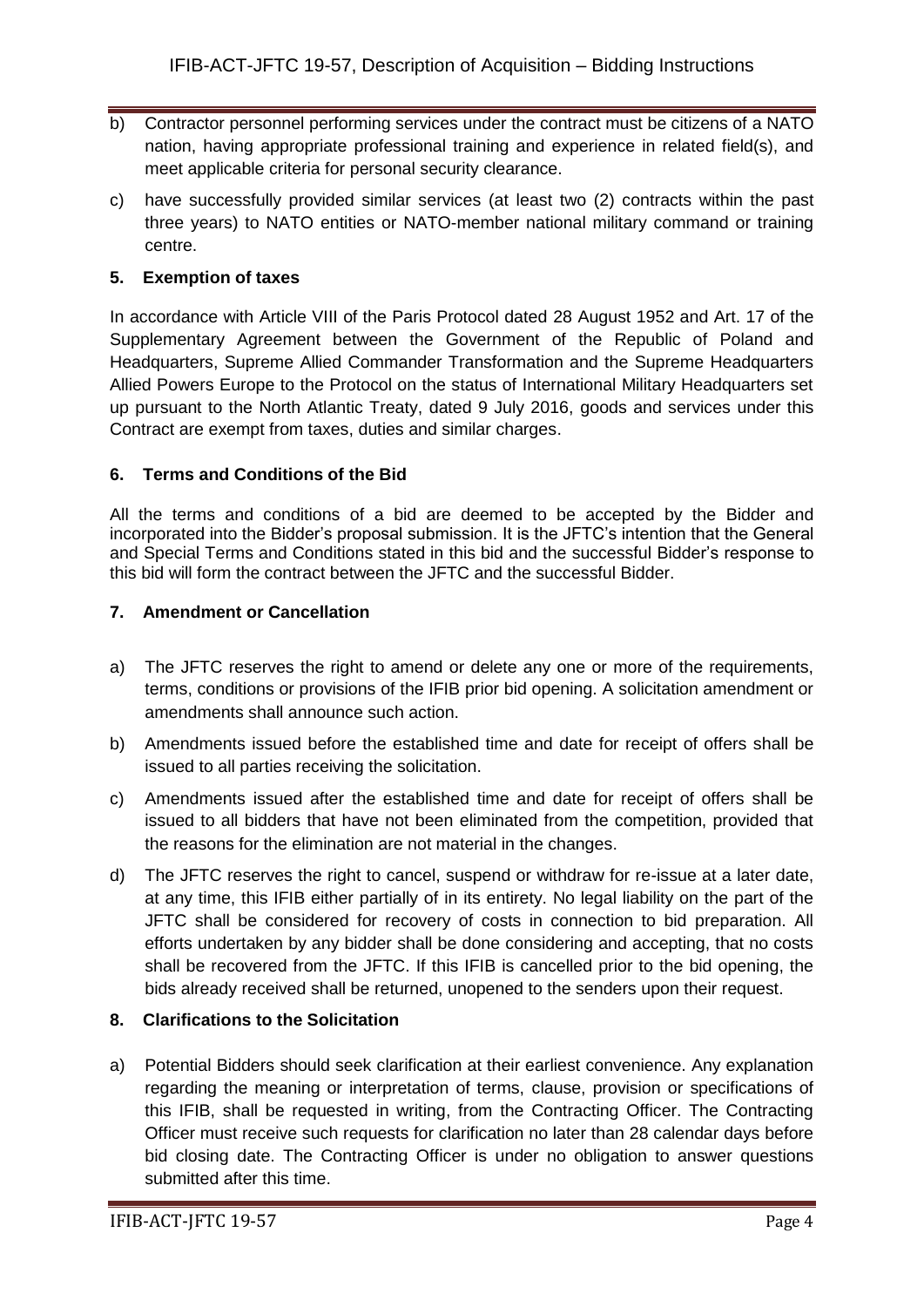- b) Information in response to a request for clarification to a potential bidder shall be furnished to all potential Bidders as a Question and Answer (Q&A) amendment (except for the identity of the questioner) not later than 28 calendar days before the closing date for bids. All such amendments shall be incorporated into this IFIB and published on the JFTC website as part of this solicitation. The published answers issued by the Contracting Officer shall be regarded as the authoritative interpretation of the IFIB. Oral interpretations shall not be binding unless confirmed in writing by the Contracting Officer.
- c) The [Frequently Asked Questions](http://www.jftc.nato.int/organization/contracting) (FAQ) published on the JFTC official website contain answers to some of the commonly asked questions. The aim of FAQ is to help the potential bidders to understand bidding process. Please peruse them first.

## **9. Bid Closing Date**

- a) Bids shall be received at the JFTC Contracting Office, no later than 22 November 2019, 13:00 hours, Central European Time. No bids shall be accepted after this time and date.
- b) Written and duly justified requests for extensions of the bid closing date shall be submitted directly to the Contracting Officer, and may be granted at his discretion. Such requests must reach the Contracting Officer not later than 14 calendar days prior bid closing date. When extensions of the bid closing date are granted, the Contracting Officer will immediately advise all the potential offerors by publishing it on the JFTC website, and when possible, by sending the notification via email.

#### **10. Bid Validity**

- a) Bids shall be irrevocable for a period of ninety days (90) from the applicable closing date set forth within this IFIB.
- b) In order to comply with this requirement, the bidder shall complete the Certificate of Bid Validity set forth in Enclosure 7. Bids offering less than the period of time referred to above for acceptance by the Contract Award Committee (CAC) may be determined to be non-compliant.
- c) The CAC will endeavor to complete the evaluation and make an award within the period referred to above. However, should that period of time prove insufficient to render an award, the CAC reserves the right to request an extension of the period of validity.
- d) Upon notification by the Contracting Officer of such a request for a time extension, the bidders shall have the right to:
	- a. accept this extension of time in which case bidders shall be bound by the terms of their offer for the extended period of time and Certificate of Bid Validity extended accordingly; or
	- b. refuse this extension of time and withdraw the Bid.
- e) Bidders shall not have the right to modify their Bids due to Contracting Officer request for extension of the Bid validity unless expressly stated in such request.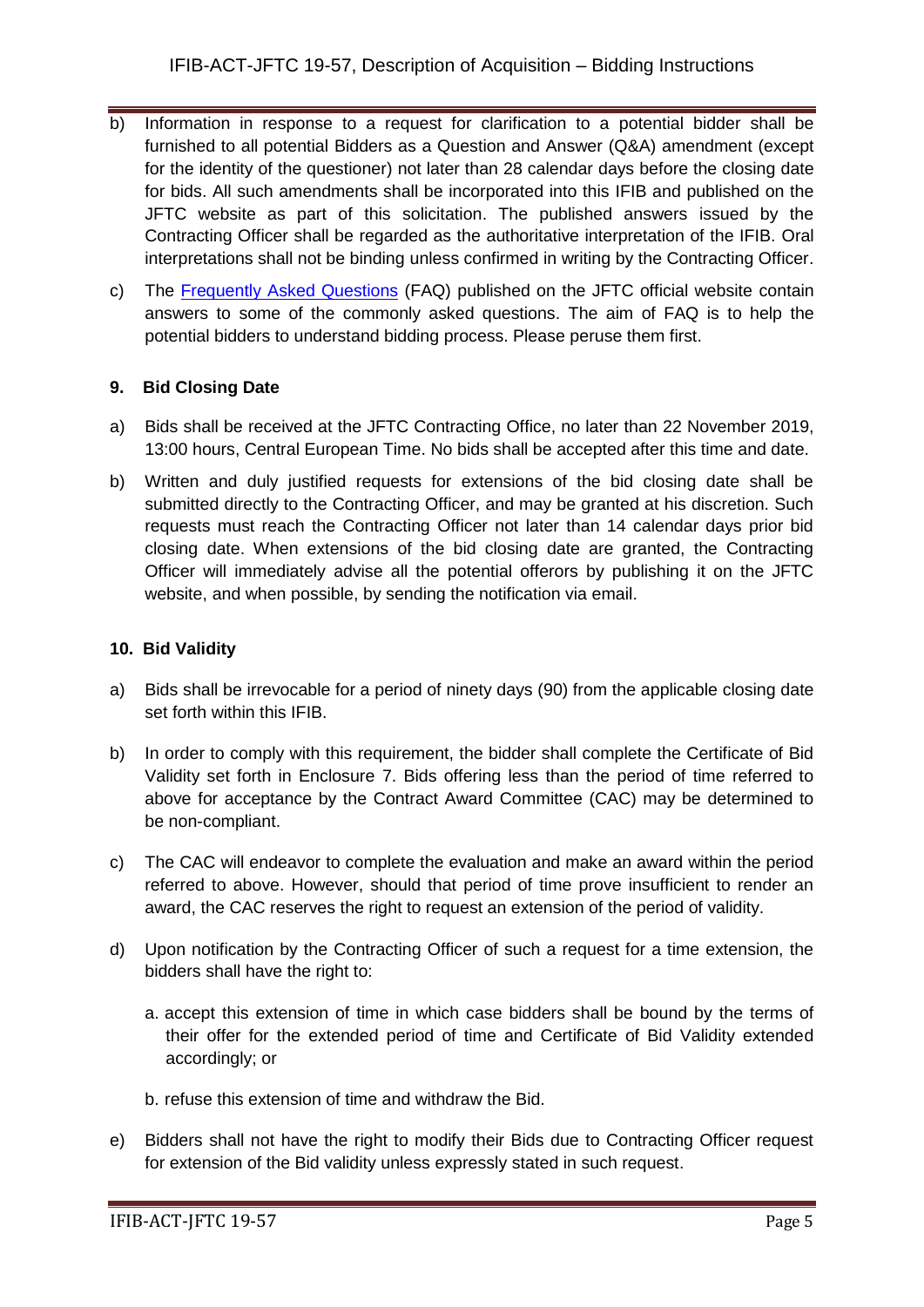## **11. Contents of Proposal**

The proposal **shall consist of 4 (four) copies** of the following minimum paper documents (clipped – neither binding nor prong folders please):

- a) A table of contents for the entire proposal (Enclosure #1);
- b) The Bidder's full name, address, Points of Contact (POC), telephone number and e-mail address;
- c) Compliance Statement (Enclosure #3);
- d) Two Past Performance Information Forms (Enclosure #4);
- e) Reference letter/s confirming successful provision of services provided and defined in the Enclosure #4;
- f) Company Price Proposal in sealed format (Enclosure #5);
- g) Certification of Security Clearance (Enclosure #6);
- h) Certificate of Bid Validity (Enclosure #7);
- i) Certificate of Independent Determination (Enclosure #8);
- j) Certificate of Exclusion of Taxes and Charges (Enclosure #9);
- k) Statement of Absence of Conflict of Interest (Enclosure #10);
- l) Certificate of Legal Name of Bidder (Enclosure #11).
- m) Bidder proposed Approach and Methodology for completion of tasks and deliverables, to include as a minimum:
	- Description of the company profile and structure,
	- Presentation of the appointed Project Manager (main point of contact for JFTC) for the execution of the Contract,
	- Description of the organization and implementation of the contract in response to the deliverables requested.
	- Quality Assurance methodology.
	- Proposals for suitable named Contractor's deployed Resource Category Roles as defined in SOW, paragraph 4. Bidders shall outline how compliance is achieved and specifically reference the information within the supporting documentation.
	- Demonstration and understanding of the security and confidentiality requirements as defined in the SOW, paragraph 11.
	- Any other relevant information.

#### **12. Proposal Submission**

- a) The proposal shall be made in English language.
- b) Bids must be submitted in accordance with the **DOUBLE ENVELOPE SYSTEM**. The **Outer Envelope** or parcel should be duly sealed and carry the following information as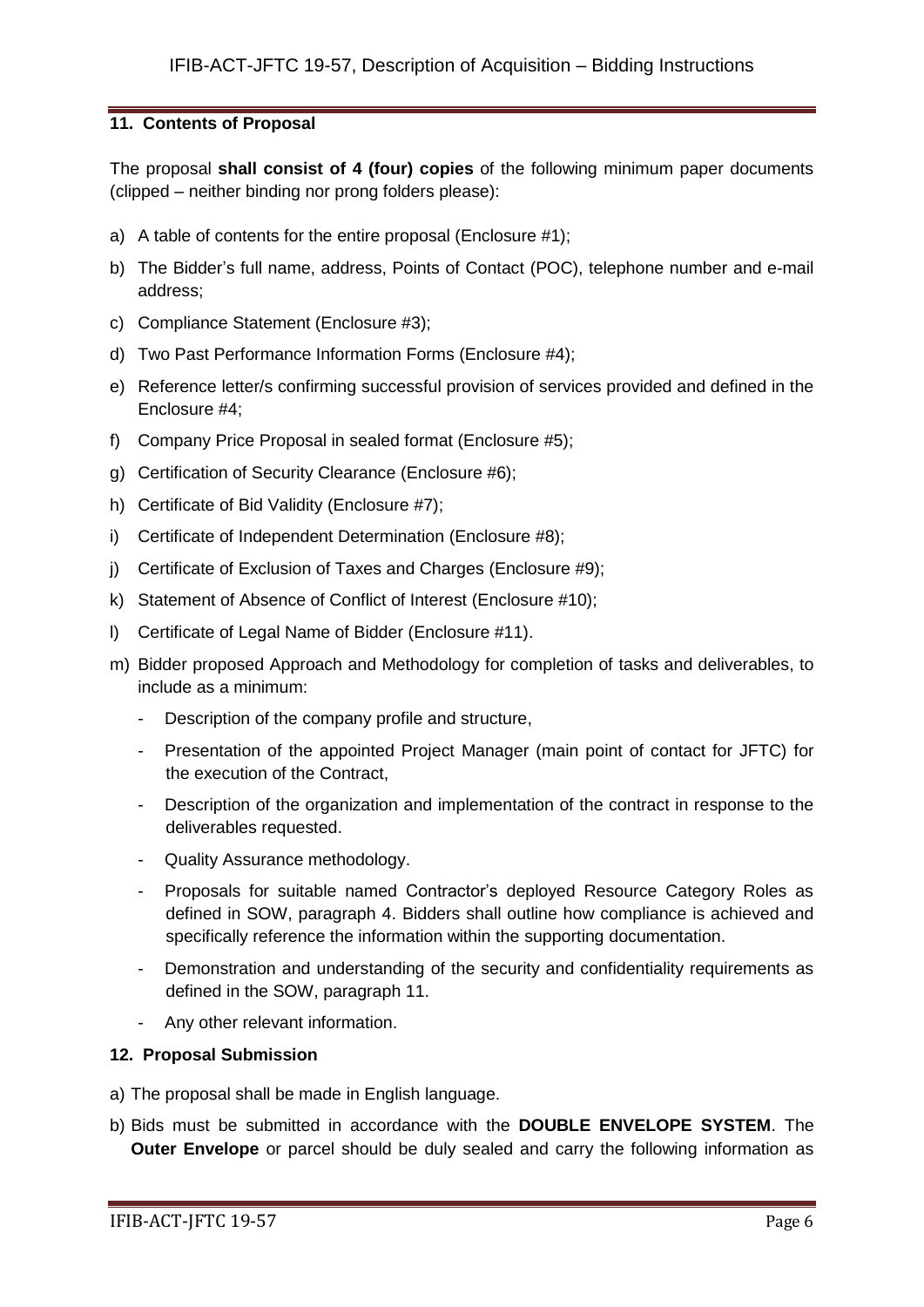presented in the Enclosure #2. The outer envelope must contain **two (2) inner envelopes**, namely:

- **- Inner Envelope A –** containing **Technical and Administrative Proposal**
- **Inner Envelope B –** containing **Price Proposal**

#### **each of them separately sealed and identified (including bidder name).**

- c) It is strictly required that bids are presented in the correct format and include all documents necessary to enable the Contract Award Committee to assess them. Failure to respect these requirements will constitute a formal error and may result in the rejection of the tender.
- d) An electronic copy (via e-mail) of the Technical and Administrative proposal of maximum 2 PDF files (not exceeding 8MB) is required to the Contracting Officer, prior to the established Bid Closing Date. The Bidders shall not include the Price Proposal.
- e) Partial bidding is not permitted.
- f) Proposal packages may be made by mail, courier or hand carried.
- g) Proposal packages are to be handed to a member of Contracting Office or other member of the Budget and Finance Branch, who shall endorse the package with a time date and delivery official shall counter sign, as to the accuracy of the recording. The delivery shall be scheduled between 08:00 and 15:00 CET (between Monday and Friday only).
- h) Quotations shall be made as net price in the National Currency of the Bidder.
- i) For the purpose of the price comparison all quoted prices will be converted by the Contract Award Committee into PLN on the basis of the Bank Pekao S.A. selling exchange rates at close of business of the last working day preceding the Bid Closing Day.
- i) It is the sole responsibility of the interested company to review any  $Q \& A$  that may be issued in support of this solicitation, prior to bid submission.
- k) No oral bids or oral modifications or telephonic bids shall be considered.
- l) It is the ultimate responsibility prior to submission that all proposal submissions are reviewed to ensure they meet the technical and administrative specifications and that offers meet the limitations and expressed conditions.

## **13. Late Proposals**

- a) It is solely the bidder`s responsibility that every effort is made to ensure that the proposal reaches the JFTC prior to the established closing date and time. All late bids shall be returned to the offering company unopened. Only if it can be unequivocally demonstrated that the late arrival of the bid package was the result of the NATO staff negligence (mishandling) shall the bid be considered.
- b) A delay in a commercial courier service does not constitute a delay by the NATO or government channels.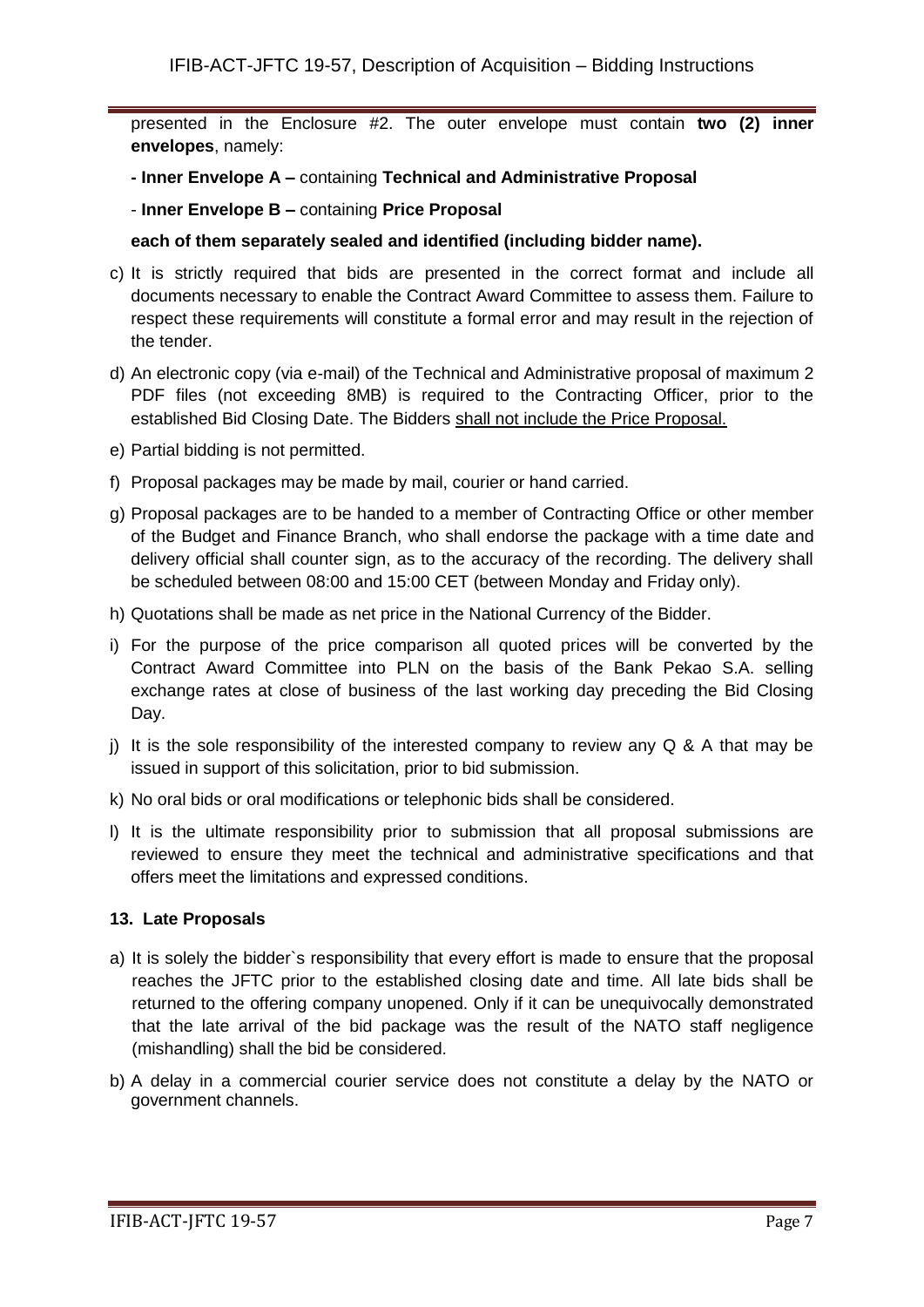## **14. Bid Withdrawal**

A bidder may withdraw their bid up to the date and time specified for bid closing. Such withdrawal must be completed in writing, with attention to the JFTC Contracting Officer. The proposal shall be returned to the bidder, at the expense of the Company.

## **15. Bid Evaluation**

- a) The evaluation of bids and determination as to the responsiveness and technical adequacy or technical compliance, of the products or services requested, shall be the responsibility of the JFTC. The contract shall be awarded to the bidder submitting the admissible bid offering the lowest priced technically compliant offer. Such determinations shall be consistent with the evaluation criteria specified in the IFIB. The JFTC is not responsible for any content that is not clearly identified in any proposal package.
- b) Prior to the commencement of the Technical and Price Evaluation, Bids will be reviewed for administrative compliance with the Bid Submission Requirements of this IFIB. These are as follows:
	- (1) The Bid was received by the Bid Closing Date and Time.
	- (2) The Bid is complete, i.e. contains a separate price and separate technical Bid, and it comes in two separate and closed envelopes as described in point 12.b).
	- (3) The bidder has submitted originally signed copies of the required Certificates and Statements and provided all other required Enclosures.
	- (4) The Bid is made in English language. Any documents supporting the bid that are not translated into English language (self-translation will be accepted) shall not be considered eligible.
	- (5) The Technical Proposal is complete and meets the purpose of this IFIB.

A Bid that fails to conform to one or more of the above requirements will be declared noncompliant and shall not be evaluated further by JFTC (selection criteria: pass or fail).

- c) Determination of Technical Compliance (selection criteria: pass or fail).
- d) Upon determination that the technical volume is responsive and technically compliant, such offers shall be approved to the next phase (price) of the two-step bidding process.
- e) Successful cost price criteria (Lowest Price Technical Compliant Offer). The CAC shall open and record the price proposals of the Technically Compliant Offers only. No deviation from proposed pricing is authorised.

## **16. Clarifications of Proposals**

During the entire evaluation process the JFTC reserves the right to discuss any bid with the order to clarify what is offered and interpretation of language within the bid, to resolve in potential areas of noncompliance. Clarifications should not cause prices to change or technical offering to materially change. Following receipt of bids/proposals, clarification requests should be limited to resolving likely administrative errors (e.g., clerical mistakes, as in the obvious misplacement of a decimal point).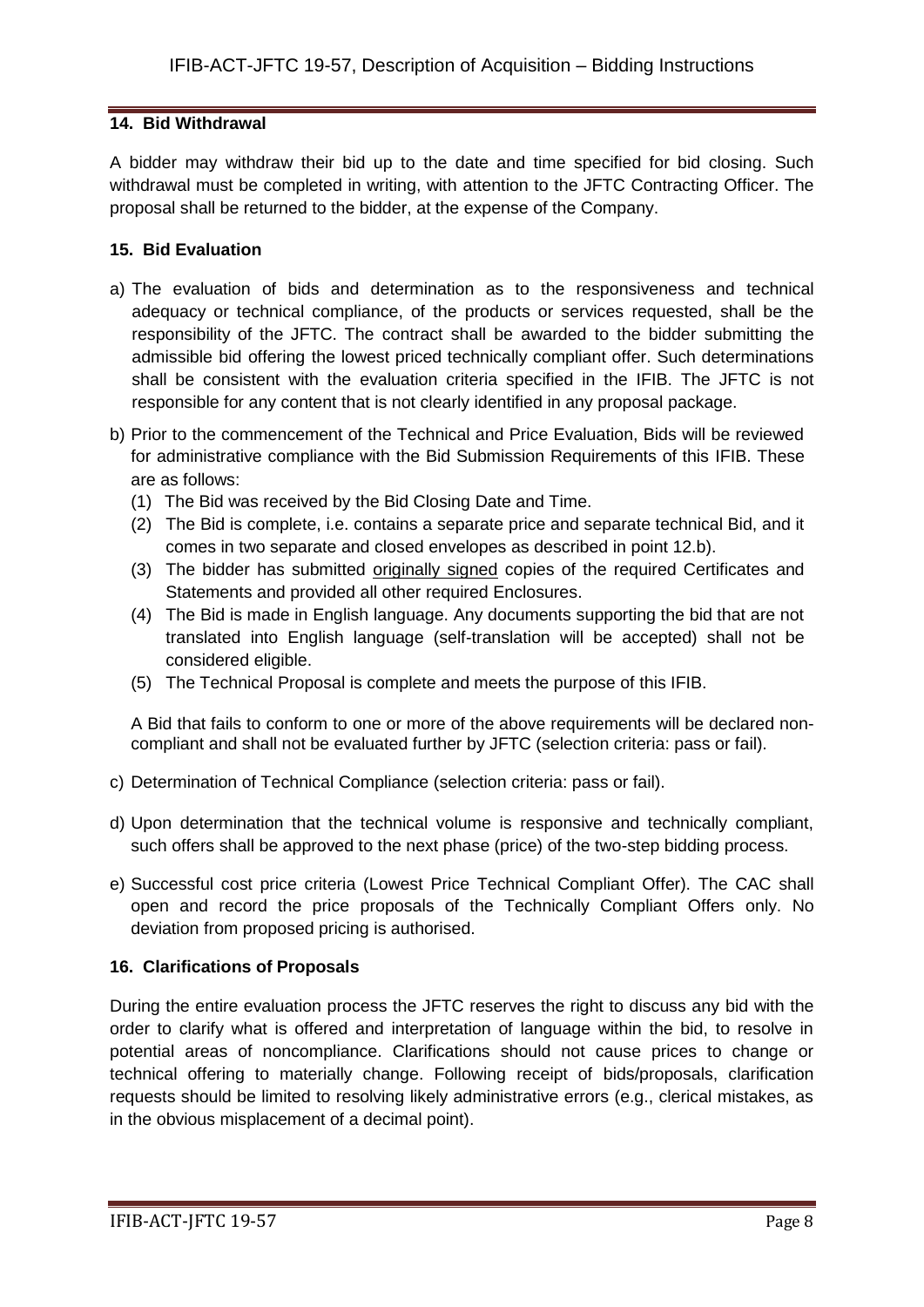## **17. Award**

- a) The JFTC contemplates to award a contract to a single source.
- b) The JFTC Contract Award Committee shall award the contract to the Bidder whose conforming proposal represents the lowest compliant offer.
- c) The JFTC reserves the right to negotiate minor deviations to the listed Special and General Terms and Conditions to this IFIB.
- d) Contract Award date is anticipated in November/December 2019.
- e) The JFTC reserves the right to withdraw the award of the contract to a successful Bidder within 30 days of the award if in the opinion of the JFTC the successful Bidder is unable or unwilling to enter into a form of contract satisfactory to the JFTC. The JFTC shall be entitled to do so without any liability being incurred by the JFTC to the Bidder

## **18. Communications**

- a) All communication related to this IFIB, between a potential bidder and the JFTC shall be only through the JFTC Contracting Officer. Designated contracting staff shall assist the JFTC Contracting Officer in the administrative process. There shall be no contact with other JFTC personnel in regard to this IFIB. Such adherence shall ensure Fair and Open Competition with equal consideration and competitive footing leverage to all interested parties.
- b) Any attempt by a bidder to obtain confidential information, enter into unlawful agreements with competitors or influence the Contract Award Committee or JFTC during the process of examining, clarifying, evaluating and comparing bids will lead to the rejection of its bid.

## **19. Point of Contact**

Ryszard PIASECKI, JFTC Contracting Officer [ryszard.piasecki@jftc.nato.int](mailto:ryszard.piasecki@jftc.nato.int)

All correspondence shall be forwarded to:

Joint Force Training Centre BUDFIN – Contracting Office IFIB-ACT-JFTC 19-57 ul. Szubinska 2 85-915 Bydgoszcz (Poland)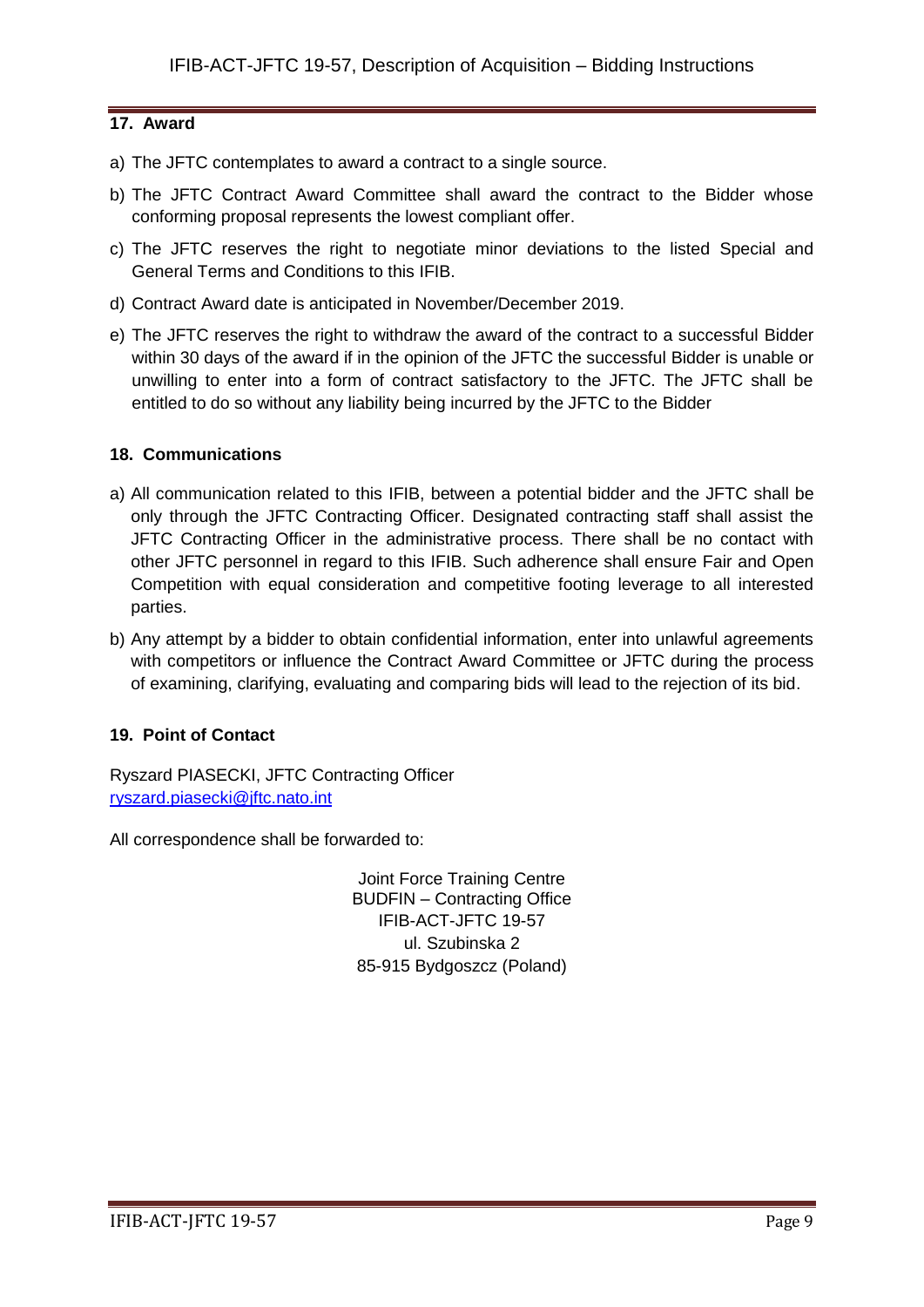## **PROPOSAL CHECKLIST**

#### Table of Contents

#### **ADMINISTRATIVE**

Bidder`s full name, address, POC, telephone number, e-mail address.

Compliance Statement (Enclosure #3).

Certification of Security Clearance (Enclosure #6)



Certificate of Bid Validity (Enclosure #7)

Certificate of Independent Determination (Enclosure #8)

Certificate of Exclusion of Taxes and Charges (Enclosure #9)

Statement of Absence of Conflict of Interest (Enclosure #10)

Certificate of Legal Name of Bidder (Enclosure #11)

#### **TECHNICAL**



Technical proposal, including:



Two (2) Past Performance Information Forms - (Enclosure #4)



Reference letter/s confirming successful provision of services provided and defined in the Enclosure #4



Bidder proposed Approach and Methodology for completion of tasks and deliverables (Bidding Instructions, point 11.m)

#### **PRICE**



Price Proposal (Enclosure #5).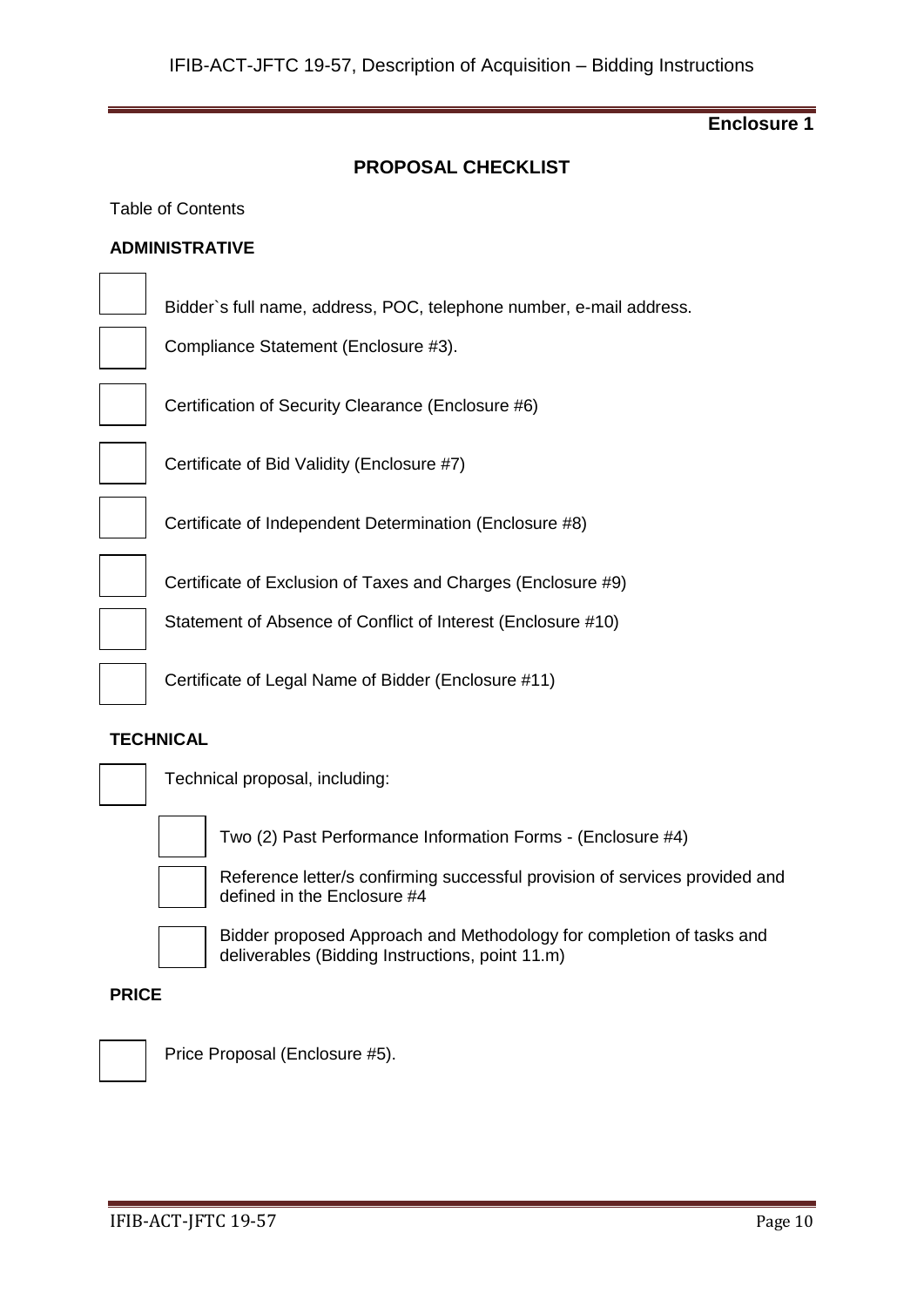# **ADDRESS LABEL**

(The label below is to be completed by the bidder and affixed to the exterior envelope; parcel or package mailed or delivered to JFTC)

# **SEALED BID TO IFIB-ACT-JFTC 19-57**

**(to be opened by Contract Award Committee only)**

**Sender: \_\_\_\_\_\_\_\_\_\_\_\_\_\_\_\_\_\_\_\_\_\_\_\_\_\_\_**

**\_\_\_\_\_\_\_\_\_\_\_\_\_\_\_\_\_\_\_\_\_\_\_\_\_\_\_ \_\_\_\_\_\_\_\_\_\_\_\_\_\_\_\_\_\_\_\_\_\_\_\_\_\_\_**

> **Joint Force Training Centre (JFTC) BUDFIN Attn: Ryszard PIASECKI IFIB-ACT-JFTC 19-57 ul. Szubinska 2 85-915 Bydgoszcz POLAND**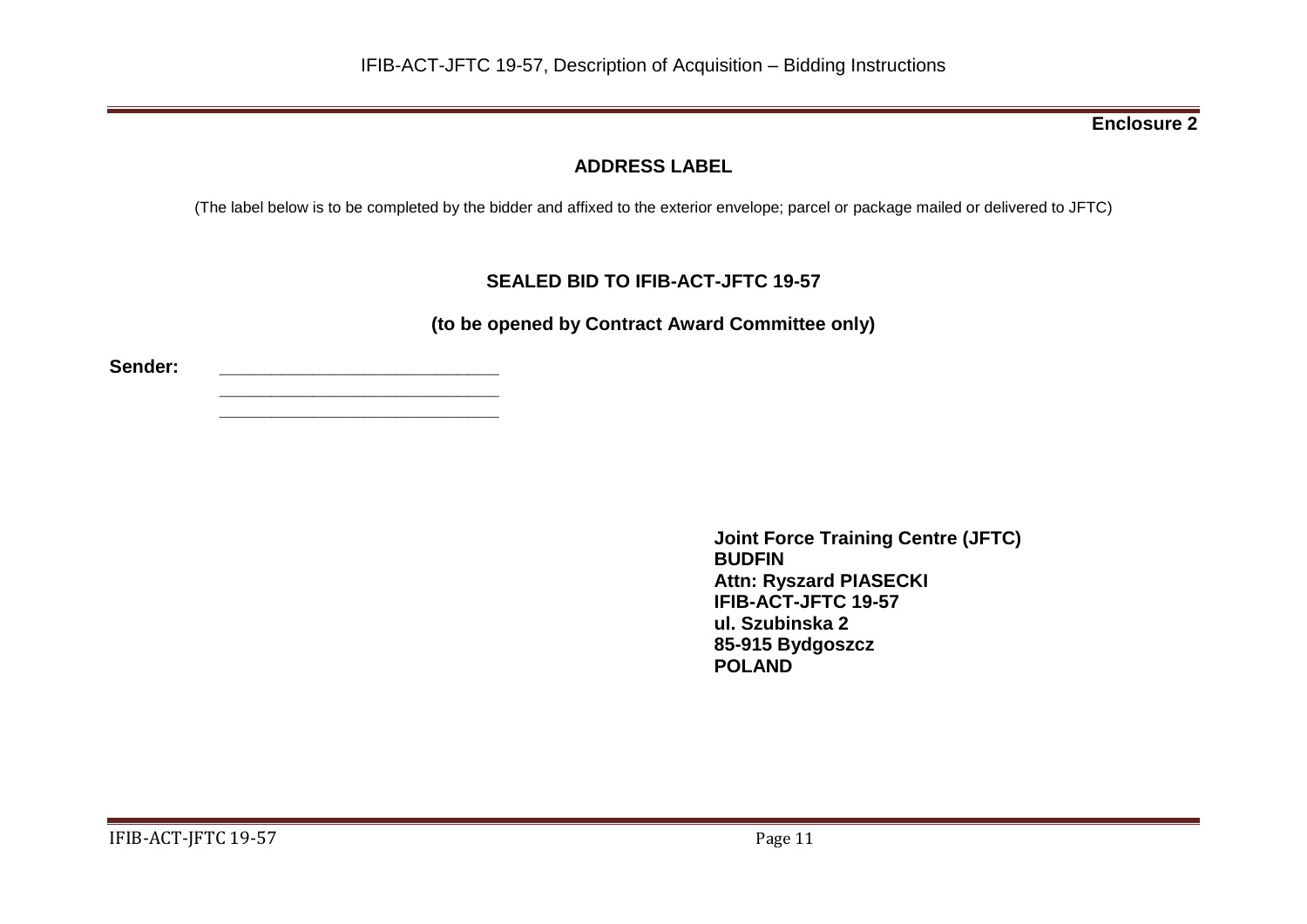## **COMPLIANCE STATEMENT**

It is hereby stated that our Company has read and understood all documentation issued as a part of the IFIB-ACT-JFTC 19-57. There are no further questions or requests for clarifications regarding this IFIB.

| Company:      | Signature: |
|---------------|------------|
| Name & Title: | Date:      |

The proposal of our Company submitted in response to the referenced solicitation is fully compliant with the provisions of IFIB-ACT-JFTC 19-57, and the intended contract with the following exception(s); such exemptions are considered non substantial to the JFTC solicitation provisions issued.\*

\_\_\_\_\_\_\_\_\_\_\_\_\_\_\_\_\_\_\_\_\_\_\_\_\_\_\_\_\_\_\_\_\_\_\_\_\_\_\_\_\_\_\_\_\_\_\_\_\_\_\_\_\_\_\_\_\_\_\_\_\_\_\_\_\_\_\_\_\_\_\_\_\_\_

| Clause                                | Description of Minor Deviation    |
|---------------------------------------|-----------------------------------|
| ------------------------------        |                                   |
| ------------------------------        |                                   |
| -------------------------------       |                                   |
| -------------------------------       |                                   |
| -------------------------------       |                                   |
| -------------------------------       |                                   |
| -------------------------------       |                                   |
| -------------------------------       | (If applicable, add another page) |
| Company:                              |                                   |
| Name & Title: _______________________ |                                   |
|                                       |                                   |

\* Bidder's proposal must be based on full compliance with the terms, conditions and requirements of the IFIB and all future clarifications and/or amendments. The Bidder may offer variations in specific implementation and operational details provided that the functional and performance requirements are fully satisfied. In case of conflict between the compliance statement and the detailed evidence or explanation furnished, the detailed evidence/comments shall take precedence/priority for the actual determination of compliance. Minor or non-substantial deviations may be accepted. Substantial changes shall be considered non responsive.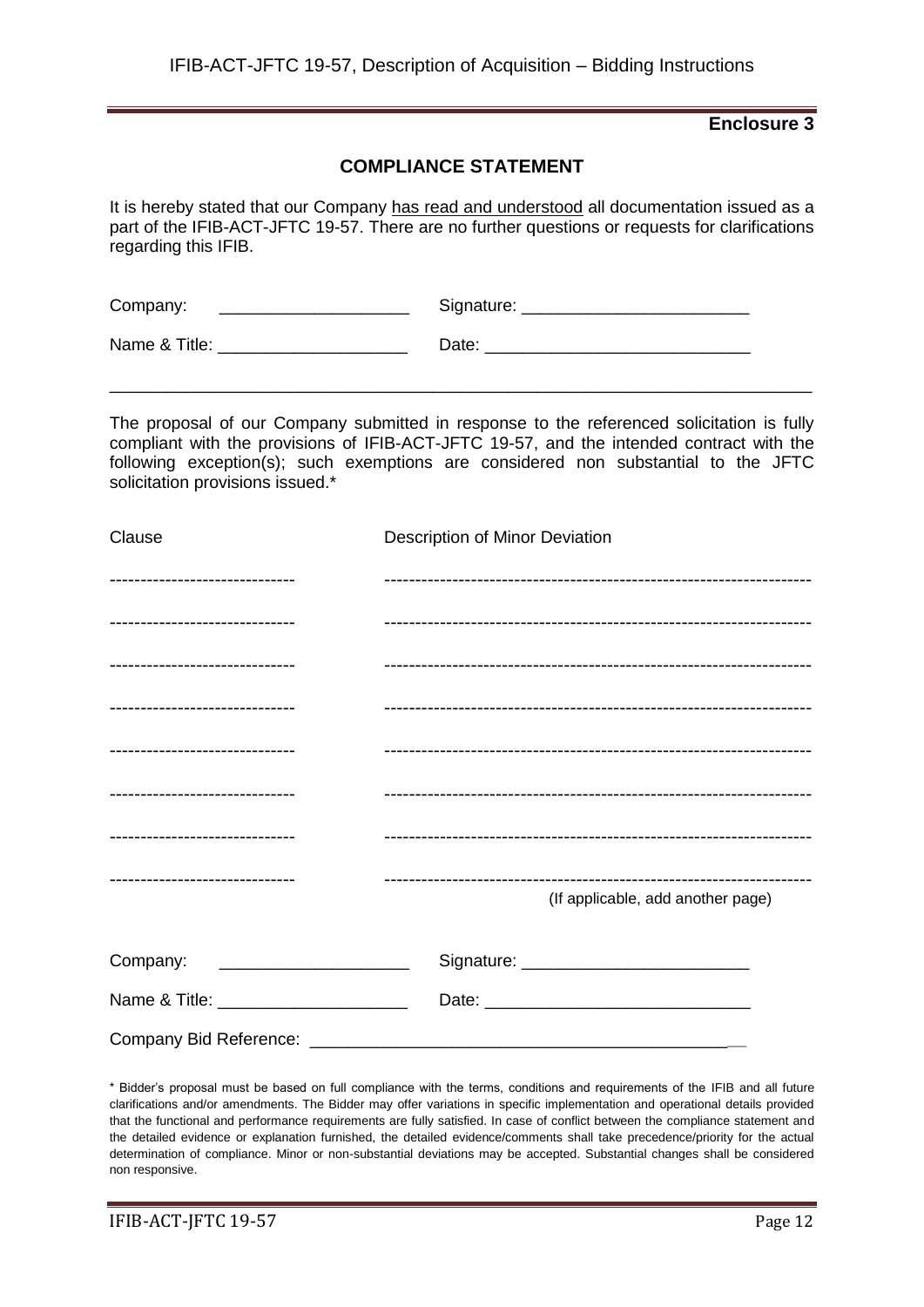## **PAST PERFORMANCE INFORMATION FORM**

(The Bidder must provide a minimum of two (2) past performance citations for work within the past three years)

#### **PAST PERFORMANCE DATA**

**(a) Contracting Agency:**

**(b) Contract No:**

**(c) Type of Contract (Firm Fixed Price, IDIQ, Requirements):**

**(d) Title of Contract:**

**(e) Summary of work performed and relevance to current acquisition (to include summary of staff used by number and position):**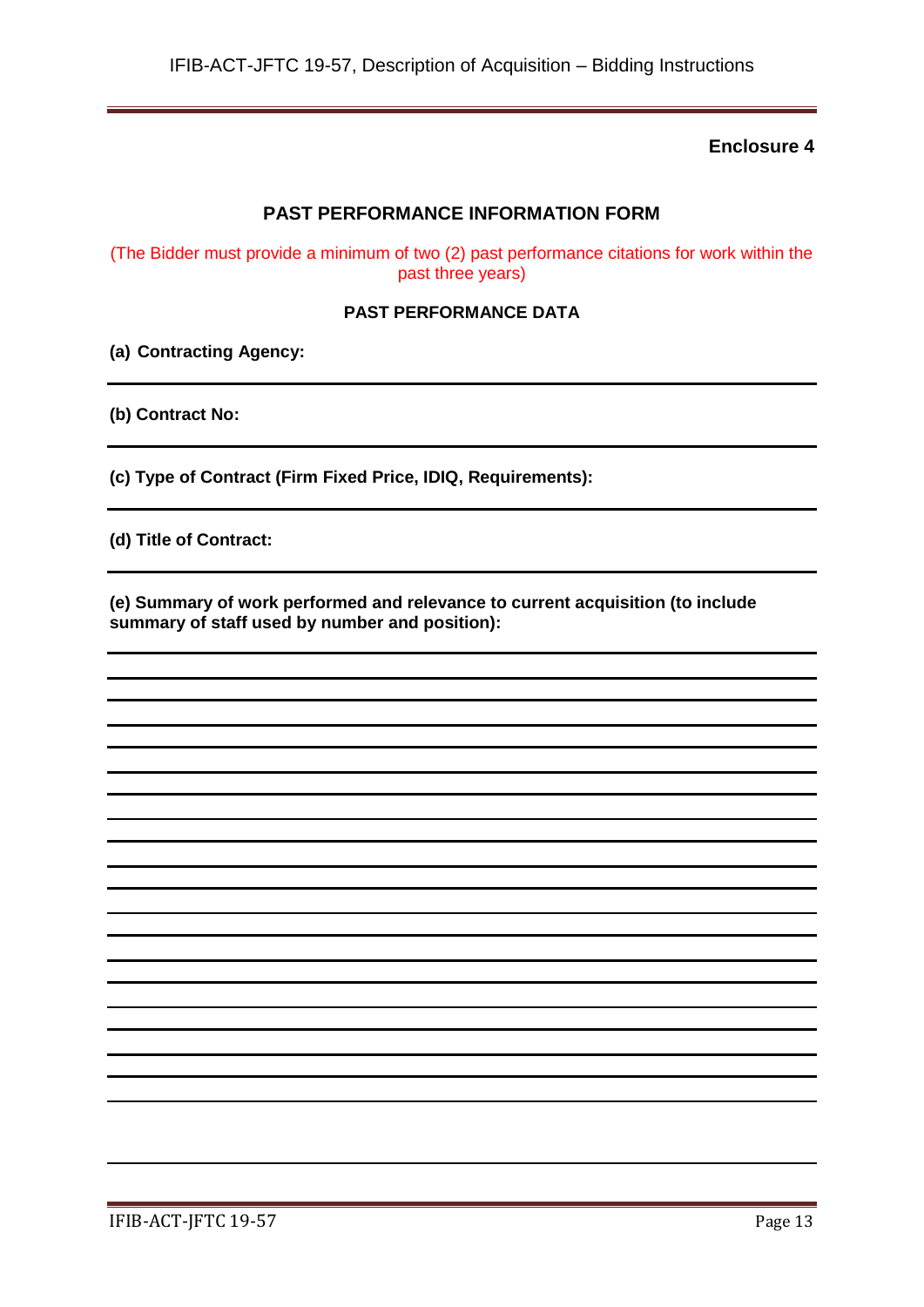**\_\_\_\_\_\_\_\_\_\_\_\_\_\_\_\_\_\_\_\_\_\_\_\_\_\_\_\_\_\_\_\_\_\_\_\_\_\_\_\_\_\_\_\_\_\_\_\_\_\_\_\_\_\_\_\_\_\_\_\_\_\_\_\_\_\_\_\_\_\_\_\_\_\_ \_\_\_\_\_\_\_\_\_\_\_\_\_\_\_\_\_\_\_\_\_\_\_\_\_\_\_\_\_\_\_\_\_\_\_\_\_\_\_\_\_\_\_\_\_\_\_\_\_\_\_\_\_\_\_\_\_\_\_\_\_\_\_\_\_\_\_\_\_\_\_\_\_\_ \_\_\_\_\_\_\_\_\_\_\_\_\_\_\_\_\_\_\_\_\_\_\_\_\_\_\_\_\_\_\_\_\_\_\_\_\_\_\_\_\_\_\_\_\_\_\_\_\_\_\_\_\_\_\_\_\_\_\_\_\_\_\_\_\_\_\_\_\_\_\_\_\_\_ \_\_\_\_\_\_\_\_\_\_\_\_\_\_\_\_\_\_\_\_\_\_\_\_\_\_\_\_\_\_\_\_\_\_\_\_\_\_\_\_\_\_\_\_\_\_\_\_\_\_\_\_\_\_\_\_\_\_\_\_\_\_\_\_\_\_\_\_\_\_\_\_\_\_**

**(f) Contract amount and currency:**

**(g) Period of Performance:**

**(h) Name, Address, Fax, email and Telephone No. of Reference:**

**(i) Indicate Whether Reference Acted as Prime or Sub-contractor:**

**(j) Comments regarding compliance with contract terms and conditions:**

**(k) Complete Contact Information for client (Name, address, POC name, e-mail, tel. #): \_\_\_\_\_\_\_\_\_\_\_\_\_\_\_\_\_\_\_\_\_\_\_\_\_\_\_\_\_\_\_\_\_\_\_\_\_\_\_\_\_\_\_\_\_\_\_\_\_\_\_\_\_\_\_\_\_\_\_\_\_\_\_\_\_\_\_\_\_\_\_\_\_\_**

**\_\_\_\_\_\_\_\_\_\_\_\_\_\_\_\_\_\_\_\_\_\_\_\_\_\_\_\_\_\_\_\_\_\_\_\_\_\_\_\_\_\_\_\_\_\_\_\_\_\_\_\_\_\_\_\_\_\_\_\_\_\_\_\_\_\_\_\_\_\_\_\_\_\_**

**\_\_\_\_\_\_\_\_\_\_\_\_\_\_\_\_\_\_\_\_\_\_\_\_\_\_\_\_\_\_\_\_\_\_\_\_\_\_\_\_\_\_\_\_\_\_\_\_\_\_\_\_\_\_\_\_\_\_\_\_\_\_\_\_\_\_\_\_\_\_\_\_\_\_ \_\_\_\_\_\_\_\_\_\_\_\_\_\_\_\_\_\_\_\_\_\_\_\_\_\_\_\_\_\_\_\_\_\_\_\_\_\_\_\_\_\_\_\_\_\_\_\_\_\_\_\_\_\_\_\_\_\_\_\_\_\_\_\_\_\_\_\_\_\_\_\_\_\_ \_\_\_\_\_\_\_\_\_\_\_\_\_\_\_\_\_\_\_\_\_\_\_\_\_\_\_\_\_\_\_\_\_\_\_\_\_\_\_\_\_\_\_\_\_\_\_\_\_\_\_\_\_\_\_\_\_\_\_\_\_\_\_\_\_\_\_\_\_\_\_\_\_\_ \_\_\_\_\_\_\_\_\_\_\_\_\_\_\_\_\_\_\_\_\_\_\_\_\_\_\_\_\_\_\_\_\_\_\_\_\_\_\_\_\_\_\_\_\_\_\_\_\_\_\_\_\_\_\_\_\_\_\_\_\_\_\_\_\_\_\_\_\_\_\_\_\_\_**

**(l) Permission to contact client for reference: Yes/ No**

**\_\_\_\_\_\_\_\_\_\_\_\_\_\_\_\_\_\_\_\_\_\_\_\_\_\_\_\_\_\_\_\_**

| <b>SIGNATURE OF</b><br><b>AUTHORIZED</b><br><b>REPRESENTATIVE</b> | <b>NAME AND TITLE</b> | <b>COMPANY</b> | <b>DATE</b> |
|-------------------------------------------------------------------|-----------------------|----------------|-------------|
|                                                                   |                       |                |             |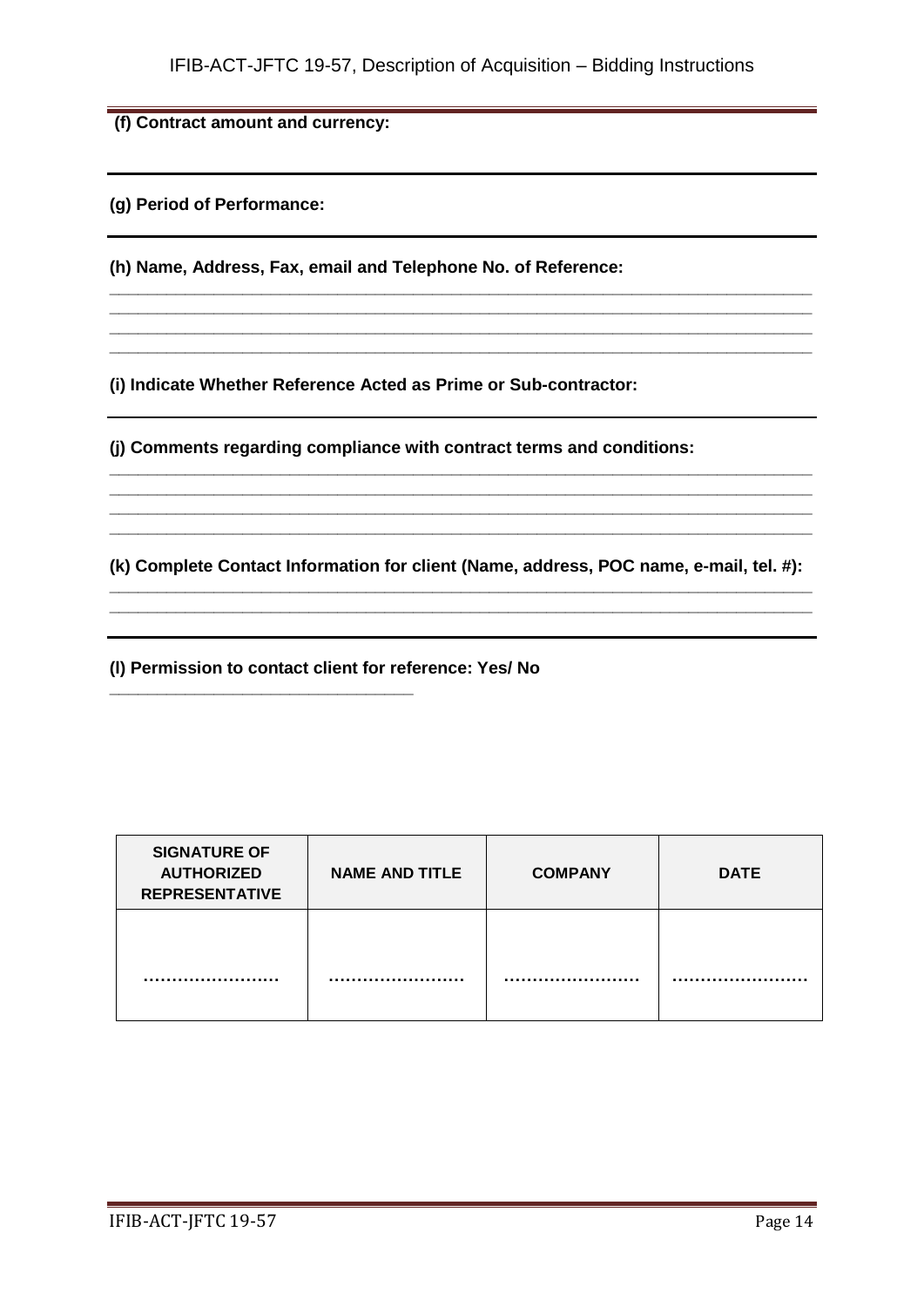# **MANDATORY PRICE PROPOSAL FORMAT**

On behalf of (**Insert: Company Name)** please find the Price Proposal submitted in accordance with the terms and conditions stated in the IFIB-ACT-JFTC 19-57 and solicitation provisions.

| <b>Deliverable</b> | The company price proposal (NET amount)* | Currency |
|--------------------|------------------------------------------|----------|
| Work Package 1     |                                          |          |
| Work Package 2     |                                          |          |
| Work Package 3     |                                          |          |
| Work Package 4     |                                          |          |
| Work Package 5     |                                          |          |

*\*The proposed price proposal must be "fully loaded". No travel will be reimbursed separately. Deliverable will be paid by one (1) invoice upon completion of Work Package.*

Please verify and acknowledge propriety of above by duly completing signatures below.

| <b>SIGNATURE OF AUTHORIZED</b><br><b>REPRESENTATIVE</b> | <b>NAME AND TITLE</b> | <b>COMPANY</b> | <b>DATE</b> |
|---------------------------------------------------------|-----------------------|----------------|-------------|
|                                                         |                       |                |             |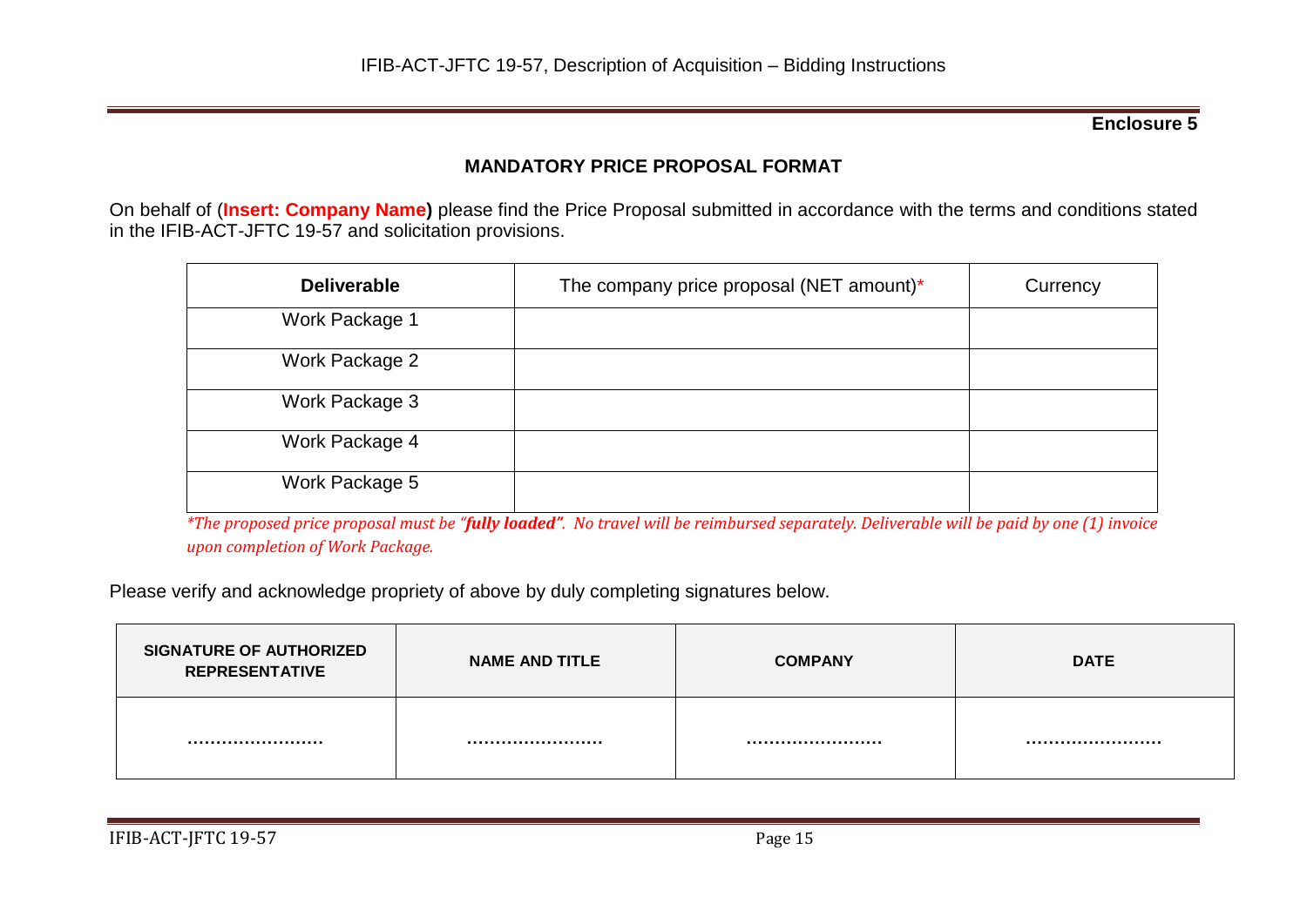## **CERTIFICATION OF SECURITY CLEARANCE**

The Bidder hereby certifies that the proposed key personnel, if specifically requested, shall have required Security Clearance or that all necessary actions have been undertaken to insure that the proposed personnel will be in possession of such Security Clearance at the time of Contract award/Task Order execution. The Bidder also acknowledges that this requirement applies also to all personnel involved in this project as a result of subcontracts issued by the Contractor for effort under the prime Contract.

The Bidder hereby certifies that he/she is fully aware that resulting Contract will require some of the key personnel to handle and process classified materials to the level of NATO SECRET on NATO premises. The facility of the Contractor/Sub-contractor shall also hold a NATO SECRET Facility Clearance without storage capabilities where required by applicable national regulations.

The Bidder hereby certifies that NATO classified information made accessible to key personnel on NATO premises shall be treated as if officially provided to the Contractor or Sub-Contractor.

| <b>SIGNATURE OF</b><br><b>AUTHORIZED</b><br><b>REPRESENTATIVE</b> | <b>NAME AND TITLE</b> | <b>COMPANY</b> | <b>DATE</b> |
|-------------------------------------------------------------------|-----------------------|----------------|-------------|
|                                                                   |                       |                |             |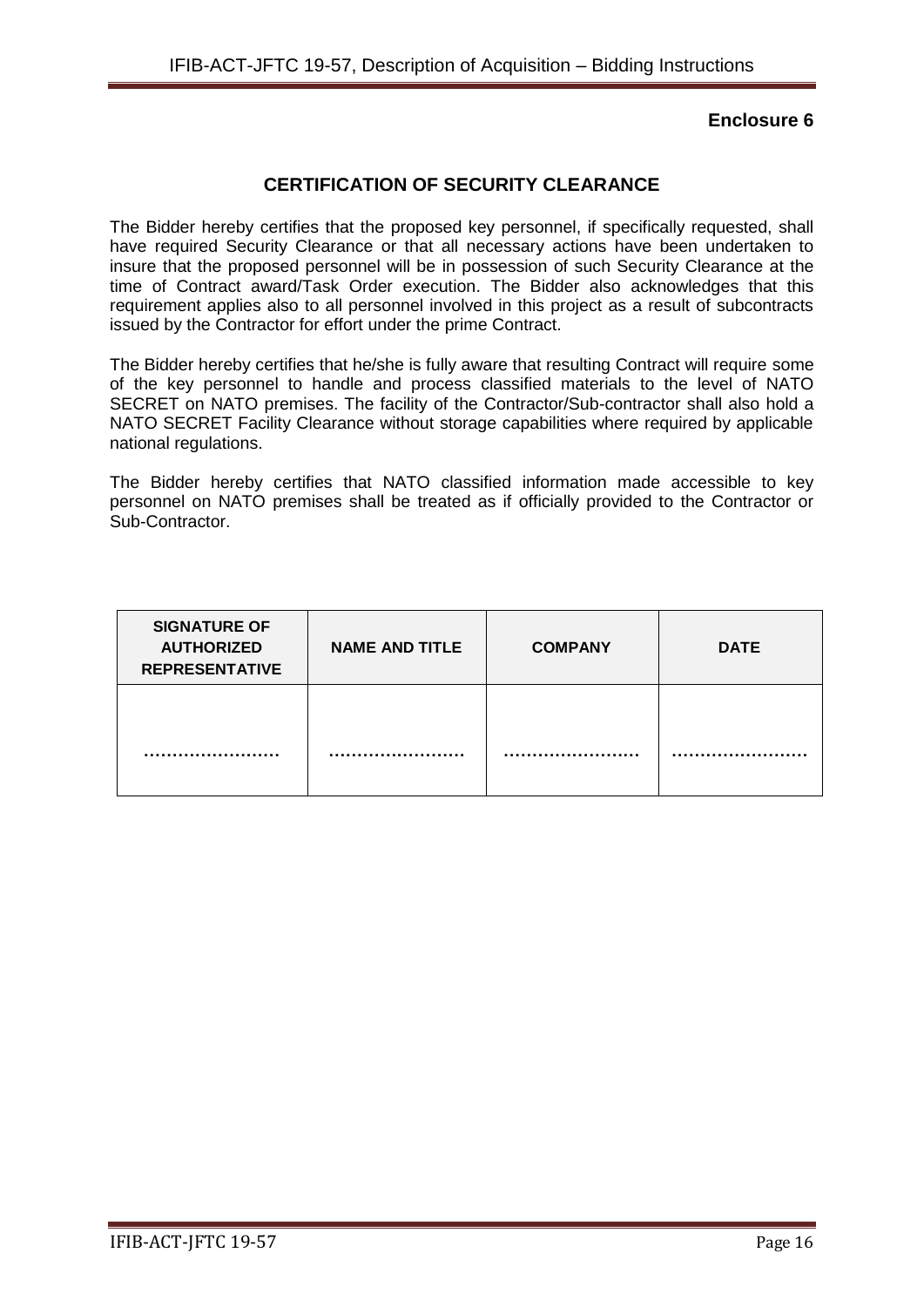**ENCLOSURE 7**

# **CERTIFICATE OF BID VALIDITY**

I, the undersigned, as an authorised representative of the firm submitting this Bid, do hereby certify that the pricing and all other aspects of our original offer as modified by our revised proposal will remain valid for a period of ninety days (90) from the applicable closing date set forth within IFIB-ACT-JFTC 19-57.

| <b>SIGNATURE OF</b><br><b>AUTHORIZED</b><br><b>REPRESENTATIVE</b> | <b>NAME AND TITLE</b> | <b>COMPANY</b> | <b>DATE</b> |
|-------------------------------------------------------------------|-----------------------|----------------|-------------|
|                                                                   |                       |                |             |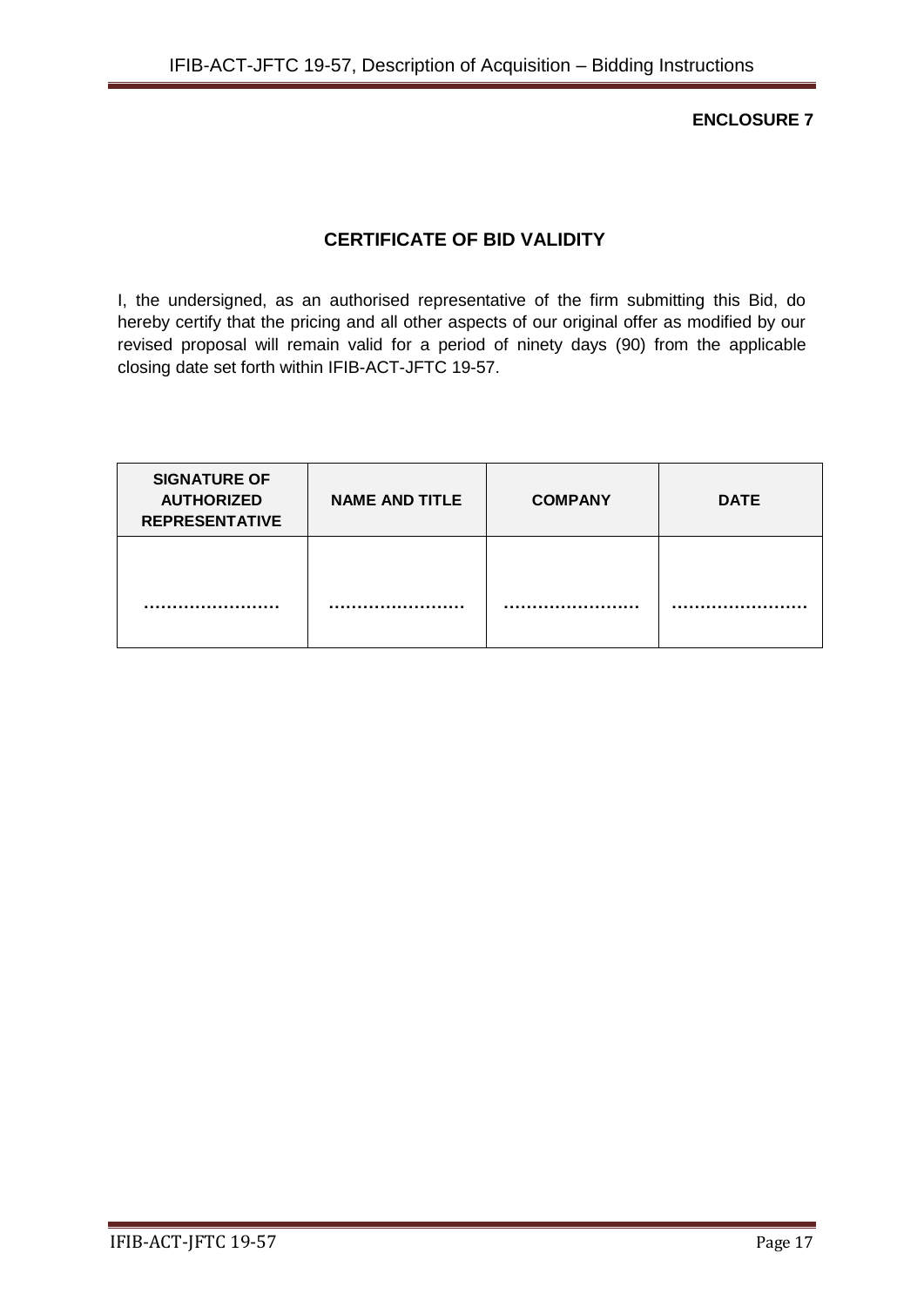# **CERTIFICATE OF INDEPENDENT DETERMINATION**

- 1. Each bidder shall certify that in connection with this procurement:
	- a. This Bid has been arrived at independently, without consultation, communication or agreement, for the purpose of restricting competition, with any other bidder or with any competitor;
	- b. The contents of this Bid have not been knowingly disclosed by the bidder and will not knowingly be disclosed by the bidder prior to award, directly or indirectly to any other bidder or to any competitor; and
	- c. No attempt has been made, or will be made by the bidder to induce any other person or firm to submit, or not to submit, a Bid for the purpose of restricting competition.
- 2. Each person signing this Bid shall also certify that he/she is the person in the bidder's organisation responsible within that organisation for the decision as to the Bid and that he has not participated and will not participate in any action contrary to 1.a. through 1.c. above, or:
	- a. They are not the person in the bidder's organisation responsible within that organisation for the Bid but that they have been authorised in writing to act as agent for the persons responsible for such a decision in certifying that such persons have not participated, and will not participate in any action contrary to 1.a. through 1.c. above, and as their agent does hereby so certify, and
	- b. They have not participated and will not participate in any action contrary to 1.a. through 1.c. above.

| <b>SIGNATURE OF</b><br><b>AUTHORIZED</b><br><b>REPRESENTATIVE</b> | <b>NAME AND TITLE</b> | <b>COMPANY</b> | <b>DATE</b> |
|-------------------------------------------------------------------|-----------------------|----------------|-------------|
|                                                                   |                       |                |             |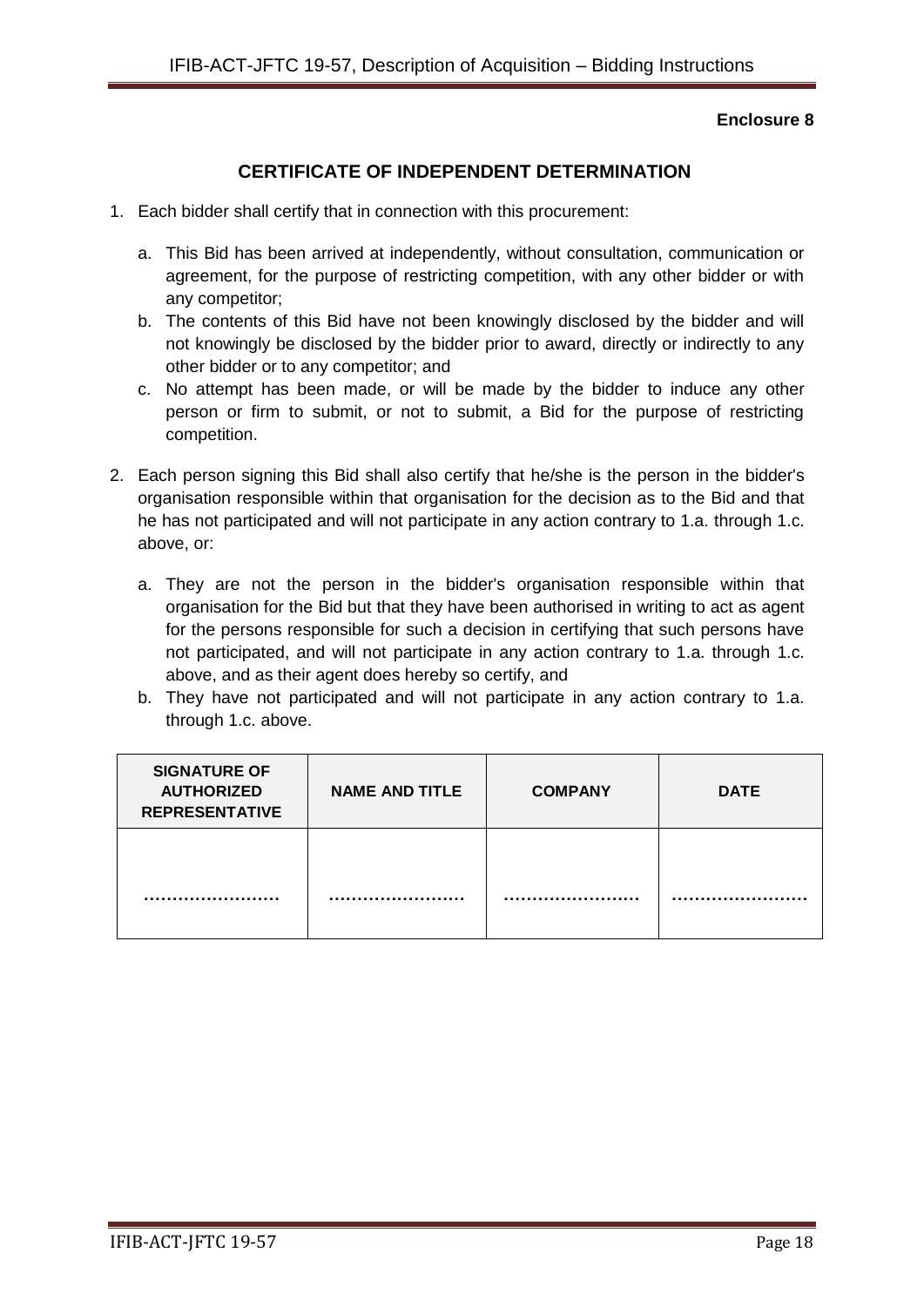# **CERTIFICATE OF EXCLUSION OF TAXES AND CHARGES**

I hereby certify that the prices offered in the price proposal of this Bid exclude all taxes, duties and customs charges from which JFTC has been exempted by international agreements.

| <b>SIGNATURE OF</b><br><b>AUTHORIZED</b><br><b>REPRESENTATIVE</b> | <b>NAME AND TITLE</b> | <b>COMPANY</b> | <b>DATE</b> |
|-------------------------------------------------------------------|-----------------------|----------------|-------------|
|                                                                   |                       |                |             |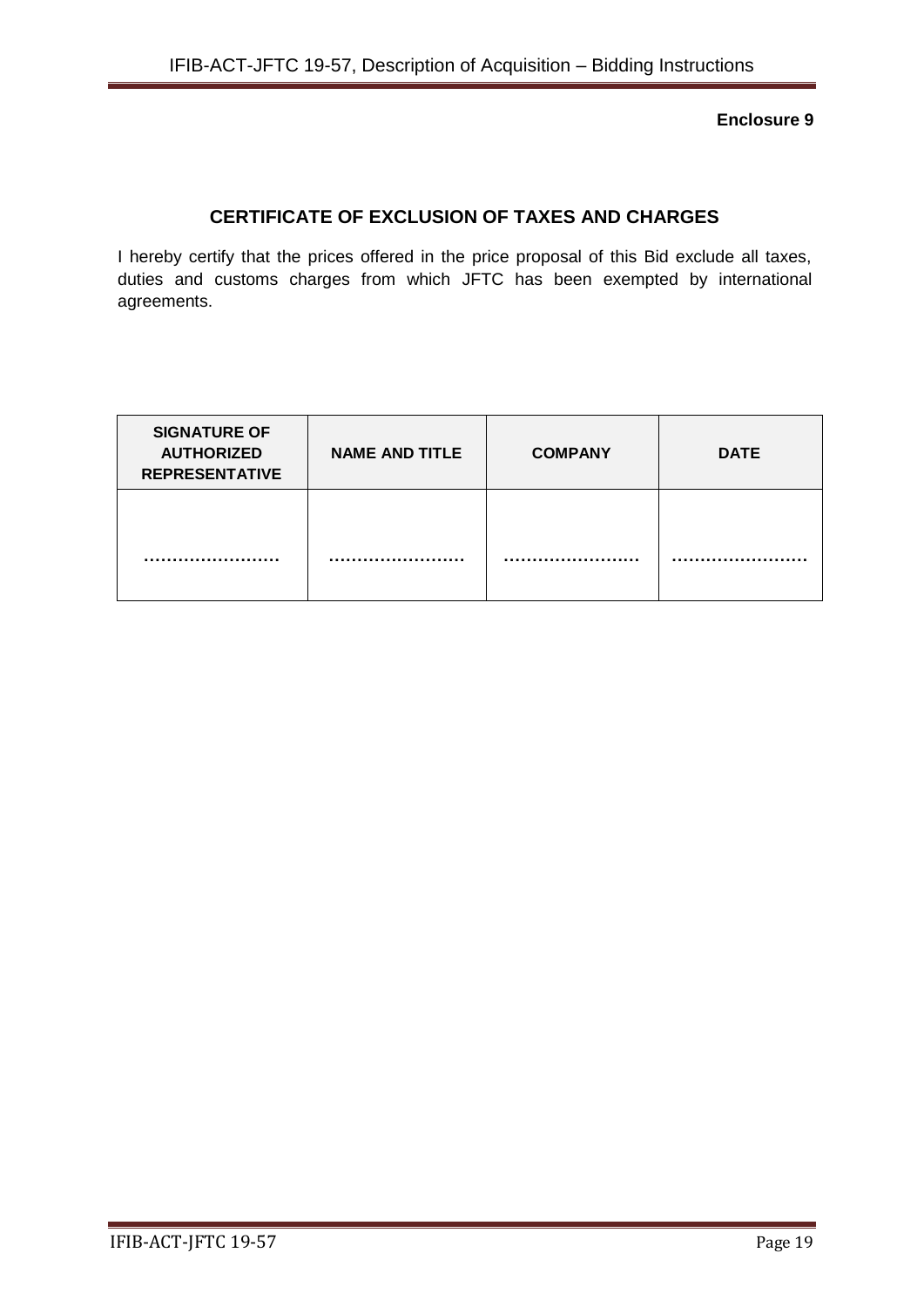# **STATEMENT OF ABSENCE OF CONFLICT OF INTEREST**

I, the undersigned ……………………………………, **being the authorised signatory** for the above-mentioned company for the IFIB-ACT-JFTC 19-57, hereby solemnly declare that we are not and shall not be in any situation which could give rise to a conflict of interest in what concerns the performance and implementation of the contract. In the event of the contract being awarded to us, we commit ourselves to act with complete impartiality and in good faith in what concerns its performance and outcome.

| <b>SIGNATURE OF</b><br><b>AUTHORIZED</b><br><b>REPRESENTATIVE</b> | <b>NAME AND TITLE</b> | <b>COMPANY</b> | <b>DATE</b> |
|-------------------------------------------------------------------|-----------------------|----------------|-------------|
|                                                                   |                       |                |             |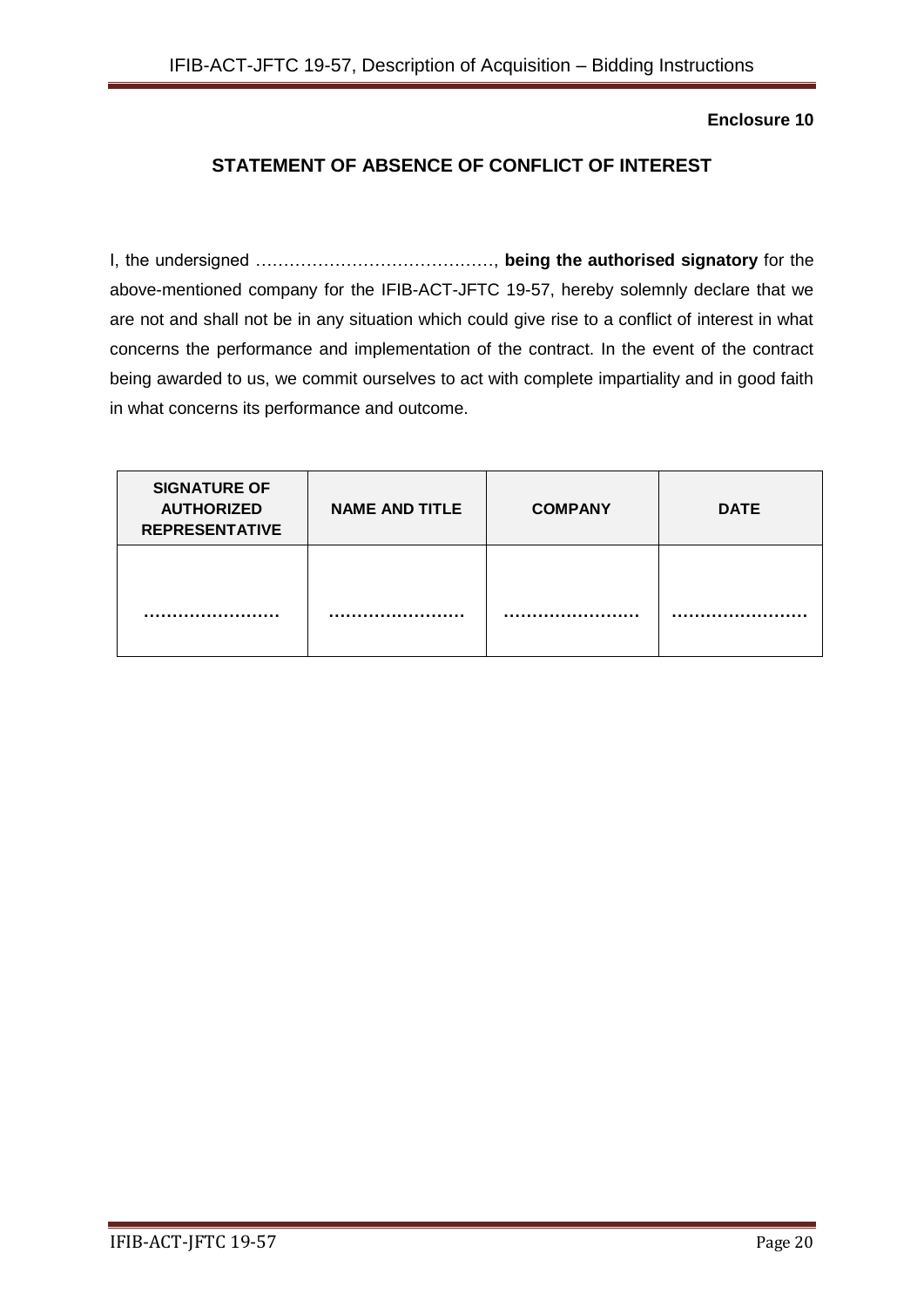# **CERTIFICATE OF LEGAL NAME OF BIDDER**

This Bid is prepared and submitted on behalf of the legal corporate entity specified below:

| <b>Full Name of Bidder</b>          |  |
|-------------------------------------|--|
| Division (if applicable)            |  |
| Sub-Division (if applicable)        |  |
| <b>Official Mailing Address</b>     |  |
| Email address                       |  |
| Point of Contact regarding this Bid |  |
| Name                                |  |
| Position                            |  |
| Phone                               |  |
| <b>Alternative Point of Contact</b> |  |
| Name                                |  |
| Position                            |  |
| Phone                               |  |

| <b>SIGNATURE OF</b><br><b>AUTHORIZED</b><br><b>REPRESENTATIVE</b> | <b>NAME AND TITLE</b> | <b>COMPANY</b> | <b>DATE</b> |
|-------------------------------------------------------------------|-----------------------|----------------|-------------|
|                                                                   |                       |                |             |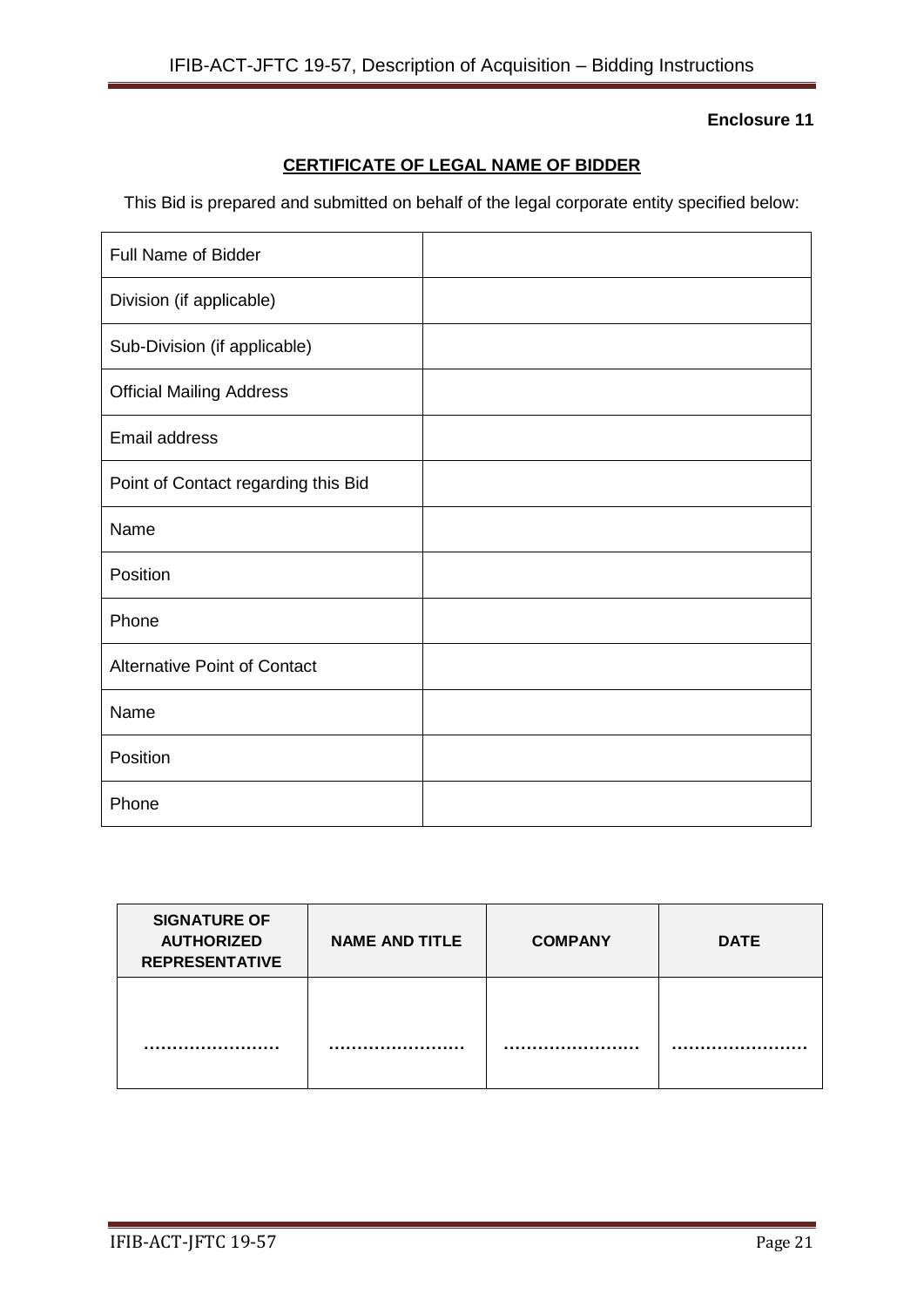# **PART II – GENERAL CONTRACT TERMS AND PROVISIONS**

**JFTC General Contract Terms and Conditions**

## **Index of Clauses**

| 1.  |                                                                                    | 24 |  |
|-----|------------------------------------------------------------------------------------|----|--|
| 2.  |                                                                                    |    |  |
| 3.  |                                                                                    |    |  |
| 4.  |                                                                                    |    |  |
| 5.  |                                                                                    |    |  |
| 6.  |                                                                                    |    |  |
| 7.  |                                                                                    |    |  |
| 8.  |                                                                                    |    |  |
| 9.  |                                                                                    |    |  |
| 10. |                                                                                    |    |  |
| 11. |                                                                                    |    |  |
| 12. |                                                                                    |    |  |
| 13. |                                                                                    |    |  |
| 14. |                                                                                    |    |  |
| 15. |                                                                                    |    |  |
| 16. |                                                                                    |    |  |
| 17. |                                                                                    |    |  |
| 18. |                                                                                    |    |  |
| 19. |                                                                                    |    |  |
| 20. |                                                                                    |    |  |
| 21. |                                                                                    |    |  |
| 22. |                                                                                    |    |  |
| 23. |                                                                                    |    |  |
| 24. |                                                                                    |    |  |
| 25. | $\frac{1}{2}$ 34                                                                   |    |  |
| 26. | CONTRACTOR NOTICE REGARDING DELAY                                                  | 35 |  |
| 27. | NOTICE AND ASSISTANCE REGARDING PATENT AND COPYRIGHT INFRINGEMENT ______ 35        |    |  |
| 28. |                                                                                    |    |  |
| 29. |                                                                                    |    |  |
| 30. |                                                                                    |    |  |
| 31. |                                                                                    |    |  |
| 32. | RIGHTS IN TECHNICAL DATA AND COMPUTER SOFTWARE _________________________________36 |    |  |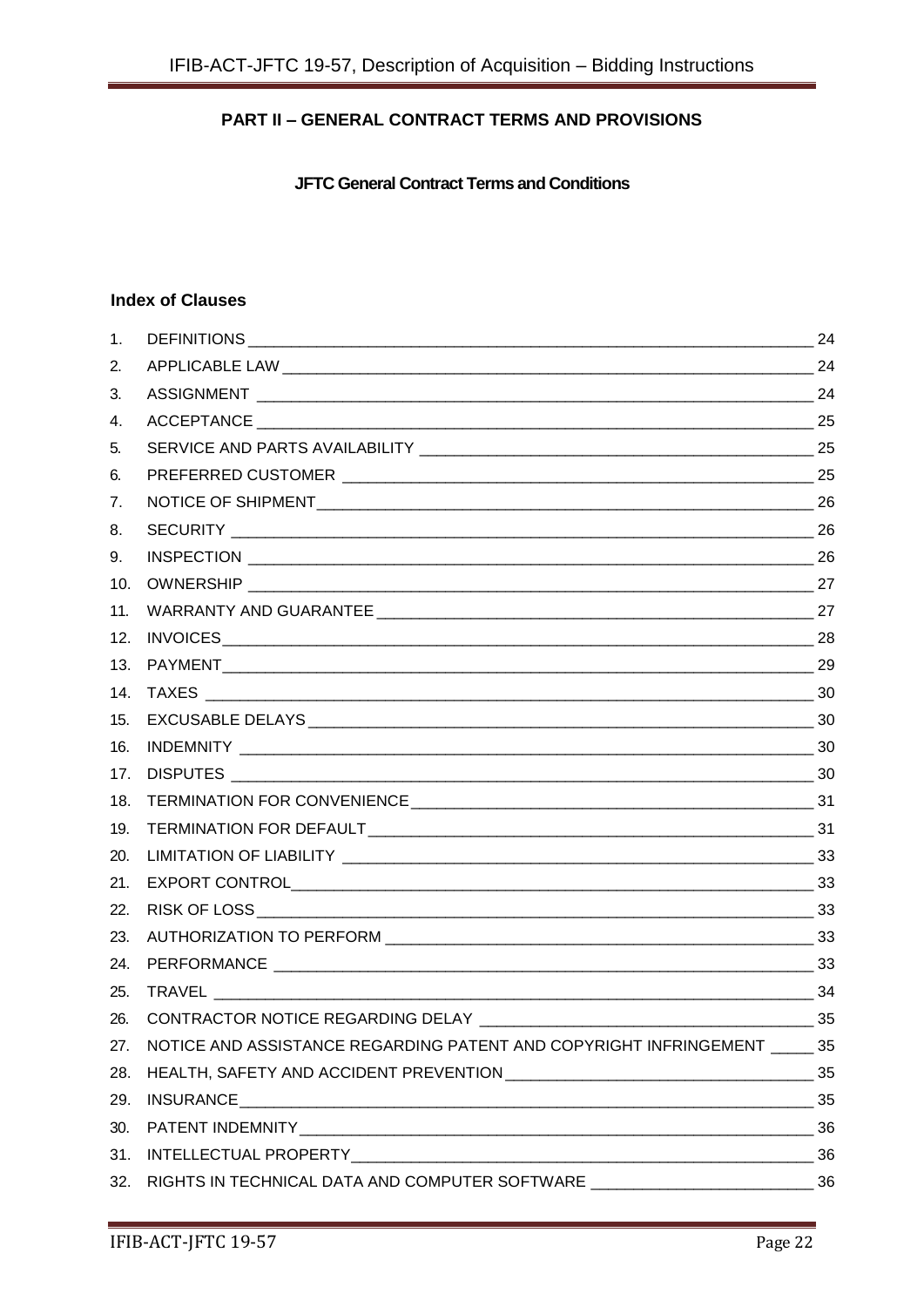<span id="page-22-0"></span>

| 37. INCONSISTENCY BETWEEN ENGLISH VERSION AND TRANSLATION OF CONTRACT 38 |  |
|--------------------------------------------------------------------------|--|
|                                                                          |  |
|                                                                          |  |
|                                                                          |  |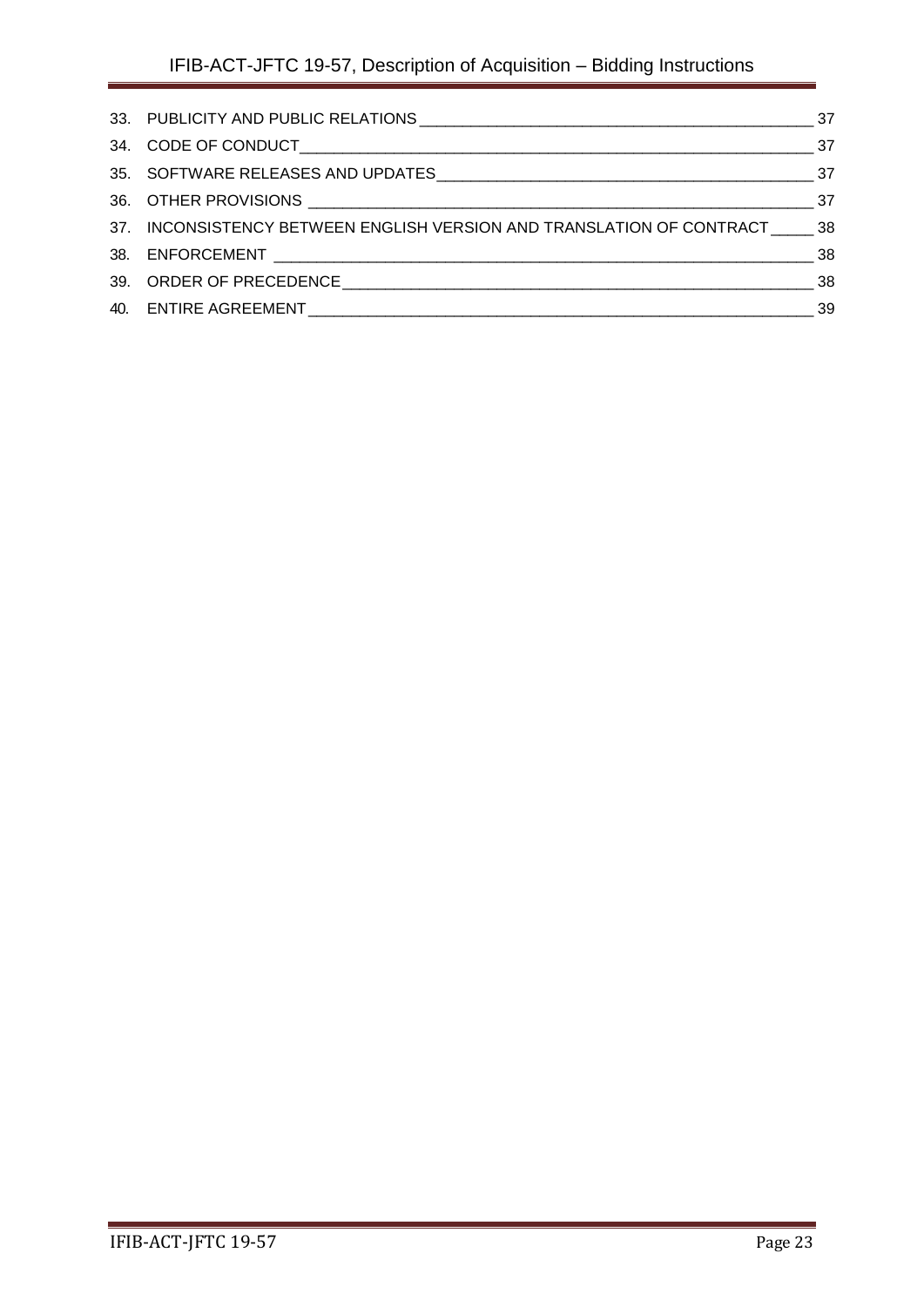#### **1. DEFINITIONS**

As used throughout this Contract, the following terms shall have meanings as set forth below:

- a. "JFTC" means the Joint Force Training Centre. Joint Force Training Centre (JFTC) is set up by the North Atlantic Council under Article 14 of the Protocol on the Status of International Military Headquarters (1952) and has been delegated a defined legal capacity by Headquarters, Allied Commander Transformation (HQ SACT) through its terms of Reference and the Supplementary Agreement between the Government of the Republic of Poland and Headquarters, Supreme Allied Commander Transformation and the Supreme Headquarters Allied Powers Europe to the Protocol on the Status of International Military Headquarters set up pursuant to the North Atlantic Treaty (in the following referred to as "SA"). Remaining legal personality rests with HQ SACT. JFTC is located at Szubinska Street 2, 85-915 Bydgoszcz, Poland, and holds Statistical Identification Number REGON 093191068.
- b. The Contracting Officer means the person executing and managing this Contract on behalf of JFTC.
- c. The Contracting Officer Technical Representative (COTR) means a person appointed by the Contracting Officer for the purpose of determining compliance with the technical requirements of the Contract.
- d. The North Atlantic Treaty Organization is hereafter referred to as "NATO".
- e. The term "days" shall be interpreted as meaning calendar days.
- f. Contract Effective Date (CED) is the date of last signature by the contracting parties, or a specific date set forth in the Contract.

#### <span id="page-23-0"></span>**2. APPLICABLE LAW**

Except as otherwise provided in this Contract, this Contract shall be governed, interpreted and construed with the laws of the Republic of Poland.

#### <span id="page-23-1"></span>**3. ASSIGNMENT**

This Contract is not assignable by the Contractor either in whole or in part unless agreed in writing by the Contracting Officer in accordance with the following reservations:

- a. Any modifications, including changes, additions or deletions and instructions under this Contract shall not be binding unless issued in writing by the Contracting Officer.
- b. Sub-Contractors shall be limited to citizens or legal entities of member nations of NATO, unless specifically authorized by the Contracting Officer.
- c. The Contractor shall determine that any sub-Contractor proposed by him for the furnishing of supplies or services which shall involve access to classified information in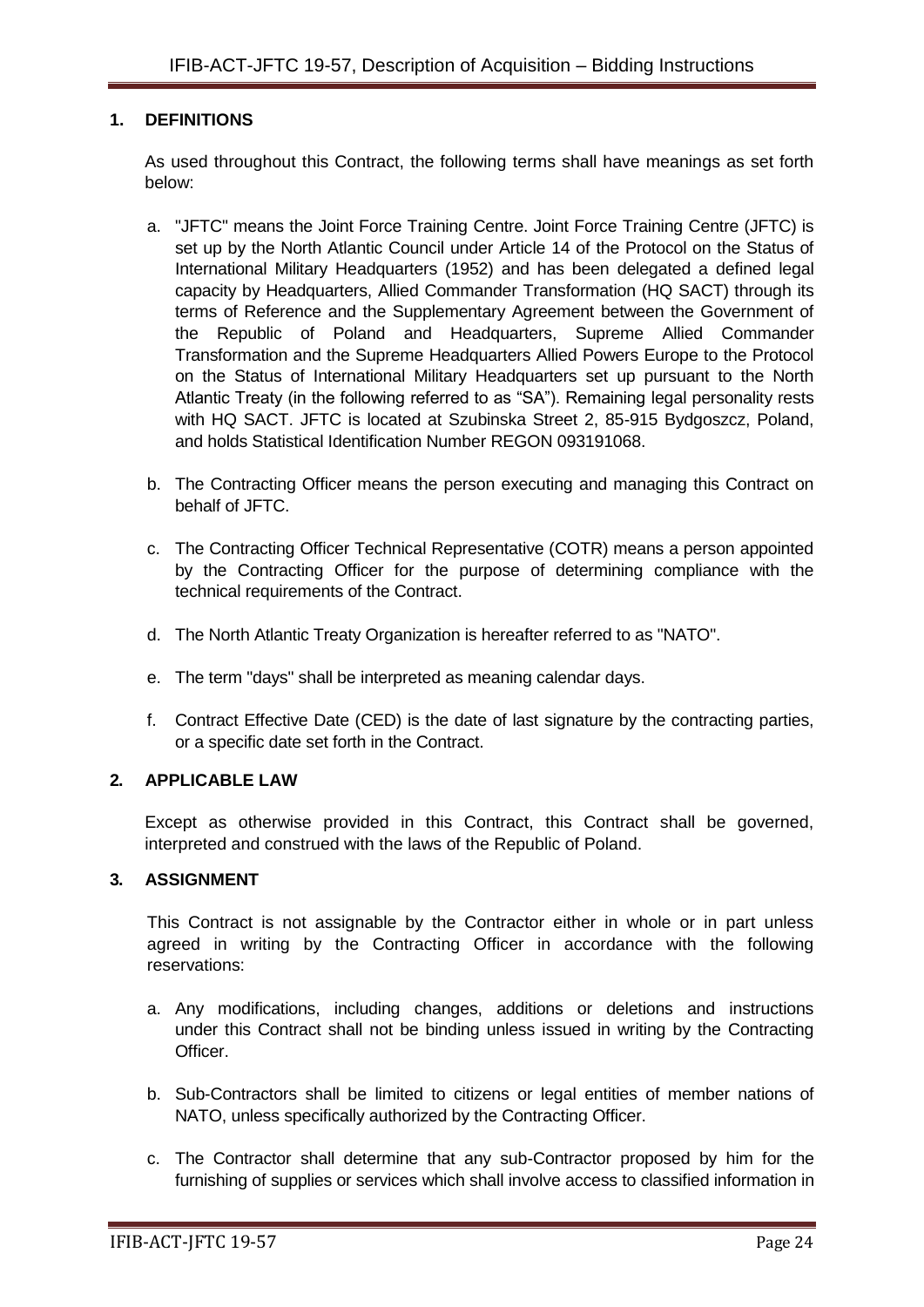the Contractor's custody has been granted an appropriate security clearance by the sub-Contractor's national authorities, which is still in effect, prior to being given access to such classified information.

## <span id="page-24-0"></span>**4. ACCEPTANCE**

- a. Acceptance or rejection of the supplies shall be made as promptly as practicable after delivery, except as otherwise provided in this Contract.
- b. Acceptance shall be conclusive, except for latent defects, fraud, gross mistakes amounting to fraud, or otherwise stated in the Contract. It is the action by which JFTC acknowledges that the Contractor has fully demonstrated that the deliveries are complete and operational. The formal acceptance will take place when the following requirements have been met:
	- Availability at final destination of all deliverables.
	- Successful completion of acceptance testing.
	- Verification of the inventory.
	- Satisfactory completion of all training or other services, if any, required by that date.
	- Agreement between the Contracting Officer and the Contractor on a discrepancy list (if necessary) and corresponding clearance dates.
- c. When discrepancies exist and if these do not prevent satisfactory use or operation of the supplies, the Contracting Officer may declare the acceptance provisional. In this case he will withhold from payment an amount commensurate with the importance of the discrepancies but in any case not less than ten (10) percent of the total contract value and this until all discrepancies have been cleared; at that time the acceptance becomes final.

#### <span id="page-24-1"></span>**5. SERVICE AND PARTS AVAILABILITY**

Unless as specified otherwise in the Technical Specifications, the Contractor and his sub-Contractors will maintain and furnish a source of an adequate supply of services, components, spare parts and sub-assemblies to properly maintain the supplies for a period of minimum five (5) years from Contract Effective Date.

#### <span id="page-24-2"></span>**6. PREFERRED CUSTOMER**

- a. The Contractor warrants that the prices set forth in this Contract are as favourable as those extended to any Government, Agency, Company, Organization or individual purchasing like quantities covered by the Contract under similar conditions. In the event that prior to complete delivery under this Contract the Contractor offers any of such items in substantially similar quantities to any customer at prices lower than those set forth herein, the Contractor shall so notify JFTC and the prices of such items shall be correspondingly reduced by a supplement to this Contract.
- b. Prices in this sense means "Base Price" prior to applying any bonuses.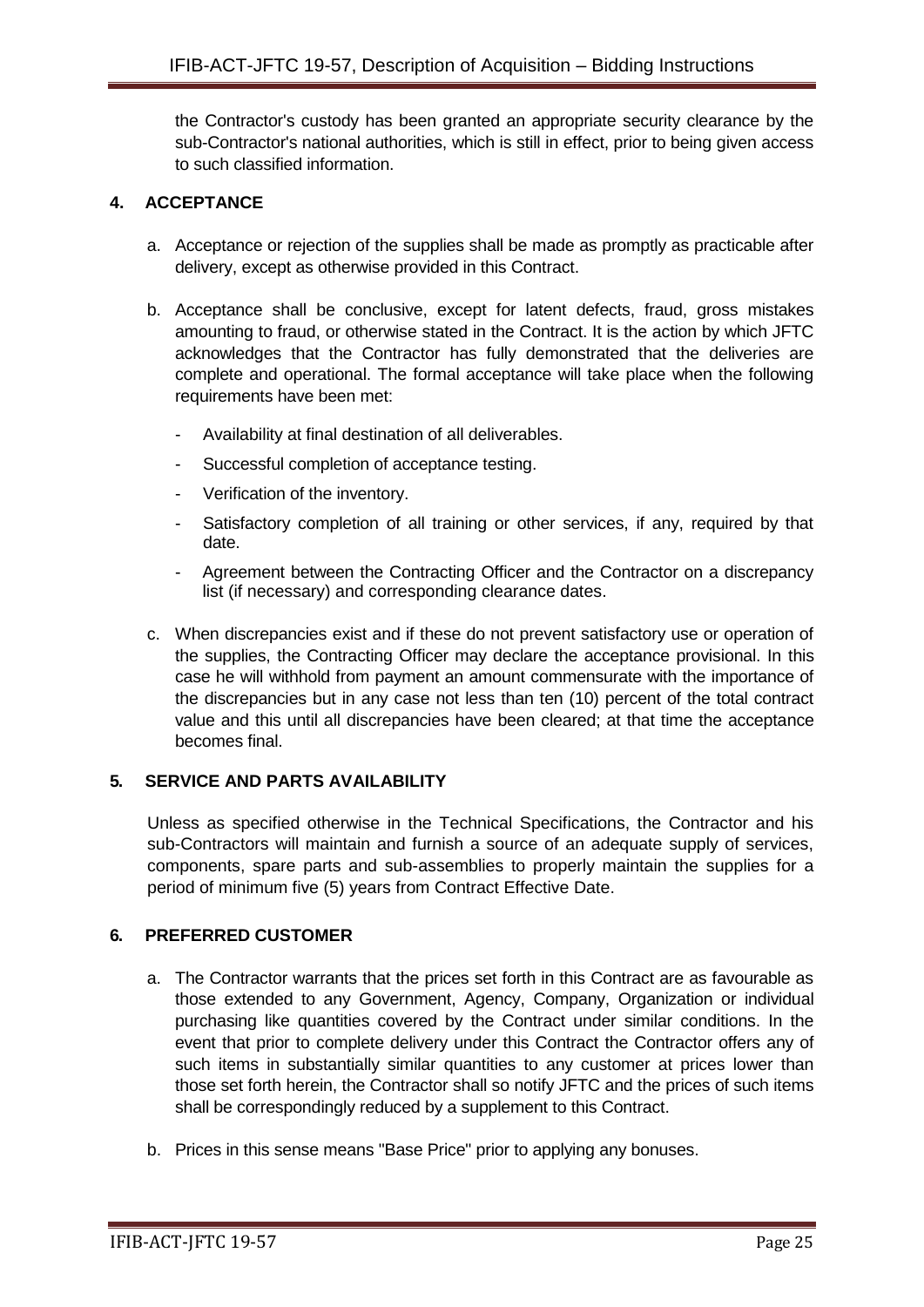#### <span id="page-25-0"></span>**7. NOTICE OF SHIPMENT**

- a. At the time of delivery of any supplies to a carrier for transportation, the Contractor shall give notice of shipment to the Contracting Officer and to such other persons or installations as are designated by the Contracting Officer. If such instructions have not been received by the Contractor at least one working day prior to such delivery to a carrier, the Contractor shall request instructions from the Contracting Officer concerning notice of shipment to be given.
- b. The following information shall be included in such notification:
	- *(1)* Contract number
	- *(2)* Shipping address
	- *(3)* From: (Name and complete address of consignor) To: (Name and complete address of consignee)
	- *(4)* Listing of supplies by Contract Items(s)
	- *(5)* Number of and marking on packages(s)
	- *(6)* Weight and dimensions of packages(s)
	- *(7)* Name and address of Carrier, mode and date of shipment with waybill number
	- *(8)* Customs documents required by the Contractor (if applicable)

#### <span id="page-25-1"></span>**8. SECURITY**

- a. The Contractor shall comply with all security requirements prescribed by JFTC and the National Security Authority or designated security agency of each NATO country in which the Contract is performed.
- b. The Contractor shall be responsible for the safeguarding of NATO classified information, material and equipment entrusted to him or generated by him in connection with the performance of the Contract.
- c. Any known or suspected breaches of security or other matters of security significance is a violation of the professional confidentiality between the parties, and may constitute a criminal offence under Polish law. Violations are to be reported immediately to the other party by the party, who becomes aware of the violation, and to the appropriate authorities in order to institute investigations.
- d. If security violations occur, the party being exposed to the violation is entitled to immediately declare the Contract void, and to claim penalties and compensation as set out in Para 19 below.

## <span id="page-25-2"></span>**9. INSPECTION**

a. Unless otherwise specifically provided for in the specifications, all equipment, materials and articles incorporated in the work covered by this Contract are to be new and of the most suitable grade of their respective kinds for the purposes intended. All workmanship shall be first class.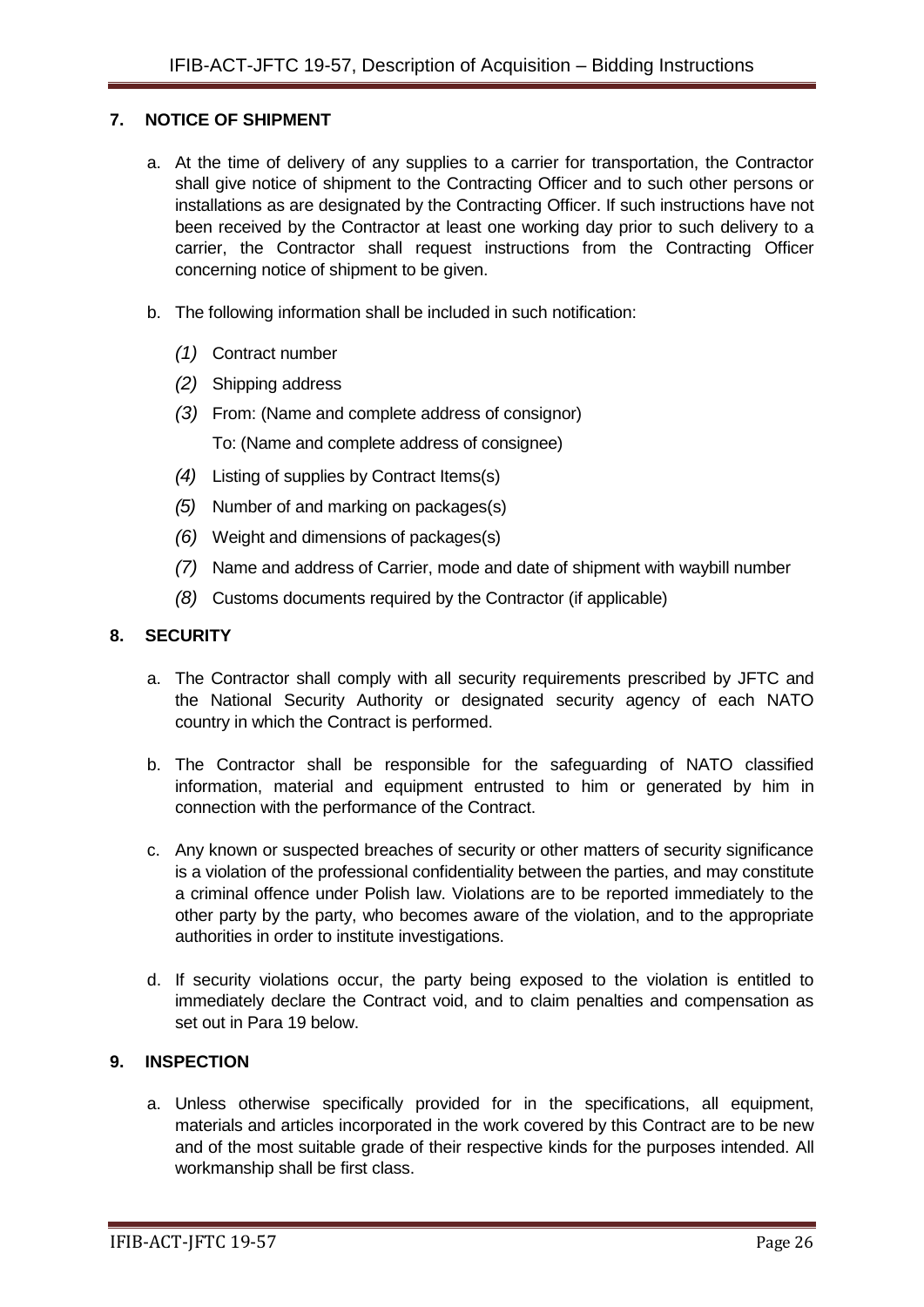- b. All supplies (which terms throughout this clause includes without limitation raw materials, components, intermediate assemblies, and end products) shall be subject to inspection and test by JFTC, to the extent practicable at all times and places including the period of manufacture, and in any event prior to acceptance.
- c. In case any supplies are defective in material or workmanship or otherwise not in conformity with the requirements of this Contract, JFTC shall have the right either to reject them (with or without instructions as to their disposition) or to require their correction or to accept them against reduction in price which is equitable under the circumstances.
- d. If any inspection or test is made by JFTC on the premises of the Contractor or sub-Contractor, the Contractor without additional charge shall provide all reasonable facilities and assistance to COTR in the performance of their duties. If JFTC inspection or test is made at a point other than the premises of the Contractor or a sub-Contractor, it shall be at the expense of JFTC except as otherwise provided in this Contract. In case of rejection JFTC shall not be liable for any reduction in value of samples used in connection with such inspection or test. JFTC reserves the right to charge to the Contractor any additional cost of JFTC inspection and test when supplies are not ready at the time of such inspection, when test is requested by the Contractor or when re-inspection or retest is necessitated by prior rejection. Failure to inspect supplies shall neither relieve the Contractor from responsibility for such supplies as are not in accordance with the Contract requirements nor impose liability on JFTC therefore.
- e. The inspection and test by JFTC of any supplies does not relieve the Contractor from any responsibility regarding defects or other failures to meet the Contract requirements which may be discovered prior to acceptance.

## <span id="page-26-0"></span>**10. OWNERSHIP**

Unless specified elsewhere in this Contract, title to supplies furnished under this Contract shall pass to JFTC upon acceptance, regardless of when or where JFTC takes physical possession.

#### <span id="page-26-1"></span>**11. WARRANTY AND GUARANTEE**

- a. The Contractor is liable vis a vis JFTC for any and all faults or defects depreciating value or affecting the usability of the delivered product and depreciating or compromising the standards as defined in the Contract, or by Polish Law.
- b. The Contractor is obliged to, during a warranty period of 12 (twelve) months from the date of delivery and acceptance, to remove or repair physical defects in the product, no matter if the defect or fault occurs after the date of delivery and acceptance, provided that the condition, which causes the defect or fault, existed on the day of delivery and acceptance – but was not discovered and recorded in the protocol.
	- *(1)* The warranty applies to all faults or defects as described in this paragraph, and reported by JFTC in accordance as stated below, before the expiry of the warranty period.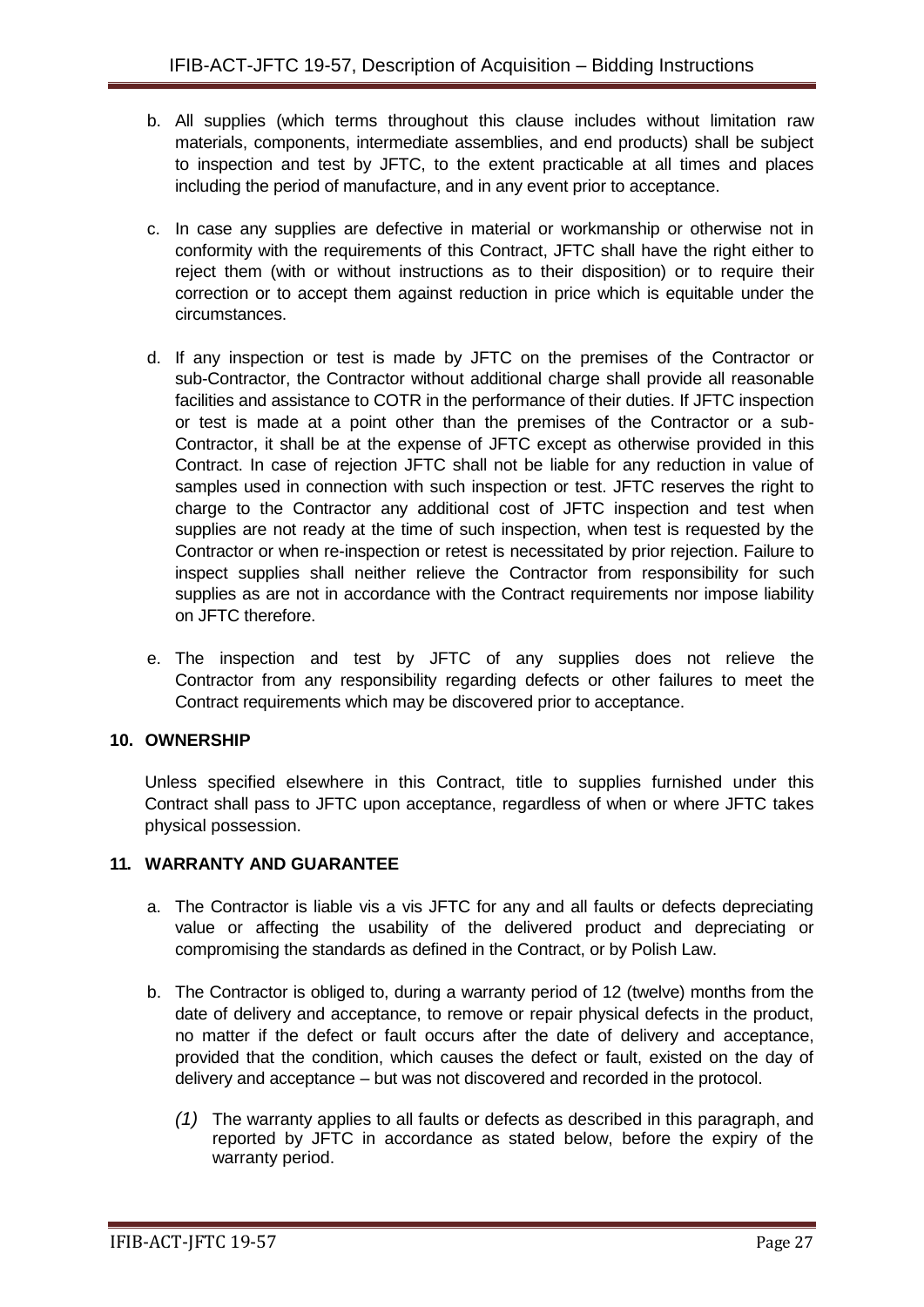- *(2)* In case the Contractor is unable to remove or repair faults or defects occurring within the warranty period, JFTC is entitled to:
	- reduce the payment corresponding to the loss of functionality and technical value, provided that the fault or defect is only partly and does not affect the general usability of the product;
	- if the fault or defect affects the general usability of the product, set aside and declare the Contract void and subject to compensation, or request another company to do the remaining and necessary works at Contractor's expense.
- *(3)* JFTC is obliged to notify the Contractor in writing, of any fault or defect no later than 7 (seven) days after JFTC has identified or discovered the fault or defect.
- *(4)* The parties will jointly inspect the fault or defect, and their findings and conclusions are to be jointly recorded. The obligation to call for joint inspection rest with JFTC. JFTC will in writing give the Contractor 7 (seven) days prior notice of the time and place for a joint inspection, along with an outline of the fault(s) or defect(s), the impact on the usability of the product, and a deadline for repairing the fault or defect.
- *(5)* Repairing of the defect should be reported in a protocol.
- *(6)* The Contractor issues a guarantee on the product for a period of 24 months, from the date of delivery and acceptance, certifying that the product fulfils the agreed standards. Under the guarantee the Contractor is obliged to repair or put into working order any fault or defect at Contractor's own expense, no matter when JFTC – within the period of the guarantee - notifies Contractor of the fault or defect. All repair work will be granted the same guarantee of 24 months, from the date of delivery and acceptance of the repair work.
- *(7)* Any supplies or parts thereof furnished in replacement pursuant to this clause shall also be subject to all the provisions of this clause to the same extent as supplies initially delivered. Corrected parts will be warranted for a period of 12 months starting at the time the part is received back at the user's location.
- *(8)* In case of a provisional acceptance the warranty period starts at the date of provisional acceptance and ends twelve (12) months after the date of provisional acceptance.
- *(9)* Failure to agree upon any determination to be made under this clause shall be a dispute concerning a question of fact within the meaning of the "Disputes" clause of this Contract.
- *(10)* The word "supplies" as used herein includes related services.
- *(11)* The rights and remedies of JFTC provided in this clause are in addition to and do not limit any rights afforded to JFTC by any other clause of the Contract.

#### <span id="page-27-0"></span>**12. INVOICES**

- a. The Contractor shall submit an original invoice and three (3) copies (or electronic invoice, if authorized) to the address designated in the Contract to received invoices. All invoices shall be submitted no later than 30 days upon completion of work or services performed. Standard Payment Terms are NET 30 days.
- b. An invoice must include: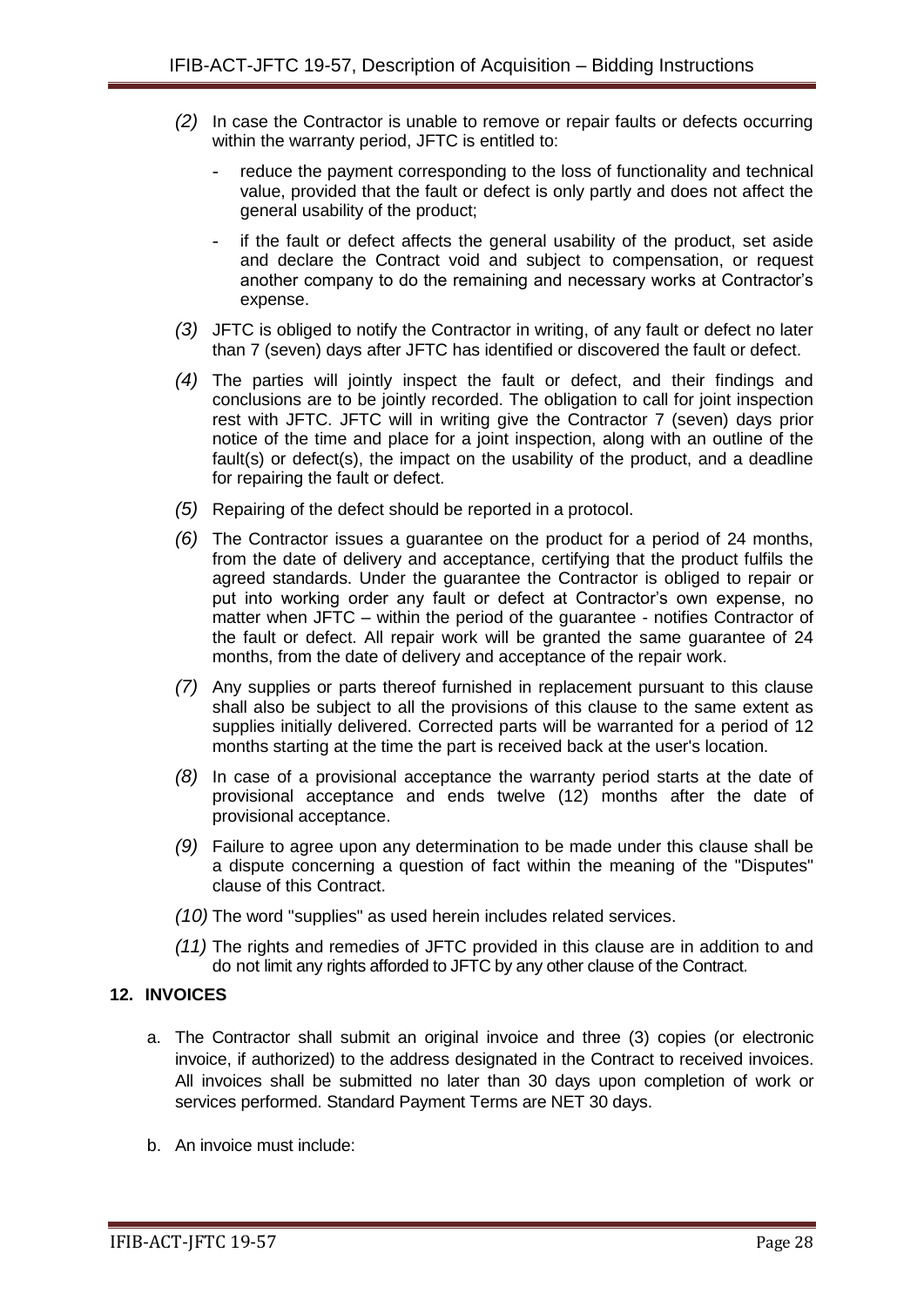- *(1)* Name and address of the Contractor;
- *(2)* Invoice date;
- *(3)* Purchase Order number and Purchase Order or Contract line item number;
- *(4)* Description, quantity, unit of measure, unit price and extended price of the items delivered;
- *(5)* Shipping number and date of shipment including the bill of lading number and weight of shipment if shipped on a bill of lading;
- *(6)* Terms of any prompt payment discount offered;
- *(7)* Name and address of official to whom payment is to be sent;
- *(8)* Name, title, and phone number of person to be notified in event of defective invoice.
- c. All invoices shall be certified by the signature of a duly authorized company representative.
- d. Invoices provided by Contractors registered in Poland must specify all applicable taxes and duties.
- e. Invoices for Contractor Travel shall include:
	- *(1)* Contractor name;
	- *(2)* Date of Travel;
	- *(3)* Number of days;
	- *(4)* Destinations.
- f. All invoices shall be submitted to:

Joint Force Training Centre **BUDFIN** ul. Szubinska 2 85-915 Bydgoszcz POLAND

g. Electronic Fund Transfer is the prescribed method of payment for JFTC. Contractors are requested to submit copies of banking information (Supplier Registration Form) available at [www.jftc.nato.int.](http://www.jftc.nato.int/) Such information shall be submitted to JFTC 14 days prior to any contract award.

#### <span id="page-28-0"></span>**13. PAYMENT**

Payment shall be made for items accepted by JFTC that have been delivered to the delivery destinations set forth in this Contract. Payments under this Contract may be made by JFTC by electronic funds transfer payments. In the event the Contractor, during the performance of this Contract, elects to designate a different financial institution for receipt of any payment made using electronic funds transfer procedures, notification of such change and the required information must be obtained by JFTC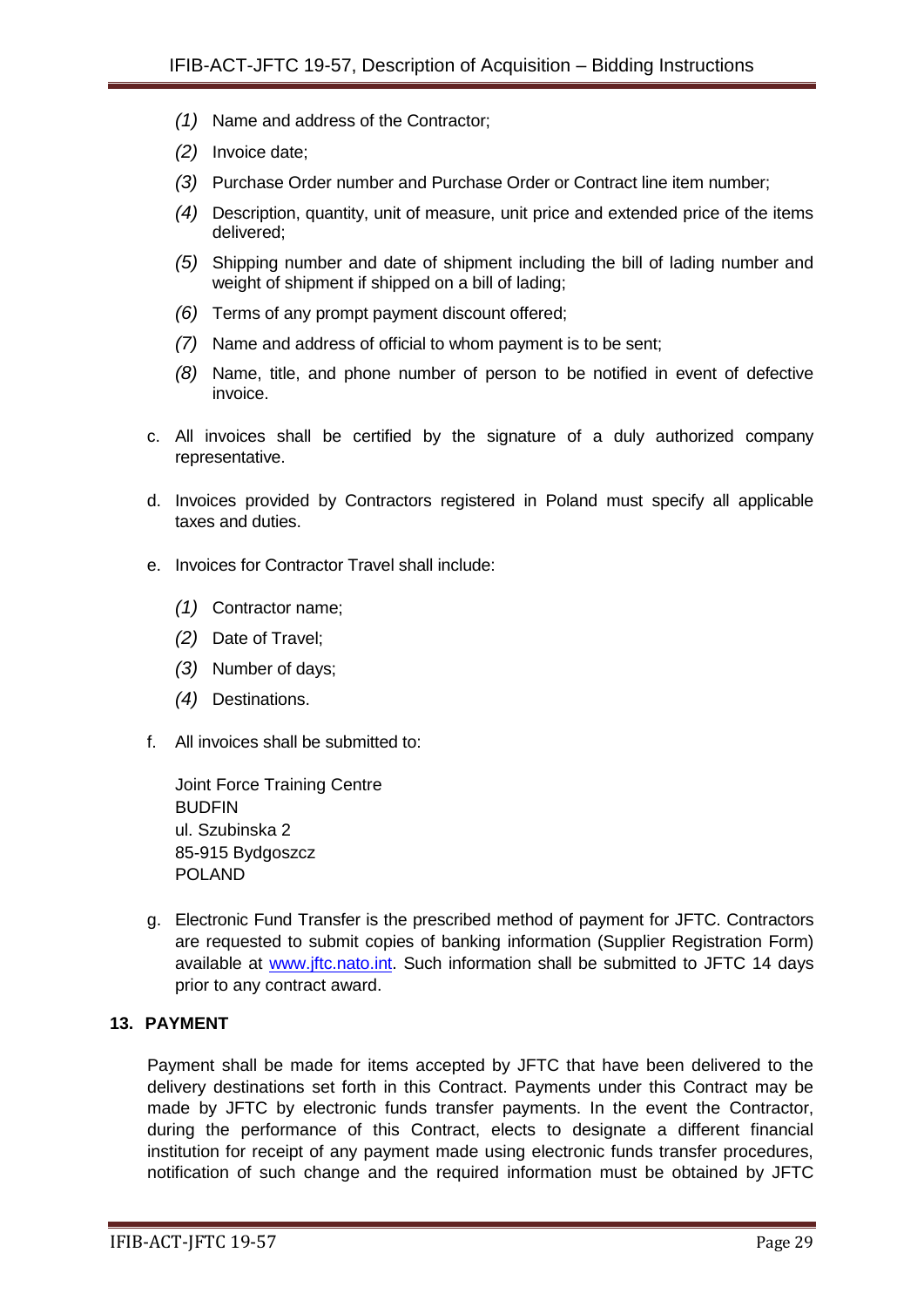thirty (30) days prior to the date such change is to become effective. The documents furnishing the information required in this clause must be dated and contain the signature, title, and telephone number of the Contractor official authorized to provide it, as well as the Contractor's name and Purchase Order number. Contractor failure to properly designate a financial institution or to provide appropriate payee bank account information may delay payments of amounts otherwise properly due. Discount time will be computed from date of delivery at place of acceptance or from receipt of correct invoice at the office specified by JFTC, whichever is later. For the purpose of computing the discount earned, payment shall be considered to have been made on the specified payment date when an electronic funds transfer payment is made.

## <span id="page-29-0"></span>**14. TAXES**

The Contract shall exclude all taxes and customs charges. Prices quoted by the Contractors registered in Poland shall include all taxes and will be subject of the reimbursement by Polish authorities.

## <span id="page-29-1"></span>**15. EXCUSABLE DELAYS**

The Contractor shall be liable for default unless non-performance is caused by an occurrence beyond the reasonable control of the Contractor and without its fault or negligence such as acts of JFTC in its sovereign or contractual capacity, fires, force majeure (i.e. floods, epidemics, quarantine restrictions, strikes, unusually severe weather), and delays of common carriers. The Contractor shall notify the Contracting Officer in writing as soon as is reasonably possible after the commencement of any excusable delay, setting forth the full particulars in connection therewith, shall remedy such occurrence with all reasonable dispatch, and shall promptly give written notice to the Contracting Officer of the cessation of such occurrence.

#### <span id="page-29-2"></span>**16. INDEMNITY**

The Contractor shall indemnify and hold JFTC, its officers, employees and agents harmless from any and all claims, liabilities, damages and losses, including such claims arising from:

- a. any personal injury of damage of any property arising out of or in any way connected with any act or omission by the Contractor in the provision of services under this Contract, unless it is caused by negligence on the part of JFTC and/or JFTC's employees;
- b. any claim by any third party that the work or materials provided hereunder infringes a right or a claim including copyright, patent, trade secret or other intellectual property and contractual right of such third party.

## <span id="page-29-3"></span>**17. DISPUTES**

Except as otherwise provided, during the period of performance, any dispute between the parties arising out of the performance of this Contract which is not disposed of by agreement shall be decided by the Contracting Officer, who shall reduce his decision to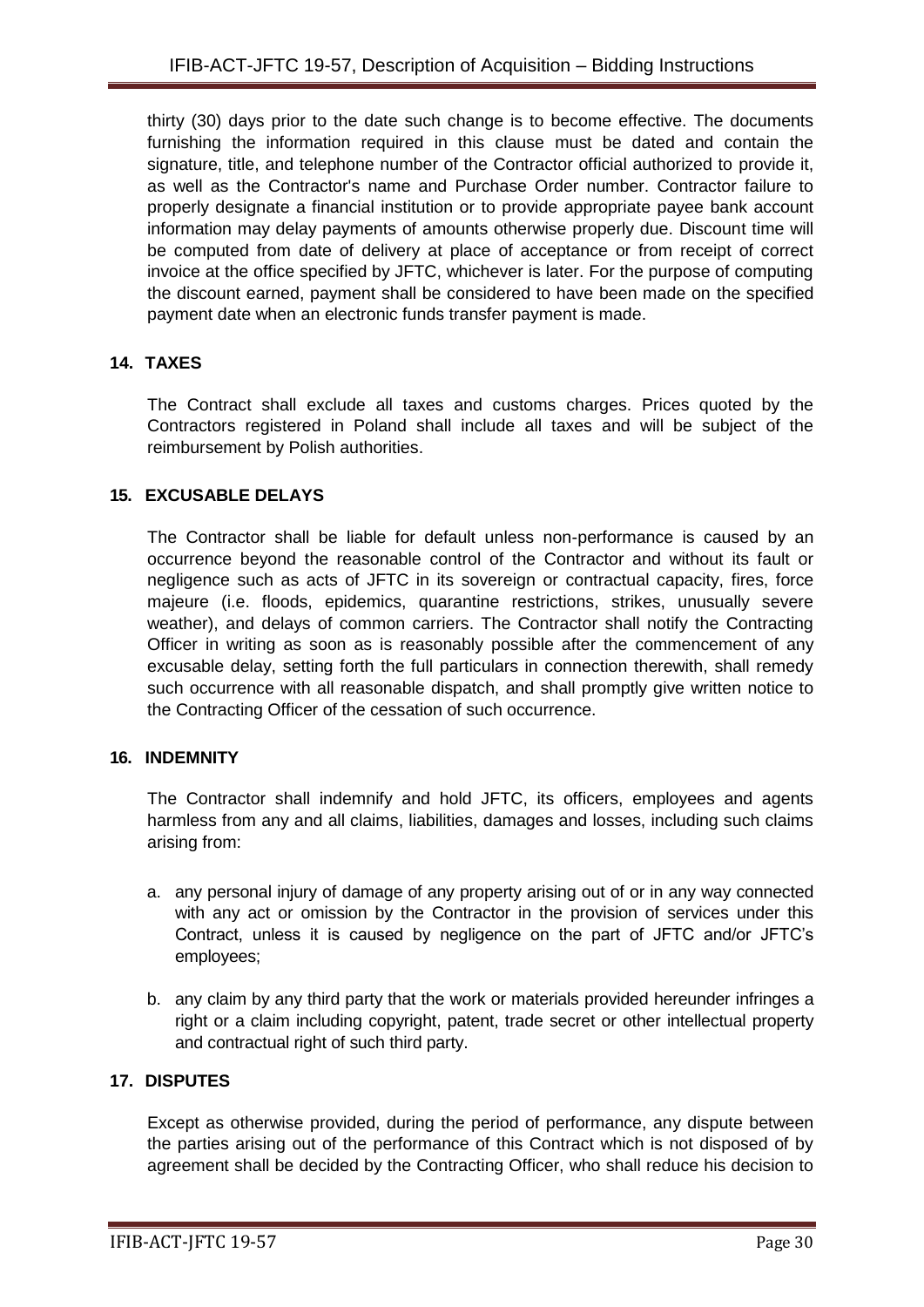writing and mail or otherwise furnish a copy thereof to the Contractor. The decision of JFTC shall be final and conclusive unless, within thirty (30) days from the date of receipt of such copy, the Contractor mails or otherwise furnishes to JFTC a written appeal, which will be decided by JFTC Head of Budget and Finance Branch. In connection with any appeal of JFTC decision under this paragraph, the Contractor shall be afforded an opportunity to be heard and to offer evidence in support of its appeal. A decision shall be rendered within thirty (30) days of receipt of appeal. JFTC Head of Budget and Finance Branch decision is final. Any further appeals may be received by the court of the JFTC domicile venue.

## <span id="page-30-0"></span>**18. TERMINATION FOR CONVENIENCE**

JFTC reserves the right to terminate this Contract, or any part hereof, for its sole convenience. In the event of such termination, the Contractor shall immediately stop all work hereunder and shall immediately cause any and all of its suppliers and subcontractors to cease work. Subject to the terms of this Contract, the Contractor shall be paid a percentage of the Contract price reflecting the percentage of the work performed prior to the notice of termination, plus reasonable charges the Contractor can demonstrate to the satisfaction of JFTC using its standard record keeping system have resulted from the termination. In the event of the failure of the Contractor and the Contracting Officer to agree as provided in paragraph 19 d. upon the whole amount to be paid to Contractor by reason of the termination of work pursuant to this clause, the Contracting Officer shall pay to the Contractor the amounts determined by the Contracting Officer. The Contractor shall not be required to comply with the cost accounting standards or contract cost principles for this purpose. This paragraph does not give JFTC any right to audit the Contractor's records. The Contractor shall not be paid for any work performed or costs incurred which reasonably could have been avoided.

## <span id="page-30-1"></span>**19. TERMINATION FOR DEFAULT**

- a. JFTC may, subject to the provisions of paragraph c. below, by written notice of default to the Contractor, terminate the whole or any part of this Contract in any one of the following circumstances:
	- *(1)* If the Contractor fails to make delivery of the supplies or to perform the Services within the time specified herein or any extension thereof; or
	- *(2)* If the Contractor fails to perform any of the other provisions of this Contract, or does not make adequate progress such that failure endangers performance of this Contract in accordance with its terms and in either of these two circumstances does not cure such failure within a period of ten days (or such longer period as the Contracting Officer may authorize in writing) after receipt of notice from the Contracting Officer specifying such failure.
- b. In the event JFTC terminates this Contract in whole or in part as provided in paragraph a, of this clause, JFTC may procure supplies or services similar to those so terminated and the Contractor shall be liable to JFTC for any excess costs for such similar supplies or services. The Contractor shall continue the performance of this Contract to the extent not terminated under the provisions of this clause.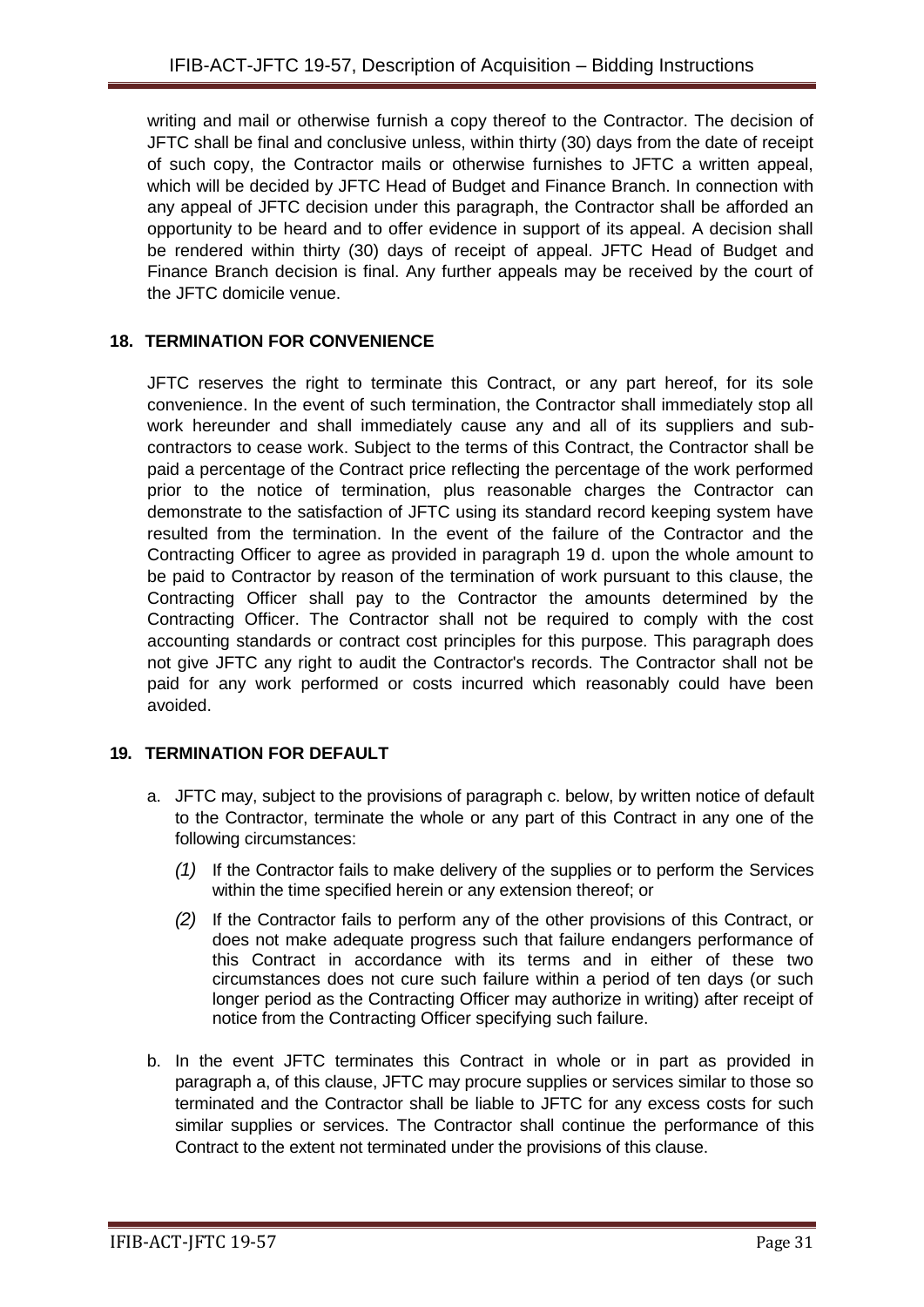- c. Except with respect to defaults of sub-Contractors, the Contractor shall not be liable for any excess costs if the failure to perform the Contract arises out of causes beyond the control and without the fault or negligence of the Contractor. If the failure to perform is caused by the default of a sub-Contractor, and if such default arises out of causes beyond the control of both the Contractor and sub-Contractor, without the fault or negligence of either of them, the Contractor shall not be liable for any excess costs for failure to perform unless the supplies or services to be furnished by the sub-Contractor were obtainable from other sources in sufficient time to permit the Contractor to meet the required delivery schedule.
- d. If this Contract is partly terminated as provided in paragraph a. of this clause, JFTC, in addition to any other rights provided in the clause, may require the Contractor to transfer the ownership and deliver to JFTC in the manner and to the extent directed by the Contracting Officer:
	- *(1)* Any completed supplies; and
	- *(2)* Such partially completed supplies and materials, parts, tools, die, jigs, fixtures, plans, drawings, information and contract rights (hereinafter called "Manufacturing materials") as the Contractor has specifically produced or Specifically acquired for the performance of such part of this Contract as has been terminated; and the Contractor shall, upon direction of the Contracting Officer, protect and preserve property in the possession of the Contractor in which JFTC has an interest. Payment for completed supplies delivered to and accepted by JFTC shall be at the contract price. Payment for manufacturing materials delivered to and accepted by JFTC and for the protection and preservation of property shall be in an amount agreed upon by the Contractor and the Contracting Officer; failure to agree such amount shall be a dispute concerning a question of fact within the meaning of the clause of this Contract entitled "Dispute". JFTC may withhold in accordance with Polish Civil law from amounts otherwise due the Contractor for such completed supplies or manufacturing materials such sum as the Officer determines to be necessary to protect JFTC against loss.
- e. If, after notice of termination of this Contract under the provisions of this clause, it is determined for any reason that the Contractor was not in default under the provisions of this clause, or that the default was excusable under the provisions of this clause, the rights and obligations of the parties shall, if the Contract contains a clause providing for termination for convenience of JFTC, be the same as if the notice of termination had been issued pursuant to such clause. If, after such notice of termination of this Contract under the provisions of this clause, it is determined for any reason that the Contractor was not in default under the provisions of this clause, and if this Contract does not contain a clause providing for termination for convenience of JFTC the Contract shall be equitably adjusted to compensate for such termination and the Contract modified accordingly; failure to agree to any such adjustment shall be a dispute concerning a question of fact within the meaning of the clause of this Contract entitled "Disputes",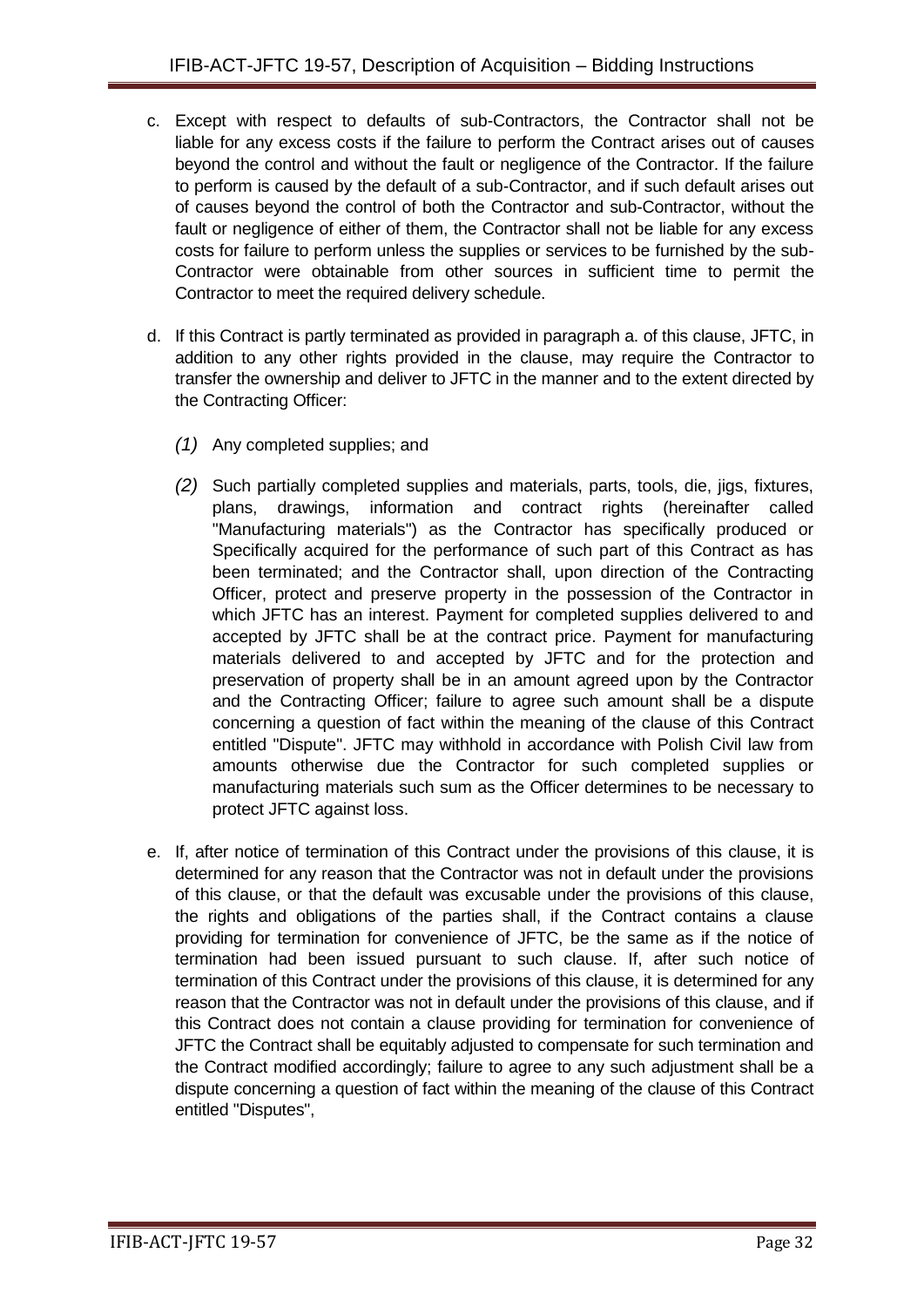f. Both parties are under duty of good faith. The Contract includes not only the specific terms, but also law and customary practice applicable in the place where the Contract is to be carried out and to the Type of Trade to which the Contract relates.

#### <span id="page-32-0"></span>**20. LIMITATION OF LIABILITY**

Except as otherwise provided by an express or implied warranty, the Contractor will not be liable to JFTC for consequential damages resulting from any defects or deficiencies in accepted items.

## <span id="page-32-1"></span>**21. EXPORT CONTROL**

The Contractor warrants that, if applicable all necessary permits related to export control or other associated arrangements shall be valid prior to contract award. Should the Contractor require export pre-approval JFTC legal staff will be provided a preview of said companies request PRIOR to the companies submission to a Government entity. Upon validation of request by JFTC Legal staff, subject agreement or request may be submitted to appropriate authority.

#### <span id="page-32-2"></span>**22. RISK OF LOSS**

Unless the Contract specifically provides otherwise, risk of loss or damage to the supplies provided under this Contract shall remain with the Contractor until, and shall pass to JFTC upon:

- a. Delivery of the supplies to a carrier, if transportation is f.o.b. origin; or
- b. Delivery of the supplies to JFTC at the destination specified in the Contract, if transportation is f.o.b. destination.

#### <span id="page-32-3"></span>**23. AUTHORIZATION TO PERFORM**

The Contractor warrants that he and his sub-Contractors have been duly authorized to operate and do business in the country or countries in which this Contract is to be performed; that he and his sub-Contractors have obtained all necessary licenses and permits required in connection with the Contract; that he and the sub-Contractors will fully comply with all the laws, decrees, labour standards and regulations of such country or countries during the performance of this Contract; and that no claim for additional moneys with respect to any authorizations to perform will be made upon JFTC.

#### <span id="page-32-4"></span>**24. PERFORMANCE**

Candidates/Contractors who accept JFTC issued contracts, shall, at a minimum, serve in a designated capacity for no less than 180 calendar days from commencement of Contract period of performance. Contracts with performance periods having less than 180 days in totality shall require Contractors to serve a minimum of 50% of estimated performance period. Should a Candidate vacate the Contract in less time than described, JFTC reserves the right to cancel the Contract in whole or part. Replacement candidates, if acceptable to JFTC, shall be reviewed by JFTC for compliance, and/or technical acceptance per the original Statement of Work and final acceptance by the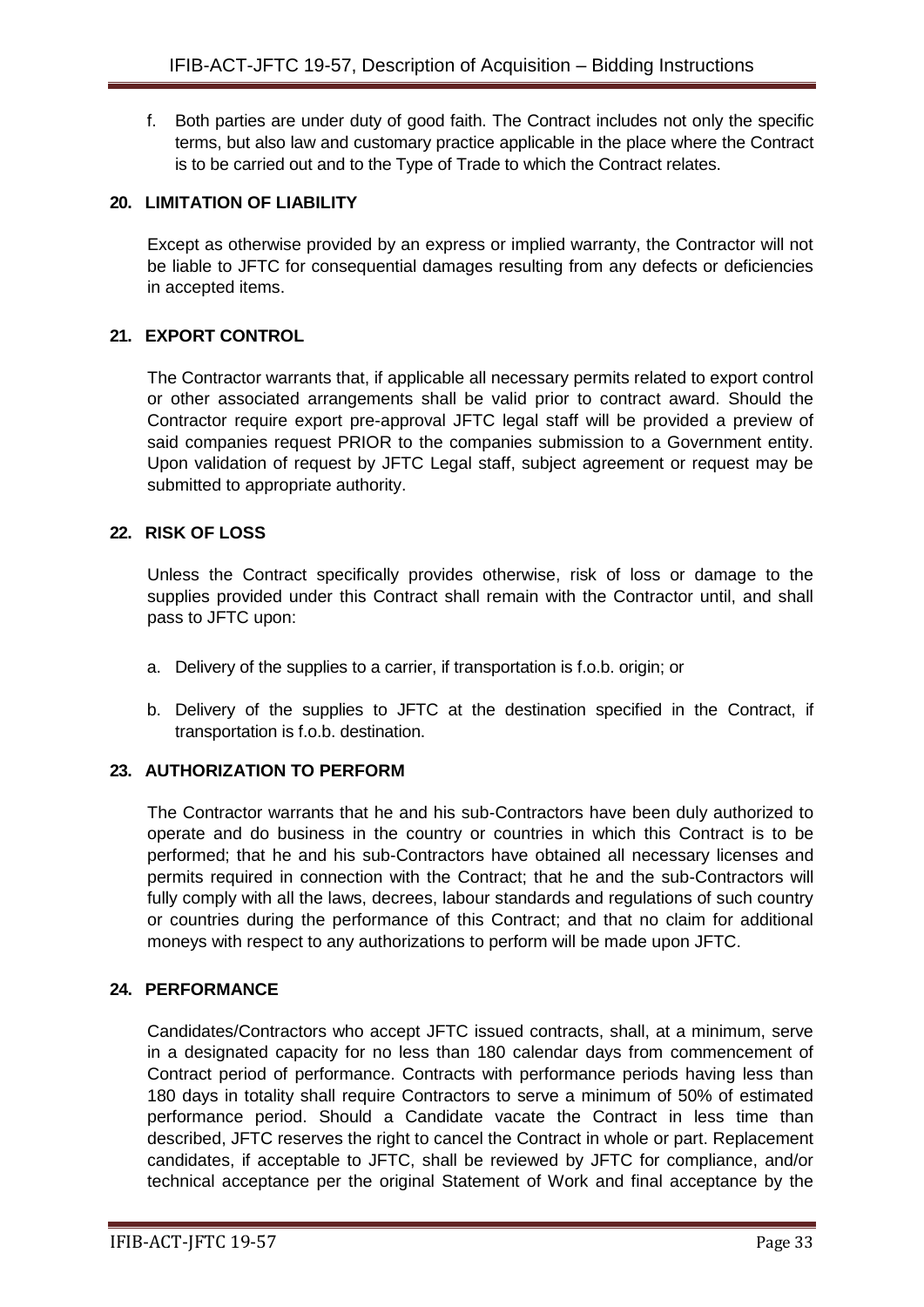Contracting Officer.

## <span id="page-33-0"></span>**25. TRAVEL – NOT APPLICABLE**

- a. Travel by Contractors in support of the JFTC mission will only be performed when a member of the approved International JFTC Peacetime Establishment is unable to perform the mission.
- b. Since travel may be required during the period of performance, it will be up to the COTR to identify requirements, as well as to obtain NATO authorized travel orders for Contractor's personnel in accordance with the ACT Financial Manual, Section 24 and JFTC Directive "Travel on International Duty", including to obtain advance approval from the Contracting Officer on travel and per diem costs.
- c. Once Contractor travel has been established under a Contract and the Contractor is tasked to travel, the JFTC Contractor Travel Request form must be filled out and approved prior to any travel being conducted.
- d. The JFTC Travel Office will set the Transport Ceiling Cost and at that time the Contractor may elect to book their transportation with the JFTC Travel Office.
- e. Transport tickets purchased through the JFTC Travel Office will be paid by JFTC, and the applicable travel line of the Contract will be charged. These costs will not be invoiced by, or paid to, the Contractor company. When transport tickets are purchased through another source only the ceiling cost allocated by the JFTC Travel Office will be reimbursed to the Contractor company.
- f. Expenses for travel and per diem will be in addition to the firm-fixed-price hourly rates for contracted services presented herein. The Contractor will be reimbursed for travel expenses based on the NATO Group III daily subsistence allowance for meals, lodging, incidental expenses and any applicable overhead and/or fees in connection with the travel. When air or train transportation is utilised as the primary mode, the ceiling price will be based on the lowest economy class non-refundable whenever such fare is available to meet the requirement. JFTC is not responsible for any costs associated with e.g. initial travel to take up duties, travels for leave or holidays, and final travel from the normal duty station to home country.
- g. Within the scope of this Contract, Contractor Personnel are not required to travel outside the NATO/PfP Area. Should travel to Areas of Operation/s (AO) be required in order to comply with the tasks stated in this Contract, a separate annex will be concluded between the Parties. If the parties fail to reach an agreement and conclude an annex within 3 weeks from a date announced by JFTC, JFTC holds the right to terminate the entire Contract.
- h. The SUPPLIER should submit an invoice for travel within ten (10) working days after completion of the travel. Such invoice must contain copies of all relevant back-up documentation in addition to JFTC signed approval of the travel.
- i. Expenses claimed more than three (3) months subsequent to the completion of the travel will not be compensated.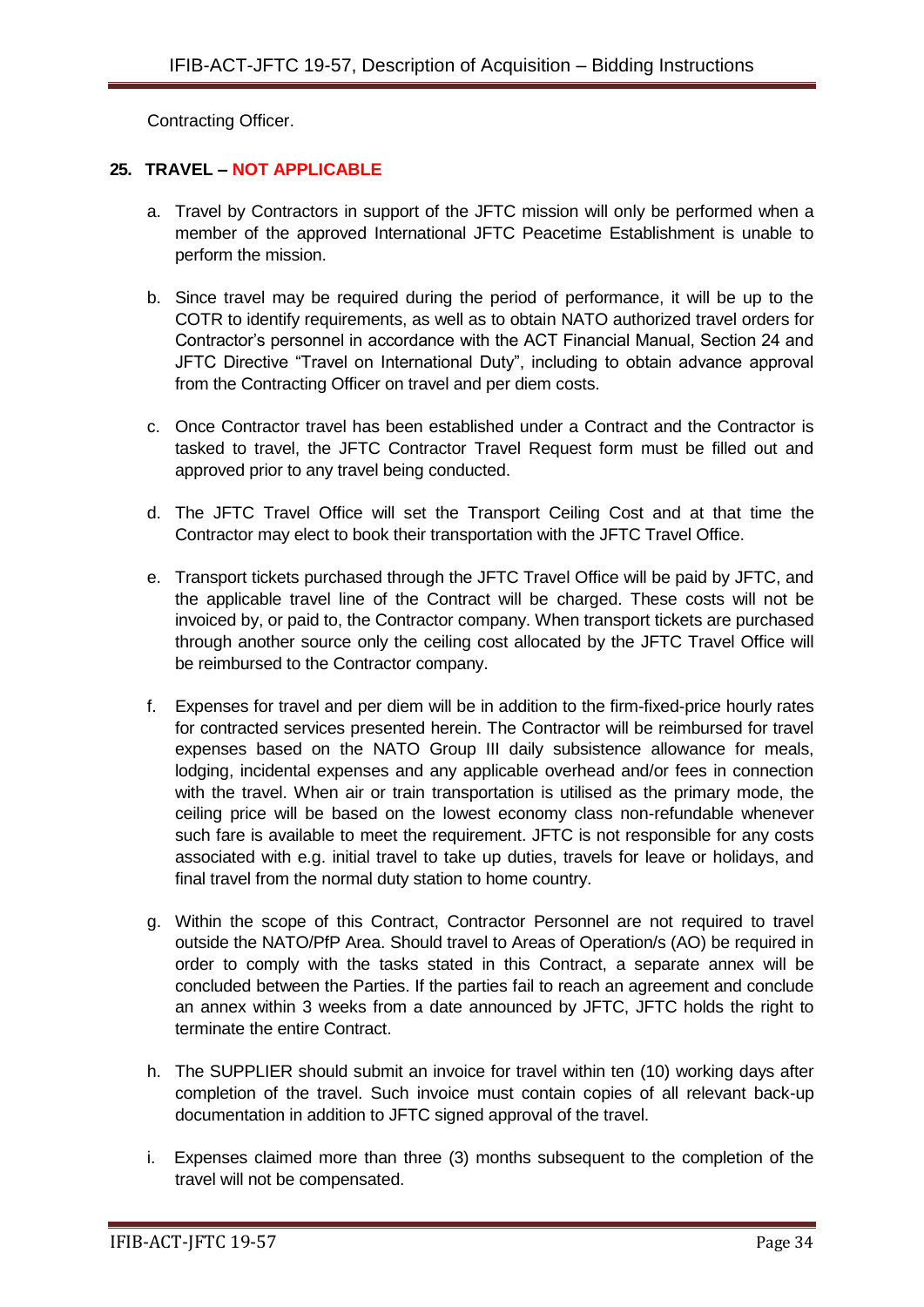j. Upon termination or expiry of this Contract the deadline for submitting travel expense claims is one (1) month from the date of Contract termination or expiry.

## <span id="page-34-0"></span>**26. CONTRACTOR NOTICE REGARDING DELAY**

In the event the Contractor encounters difficulty in meeting performance requirements, or when he anticipates difficulty in complying with the contract delivery schedule or date, he shall immediately notify the Contracting Officer in writing, giving pertinent details; provided, however, that this data shall be informational only in character and that this provision shall not be construed as a waiver by JFTC of any delivery schedule or date, or of any rights or remedies provided by law or under this Contract.

#### <span id="page-34-1"></span>**27. NOTICE AND ASSISTANCE REGARDING PATENT AND COPYRIGHT INFRINGEMENT**

- a. The Contractor shall report to the Contracting Officer, promptly and in reasonable written detail, each notice or claim of patent or copyright infringement based on the performance of this Contract of which the Contractor has knowledge.
- b. In the event of any claim or suit against JFTC on account of any alleged patent or copyright infringement arising out of the performance of this Contract or out of the use of any supplies furnished or work or services performed hereunder, the Contractor shall furnish to JFTC, when requested by the Contracting Officer, all evidence and information in possession of the Contractor pertaining to such suit or claim. Such evidence and information shall be furnished at the expense of JFTC except where the Contractor has agreed to indemnify JFTC.
- c. This clause shall be included in all sub-contracts.

## <span id="page-34-2"></span>**28. HEALTH, SAFETY AND ACCIDENT PREVENTION**

If the Contracting Officer notifies the Contractor in writing of any non-compliance in the performance of this Contract, with safety and health rules and requirements prescribed on the date of this Contract by applicable national or local regulations, and the Contractor fails to take immediate corrective action, the Contracting Officer may order the Contractor to stop all or part of the work until satisfactory corrective action has been taken. Such an order to stop work shall not entitle the Contractor to an adjustment of his contract price or other reimbursement for resulting increased costs, or to an adjustment of the delivery or performance schedule.

#### <span id="page-34-3"></span>**29. INSURANCE**

The Contractor is responsible for holding any required insurances at own cost, covering the Contractor as well as the Contractor Personnel, as appropriate. In addition, the Contractor is responsible for any other types of insurances including travel insurance for travels required by JFTC. However, reimbursement for travel insurance cost for travels in high risk areas will be subject to case-by-case evaluation. NATO/PfP countries are generally not considered high-risk areas.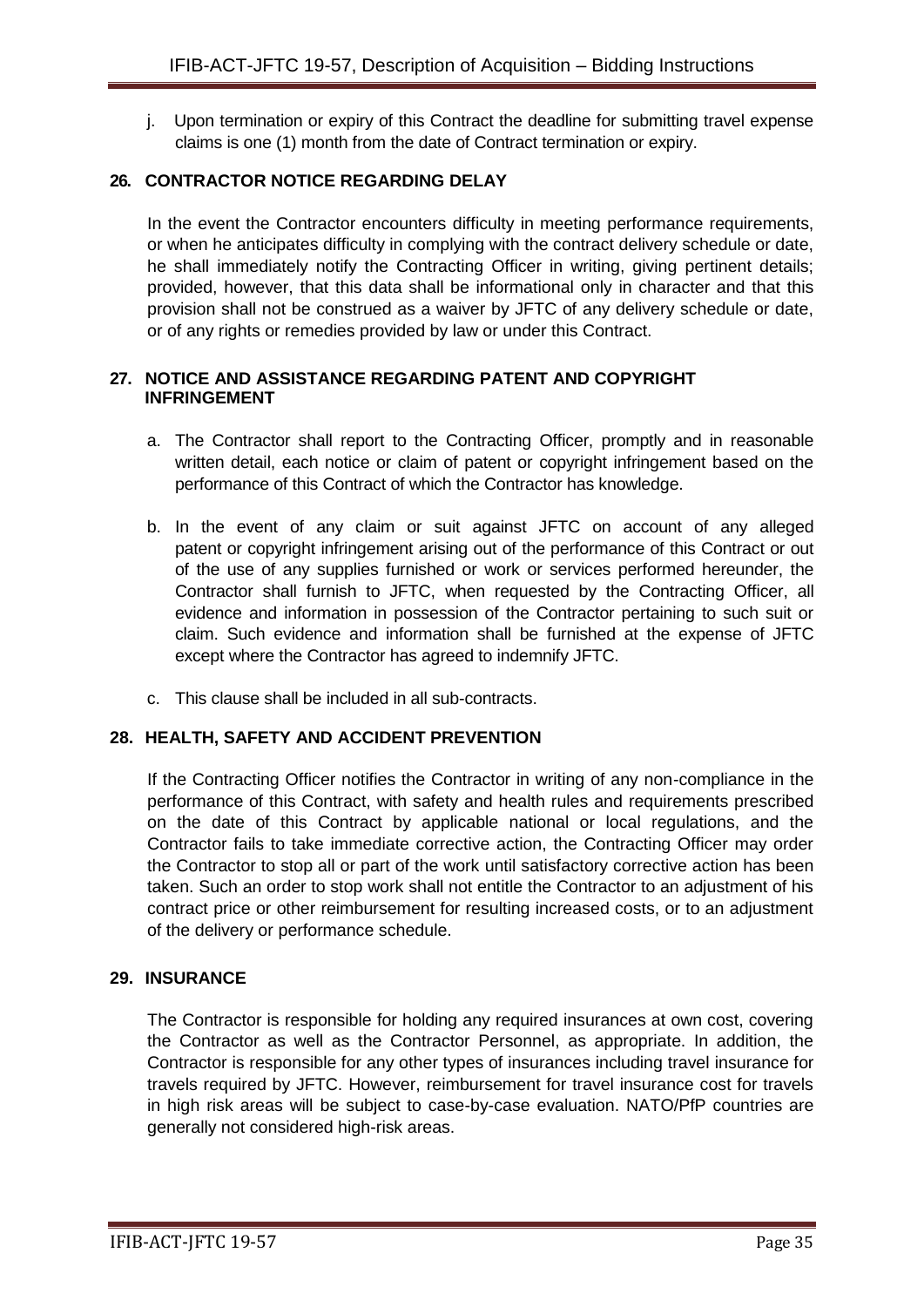#### <span id="page-35-0"></span>**30. PATENT INDEMNITY**

The Contractor shall indemnify JFTC and its officers, agents and employees against liability, including costs, for infringement of any letters patent (except letters patent issued upon an application which is now or may hereafter be kept secret or otherwise withheld from issue by order of the government which issued the letters patent) arising out of the manufacture or delivery of supplies under this Contract, or out of the use or disposal by or for the account of JFTC of such supplies. The foregoing indemnity shall not apply unless the Contractor shall have been informed as soon as practicable by JFTC of the suit or action alleging such infringement and shall have been given such opportunity as is afforded by applicable laws, rules, or regulations to participate in the defense thereof; and further, such indemnity shall not apply to:

- a. An infringement resulting from compliance with specific written instructions of the Contracting Officer directing a change in the supplies to be delivered or in the materials or equipment to be used or directing a manner of performance of the Contract not normally used by the Contractor;
- b. An infringement resulting from an addition to, or change in, such supplies or components furnished which addition or change was made subsequent to delivery or performance by the Contractor; or
- c. A claimed infringement which is settled without the consent of the Contractor, unless required by a court of competent jurisdiction.

#### <span id="page-35-1"></span>**31. INTELLECTUAL PROPERTY**

The Contractor's support to JFTC is principally in the form of provision of services. Materials developed by the Contractor as part of this Contract to JFTC shall however become the intellectual property of JFTC without prejudice to the residual rights of the Contractor to use the same or similar materials on future occasions in connection with work carried out for JFTC.

#### <span id="page-35-2"></span>**32. RIGHTS IN TECHNICAL DATA AND COMPUTER SOFTWARE**

- a. JFTC shall have unlimited rights in:
	- *(1)* All technical data and computer software, to include source code, resulting from performance of experimental, developmental, integration, testing, or research work which was specified as an element of performance in this Contract.
	- *(2)* Plans, drawings, manuals or instructional materials prepared or required to be delivered under this Contract for implementation management, installation, operation, maintenance and training purposes.
- b. Technical data and software delivered under this Contract shall be marked with the number of this Contract, name of the Contractor and the rights transferred to JFTC.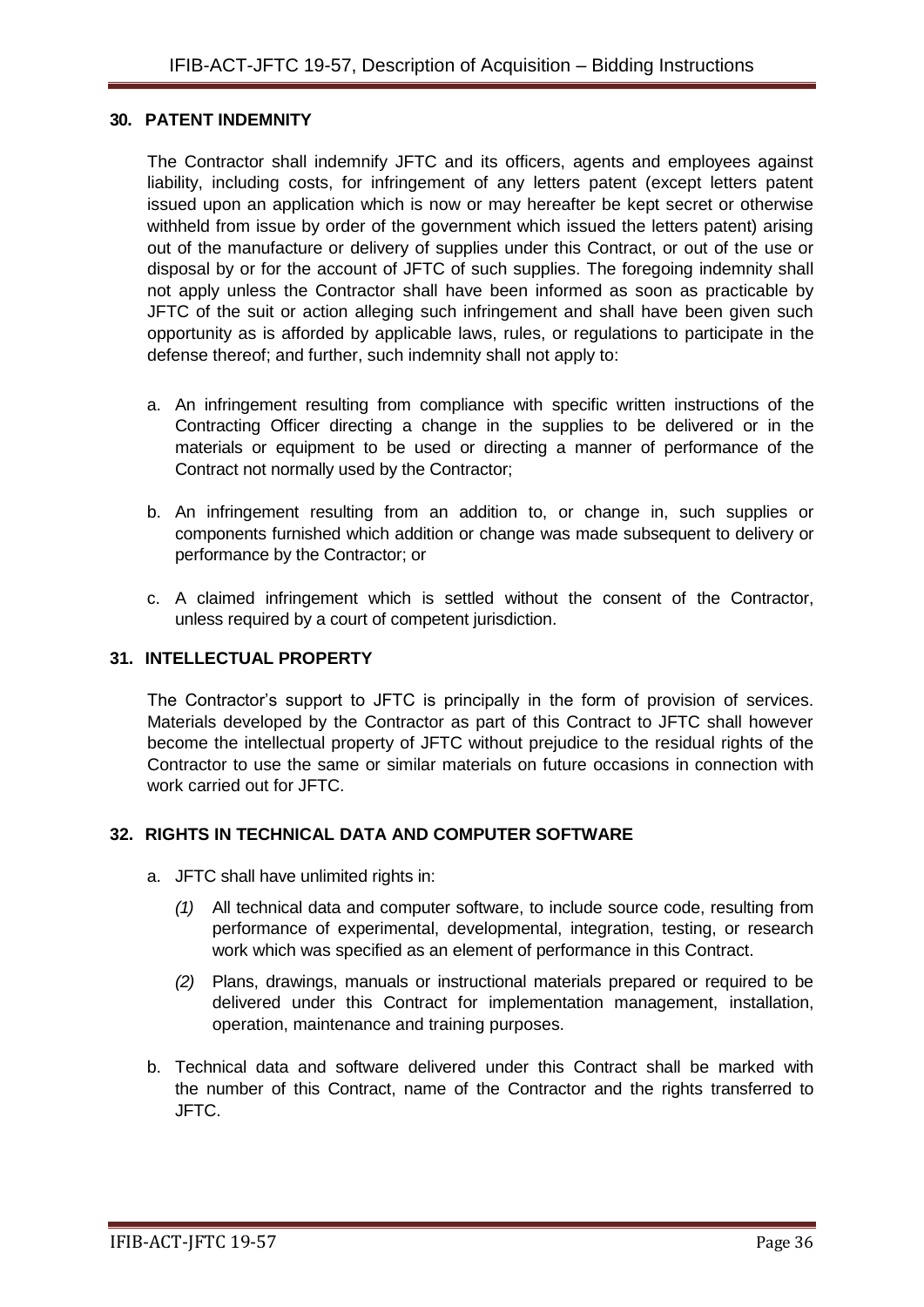## <span id="page-36-0"></span>**33. PUBLICITY AND PUBLIC RELATIONS**

The Contractor and/or the Contractor Personnel shall not make any press release or refer to this Contract in promotion materials, including but not limited to photographs and films or public statements concerning this Contract, without the prior written approval of JFTC.

#### <span id="page-36-1"></span>**34. CODE OF CONDUCT**

The Contractor recognizes and agrees that he/she shall conduct him-/ herself in a manner suitable for the purpose of this Contract and in accordance with Allied Command Transformation (ACT) Standard of Personnel Conduct and JFTC internal regulations.

#### <span id="page-36-2"></span>**35. SOFTWARE RELEASES AND UPDATES**

- a. All software implemented on or delivered with the supplies shall be at the start of acceptance, the most recent versions or releases as available.
- b. The Contractor shall for a duration of minimum five (5) years after acceptance, and upon their availability, offer to JFTC all software changes, fixes and new releases. These shall be offered at no cost when they are offered free of charge on the commercial market.

#### <span id="page-36-3"></span>**36. OTHER PROVISIONS**

- a. The Contractor and the Contractor Personnel are eligible for limited tax and duty exemptions referred to in the SA, Article 14 (import and re-export of personal effects and furniture, excluding private vehicles).
- b. The Contractor and the Contractor Personnel (non-Polish), are not authorized to engage in any other employment in Poland.
- c. Passports, Visas and Customs:
	- (1) The Contractor is responsible for:
		- obtaining all passports, visas, and other documents necessary for Contractor Personnel to enter, exit and work in Poland and to conduct agreed duty travels to other NATO countries and to PFP countries, and
		- the customs, immigration, or similar liabilities of its Contractor Personnel, insofar as this is not provided under status agreements between the Host Country and JFTC.
	- (2) Contractor Personnel are responsible for arranging for their passports and relevant visas and for having them in their immediate possession when travelling to and from the AO.
	- (3) Contractor Personnel (non-Polish) are not required to obtain a work permit to perform the works agreed under this Contract, i.a.w. the SA, Art. 14.4.b.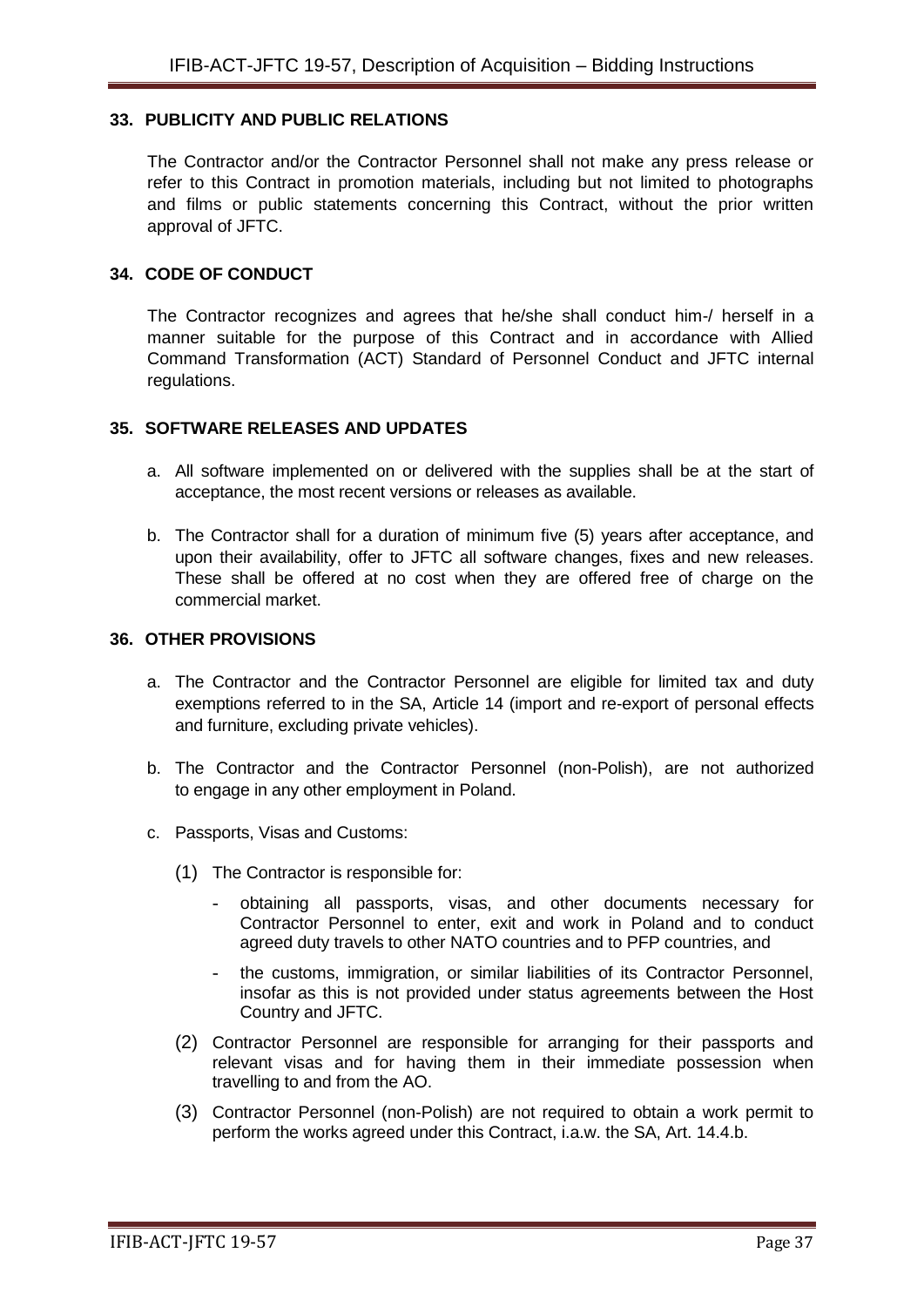- d. The Contractor Personnel are responsible for finding suitable accommodation and comply with Host Country requirements for personal registration, vehicle registration etc. Host Nation Support Unit In-processing Office may provide assistance in this regard, but cannot be held liable or accountable in any manner for the assistance so provided.
- e. Medical
	- (1) The Contractor is responsible for providing adequate medical insurance to meet the requirements in Host Country legislation and need of the Contractor Personnel while performing at the normal duty station as well as on travels. JFTC will at no point be held responsible for any costs associated with medical or dental assistance provided to or requested by the Contractor Personnel.
	- (2) Contractor Personnel will be admitted, at no charge, to consult JFTC Medical Advisor on the same terms as JFTC Staff, in case of emergencies or need for basic medical assistance.
- f. Driver's License and Vehicle Operation
	- (1) A driver's license held by Contractor Personnel is accepted by Poland as valid i.a.w. the SA, Art. 14.4.d.
	- (2) Contractor Personnel are generally not permitted to operate JFTC official vehicles.
- g. If approved under the authority of the Commander or by an authority so responsible, the Contractor Personnel shall have access to morale, welfare, and recreation services commensurate with those provided to other Contractor Personnel.
- h. The JFTC will issue a letter explaining their function and position at JFTC to be used as a proof for their performance of work for NATO and solicitation for recognition under the SA.

#### <span id="page-37-0"></span>**37. INCONSISTENCY BETWEEN ENGLISH VERSION AND TRANSLATION OF CONTRACT**

In the event of inconsistency between any terms of this Contract and any translation thereof into another language, the English language meaning shall control.

#### <span id="page-37-1"></span>**38. ENFORCEMENT**

Failure by either party to enforce any provision of this Contract will not be deemed a waiver of future enforcement of that or any other provision. The invalidity or unenforceability of any provision of this Contract shall not affect the other provisions hereof, and this Contract shall be construed in all respects if such invalid or unenforceable provisions were omitted.

#### <span id="page-37-2"></span>**39. ORDER OF PRECEDENCE**

Any inconsistencies in the solicitation or Contract shall be resolved by giving precedence in the following order: (1) Special Terms and Conditions; (2) General Terms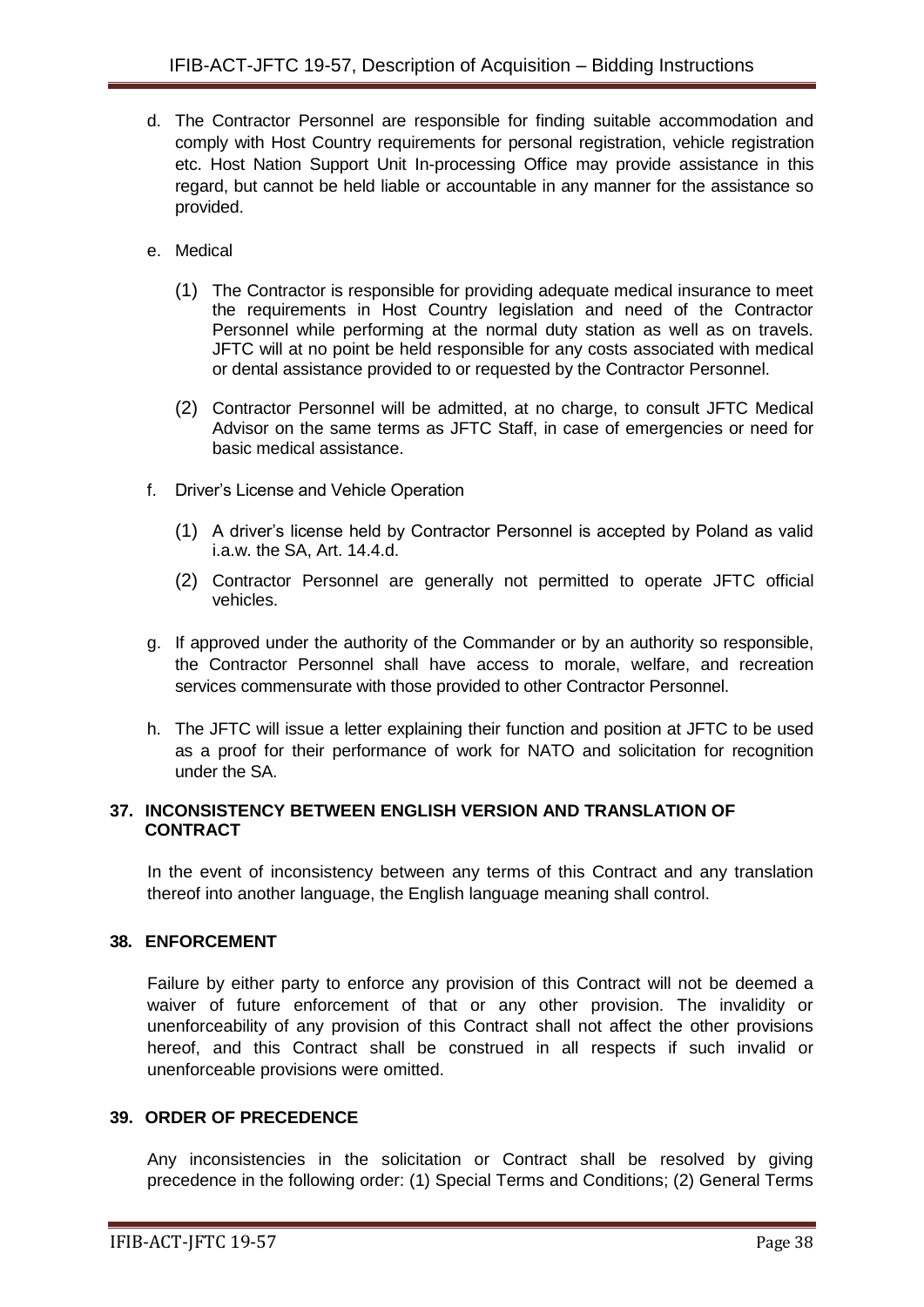and Conditions and Purchase Order terms; (3) solicitation provisions if this is a solicitation; (4) the specification/statement of work; (5) other JFTC documents, exhibits and attachments; (6) addenda to this solicitation or Contract, including any license agreements for computer software, or other contract agreements.

## <span id="page-38-0"></span>**40. ENTIRE AGREEMENT**

This Contract sets for the entire agreement between the parties with respect to the subject matter hereof, and supersedes all prior agreements or representations, oral or written, regarding such subject matter. JFTC shall not be bound by, and specifically objects to any term, condition, or other provision inconsistent with or in addition to any provision of this Contract that is submitted by the Contractor in any correspondence or any document unless JFTC specifically agrees to such provision in a written instrument signed by an authorized representative of JFTC.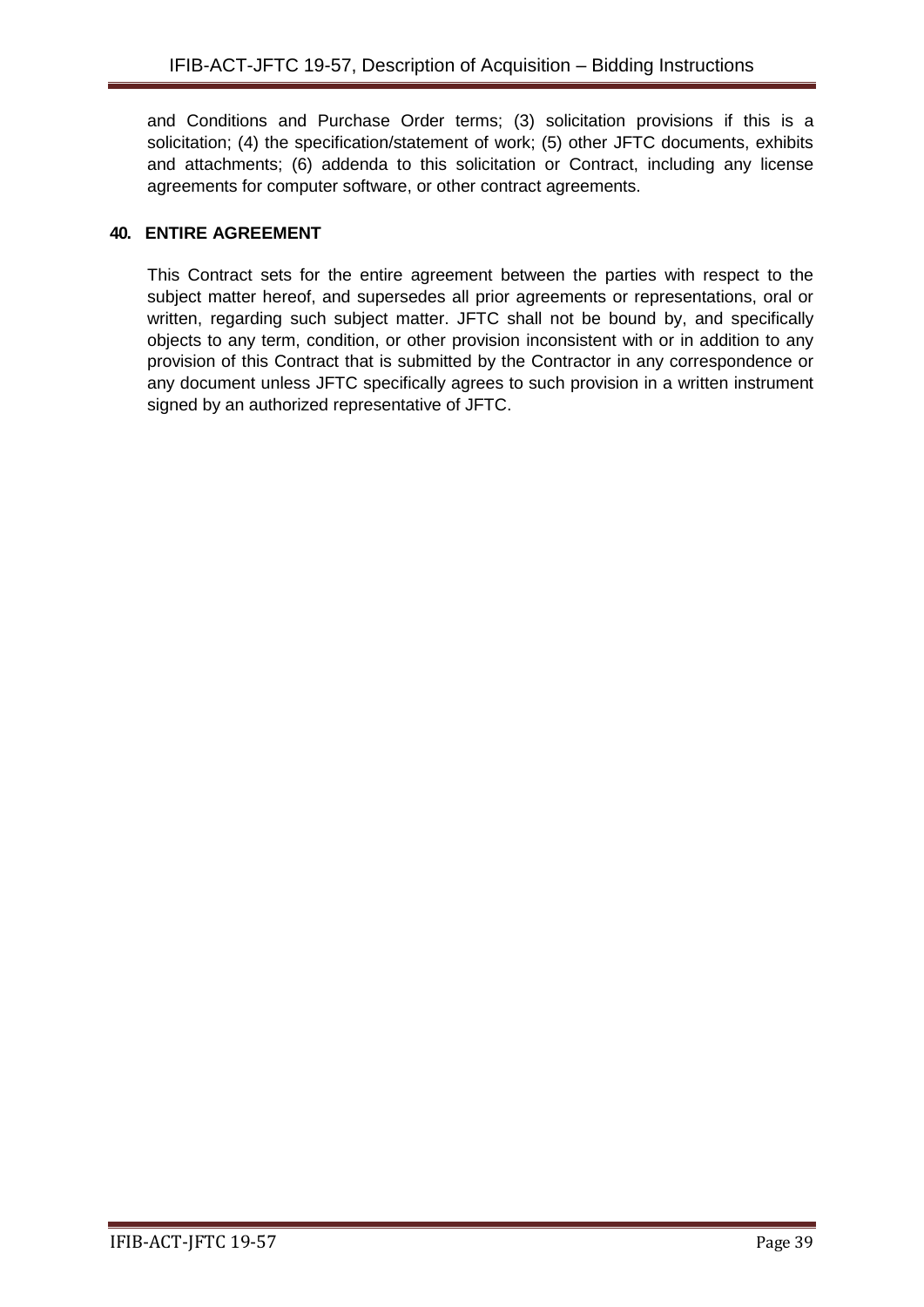## **PART III – TECHNICAL INFORMATION**

## **Statement of Work**

#### **for Scenario Production for Steadfast Pinnacle/Pyramid 2020 Exercise**

#### **1. INTRODUCTION**

- 1.1. The Joint Force Training Centre (JFTC), located in Bydgoszcz, Poland, conducts predeployment training activities, and routine NATO Command Structure (NCS) / NATO Response Force (NRF) / NATO Force Structure (NFS) training for operational elements from the individual level to formed headquarters.
- 1.2. Exercises Steadfast Pyramid and Pinnacle 2020 (STPYPI20) are designed to further develop the abilities of senior officers, who have been selected to assume command or staff appointments within NATO Command Structure (NCS) and the NATO Force Structure (NFS), to lead the planning and conduct of operations. Both exercises are based on a challenging complex operational scenario and are designed to promote flexibility of thought and action within the framework of MC 0133/4 the NATO Crisis Response System (NCRS), the NATO Operations Planning Process (OPP), and the Comprehensive Operations Planning Directive (COPD). Both exercises constitute a scenario driven study seminar conducted within the context of a NATO Crisis Response Operation and/or Collective Defence situation.
- 1.3. JFTC is seeking to fulfill its requirement for Exercise Scenario Production including Development, Sustainment, and Execution through Scenario Deliverable Support Contract (CDSC). The contractor will be required to support JFTC's goal of producing and sustaining exercise scenarios to support NATO training and exercises. In addition to the above the Contractor's personnel will participate in the planning and execution of exercises and be able to create, refine, update, or alter scenario products through a collaborative process in response to direction and guidance and/or feed-back as appropriate.

## **2. TYPE OF CONTRACT AND PERIOD OF PERFORMANCE**

- 2.1. Type of Contract. This is a Firm Fixed Price Deliverables Contract in accordance with the General Terms and Conditions; all employer responsibilities for the Provider Personnel performing under this Contract shall lie with the Provider.
- 2.2. Period of Performance. The contract period of performance is schedulled between 17 February and 18 September 2020.

## **3. TASKING AND DELIVERABLES**

Major task in relation to the exercise scenario documentation and other related products will be focused on the modification/adaptation of existing products delivered by JWC for exercise TRJU19-1 and 19-2 (Operational Level) to meet LOLE20 (Tactical Level) requirements. The following products covering several conflict parties, in a variety of settings and scenarios, are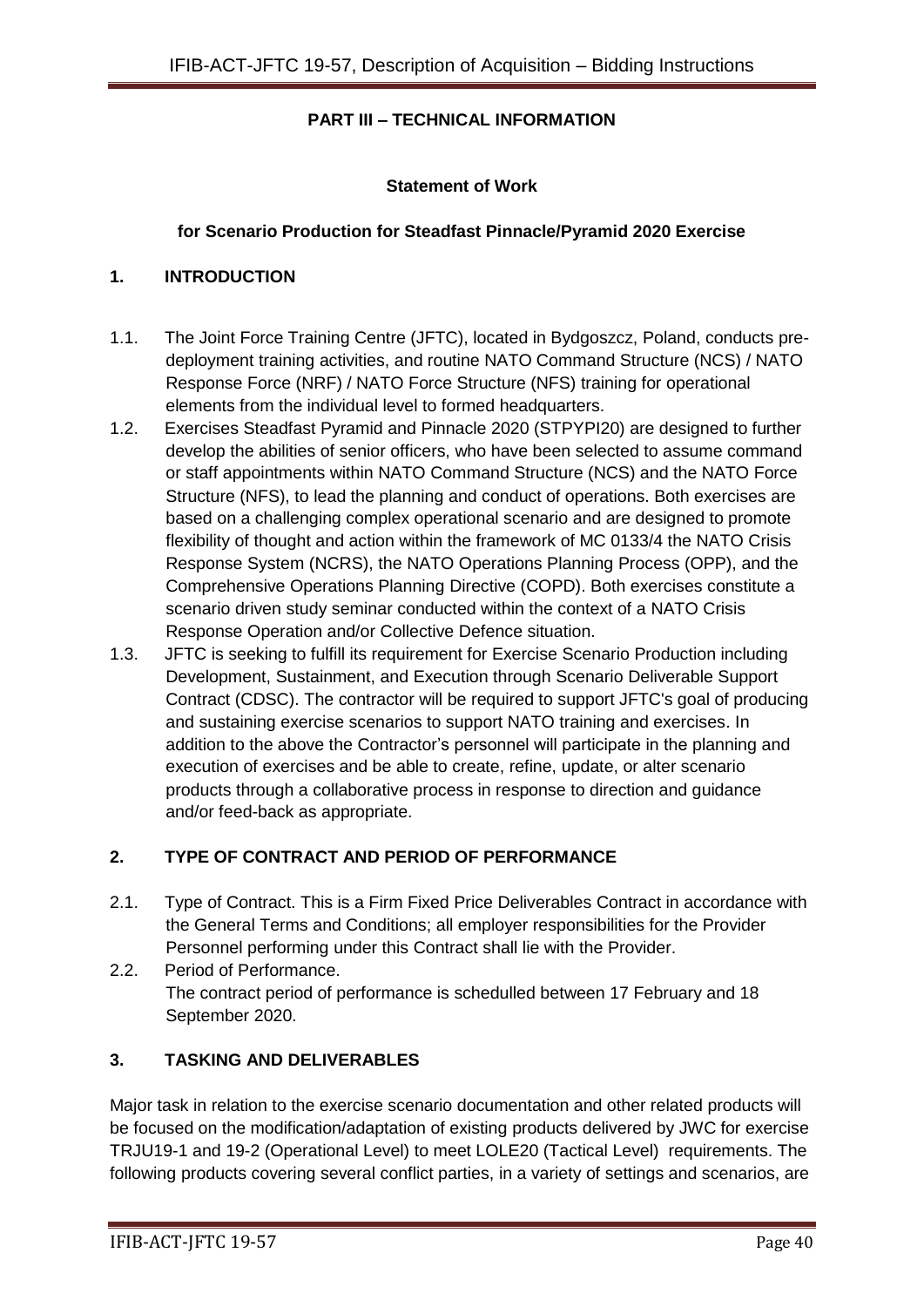the required Deliverables for each function as described in the Bi-SC Directive 75-3 Collective Training and Exercise Directive (CT&ED), and organized in the following Work Packages:

| <b>Task Number</b> | <b>Work Milestones</b> | <b>Projected Timeline*</b> |
|--------------------|------------------------|----------------------------|
| 3.1.               | Work Package 1         | 17 Feb - 06 Mar 2020**     |
| 3.2.               | Work Package 2         | 27 Apr - 08 May 2020**     |
| 3.3.               | Work Package 3         | 18 May - 29 May 2020**     |
| 3.4.               | Work Package 4         | 15 - 26 Jun 2020**         |
| 3.5.               | Work Package 5***      | $02 - 18$ Sep 2020         |

*\* Projected Timeline can be a subject for minor changes*

*\*\* Weekend and holidays not included*

*\*\*\* Exercise execution in Riga (Latvia).*

- 3.1. Work Package 1: Deliver Scenario Background that includes:
	- Crisis in the Baltic Sea Region
	- IOs/NGOs Related documents
	- Threat Assessment, Analysis of Red Forces Capabilities
	- Memorandums of Understanding
	- Defence Plans
	- Current Situation Update(s)
	- NAC Decision Sheet(s)
	- MC Requests
	- SACEUR Warning Order(s)
	- SACEUR SSA
	- Military Response Options
	- NID
	- SPD
	- NED
- 3.2. Work Package 2: Contribute to JOPG Products:
	- SAB
	- MAB
	- $-$  COA
	- $-$  CPOE
- 3.3. Work Package 3: Contribute to the Supporting Products/events:
	- $-$  Guide(s)
	- Facilitators Training
- 3.4. Work Package 4 Revise and Deliver Work Packages 1-3
- 3.5. Work Package 5 Participate in Exercise Execution

List of the documentation and products to be developed for exercise can be a subject of changes to respond to the exercise aim and objectives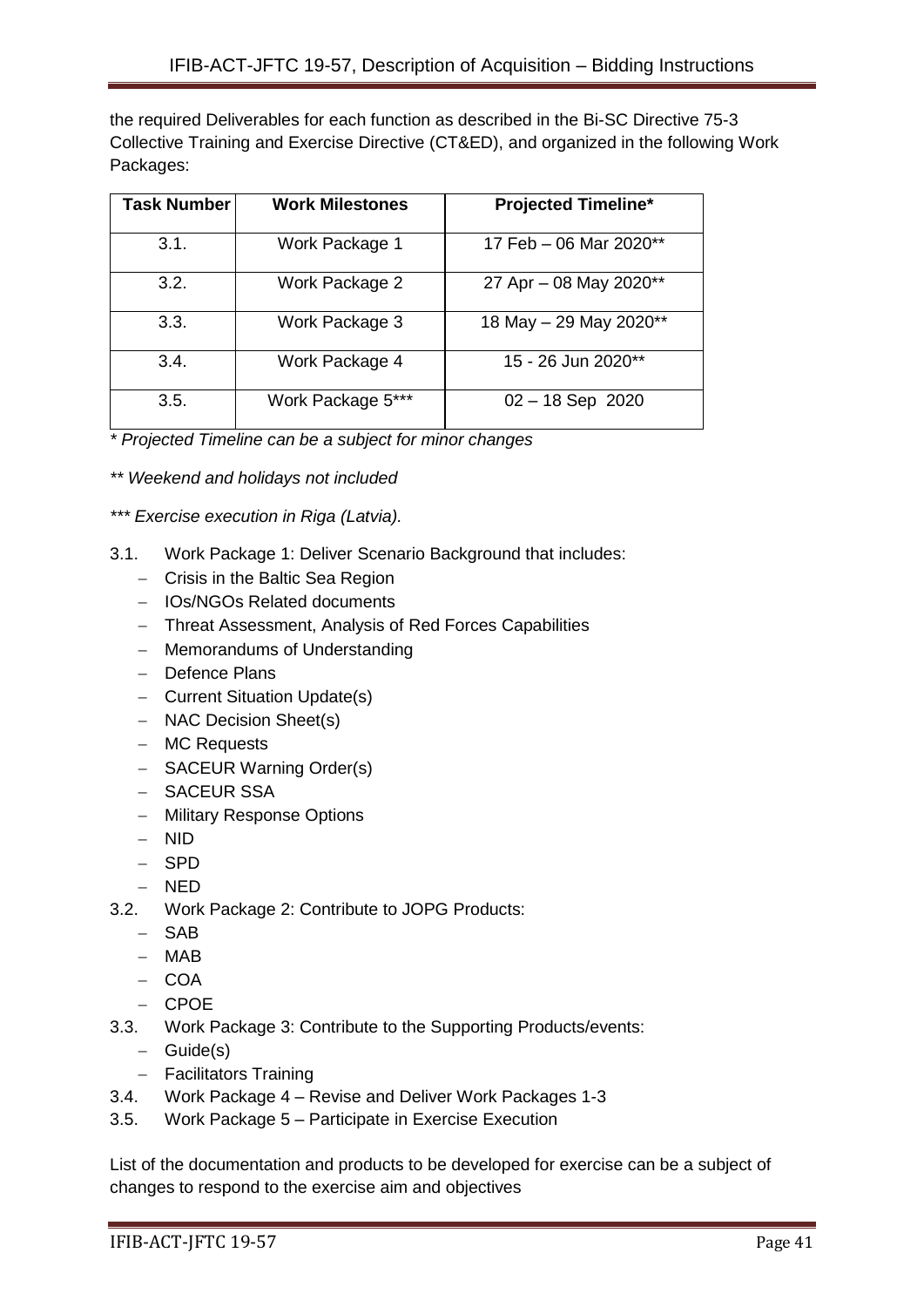## **4. TASKS, CONTRACTOR RESOURCE REQUIREMENTS AND QUALIFICATIONS ESSENTIAL FOR PRODUCING DELIVERABLES**

- 4.1. The Contractor Resource Category must perform the following **tasks** for each role:
	- Develop and sustain material and information in existing scenarios.
	- Build and contribute to the scenario exercise databases.
	- Participate as a member of Exercise Control during exercise execution.
	- Assist in the development of operational themes to be exercised by NATO headquarters.
	- Participate in appropriate exercise planning meetings and scenario working groups.
	- Be able to travel as necessary in support of exercise activities.
	- Collaborate within Exercise Planning Team, other contracted personnel and military subject matter experts.
	- Contribute to the development of all scenario related products in their respective domain.
	- Perform any other duty as directed by the Division, Branch, Section Chief or Scenario Lead that contributes to the mission accomplishment of the Joint Force Training Centre.
- 4.2. The following qualifications are required for each Resource Category Role:
	- Ability to compose, edit, contribute to, and comprehend collaborative texts in advanced English language reflecting the terminology and usage of subject matter expertise.
	- Ability to work as a part of a multi-national civilian and military team.
	- Standard Automated Data Processing and Communication and Information Systems (CIS) Knowledge:
		- Word Processing: Advanced knowledge
		- Spreadsheet: Working Knowledge
		- Graphic Presentation: Working Knowledge
	- Native English language speaker or individual presenting very good command of spoken and written English, with a proven ability to communicate effectively orally and in writing at the level of (SLP) NATO STANAG 6001 - 3333 (Listening, Speaking, Reading and Writing). To meet this requirement the Contractor must provide one of the following pertaining to the Supplier's personnel:
		- NATO STANAG 6001 3333 certificate,
		- Common European Framework (CEF) B2+ Vantage+ certificate,
		- Council of Europe (COE) B2 Vantage certificate,
		- Association of Langue Testers in Europe (ALTE) level 3 Independent User certificate,
		- Cambridge ESOL FCE certificate,
		- International English Language Testing System (IELTS) level 5 certificate.

In lieu of the certificates it will be at the discretion of the JFTC contract award authorities, to consider equivalent English proficiency the following:

- Evidence having an English-speaking background\*, or
- Evidence of being employed for at least 24 months within last 3 years in a position that's required the Key Personnel to carry its duties in English language as primary. To document fulfilment of this requirement a written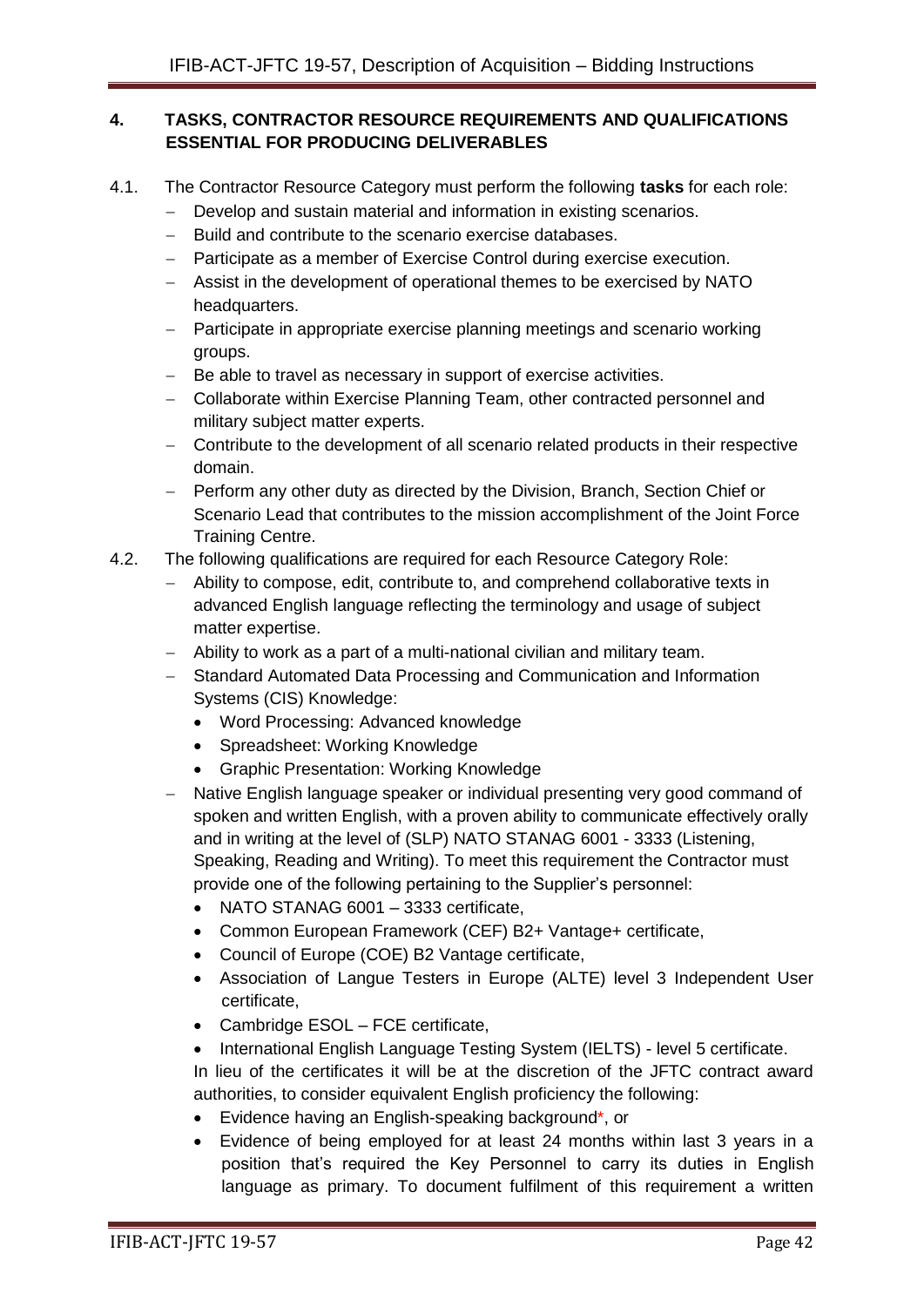reference on company letterhead from the employer providing their contact details and details of employment with them is mandatory, or

 Evidence of provision of the services under the contract (as the prime contractor or sub-contractor) for at least 24 months within last 3 years with tasks required the Key Personnel to carry its duties in English language as primary. To document fulfilment of this requirement a written reference on company letterhead providing their contact details and details of service provided to them is mandatory.

**\*** The JFTC will consider the Key Personnel to have an *English-speaking background* if it can be proved that the Key Personnel:

- completed primary and at least three years' secondary schooling provided in English as primary language, or
- completed at least five years' secondary schooling at schools provided in English as primary language, or completed at least minimum three year's university or post-graduate studies provided in English as primary language.

See paragraphs 4.3. through 4.6 for additional qualifications and tasks required for each Resource Category's Role.

## 4.3. **RESOURCE CATEGORY SCENARIO DEVELOPMENT – FRIENDLY**

At least 1 (one) person dedicated to producing all relevant friendly military joint and intelligence specific materials or scenario production.

- 4.3.1. Estimated work units required up to 61. The actual number of work units required will depend on evolving requirements. Expected participation in the development of Work Packages: WP1 – 15 days, WP2 – 9 days, WP3 – 10 days, WP4 – 10 days, WP5 – 17 days.
- 4.3.2. Tasks:
	- Modify existing and if required design and produce scenario materials to provide conditions required to support the achievement of exercise aims and objectives.
	- Modify existing and if required design and produce all scenario material and information with a particular focus on the friendly forces (strategic, operational and tactical level) in a complex Collective Defence or NCRO environment including numerous stakeholders in a wide range of relationships to NATO.
	- Modify existing and if required design and produce friendly forces (Land, Air, Navy, SOF) structures and doctrine for state and non-state conflict parties covering generic, fictitious, and semi-fictitious entities while applying contemporary operational art.
	- Support OPFOR and conflict party planning teams.
	- Create indigenous joint headquarters with a wide range of capabilities within the scenario to facilitate NATO Security Force Assistance missions.
	- Contribute to the creation TBM threat (static and dynamic) based on a wide range of missile systems.
	- Support other scenario developers in his/her area of responsibility.
- 4.3.3. Qualifications:

The incumbent must have the following qualifications: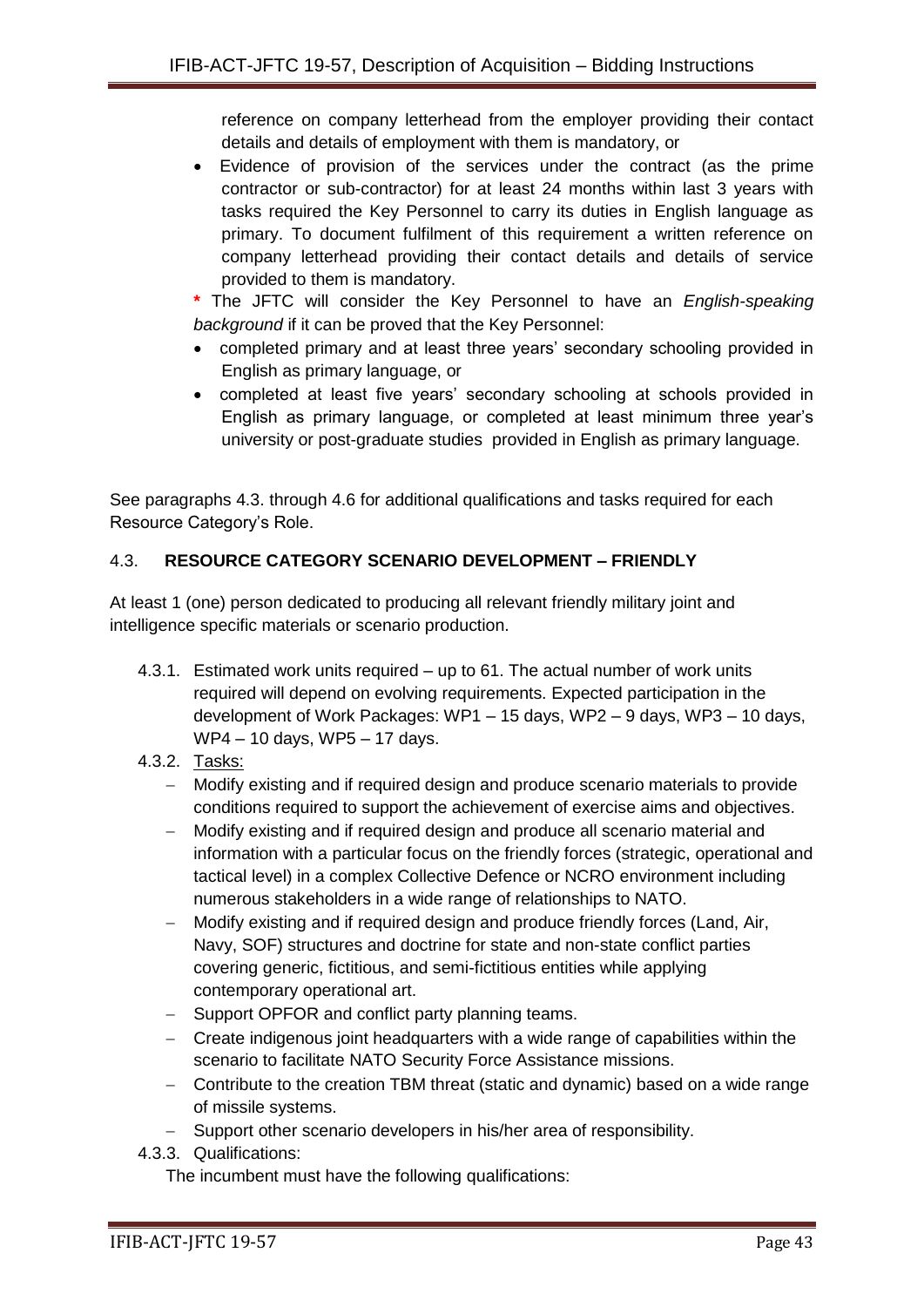- Joint Command HQ level experience (J2, J3 or J5)
- NATO or National Joint Staff qualification
- Experience in organizing military structures on the Joint level
- Comprehension of doctrine development
- Comprehension of joint operational planning and the operational art
- Comprehension of the production and dissemination of intelligence products and Knowledge Development procedures
- Comprehension of the principles of Security Force Assistance
- Familiarity with use of NATO doctrine, policy, processes, arrangements and procedures
- Comprehension of the use of NATO C2 information tools
- Working knowledge and experience working with NATO Functional Services
- Ability to apply NATO COPD
- Recent (last 3 years) operational planning experience (exercise included)
- Recent (last 3 years) exercise planning and execution experience as a scenario developer Friendly

## 4.4. **RESOURCE CATEGORY SCENARIO DEVELOPMENT – THREAT/SITFOR**

At least one (1) person dedicated to producing all relevant materials for scenario production.

- 4.4.1. Estimated work units required up to 61. The actual number of work units required will depend on evolving requirements. Expected participation in the development of Work Packages: WP1 – 15 days, WP2 – 9 days, WP3 – 10 days, WP4 – 10 days, WP5 – 17 days.
- 4.4.2. Tasks:
	- Modify existing and if required design and produce scenario materials to provide conditions required to support the achievement of exercise aims and objectives.
	- Modify existing and if required design and produce all scenario material and information with a particular focus on the OPFOR/SITFOR forces (strategic, operational and tactical level) in a complex Collective Defence or NCRO environment including numerous stakeholders in a wide range of relationships to NATO.
	- Modify existing and if required design and produce OPFOR/SITFOR forces structures and doctrine for state and non-state conflict parties covering generic, fictitious, and semi-fictitious entities while applying contemporary operational art.
	- Support FRIENDLY and conflict party planning teams.
	- Modify existing and if required create indigenous OPFOR/SITFOR joint headquarters with a wide range of capabilities within the scenario to facilitate NATO Security Force Assistance missions.
	- Modify existing and if required Design and produce OPFOR/SITFOR forces air / counter-air forces and TBM structures and doctrine for state and non-state conflict parties and support FRIENDLY team, covering generic, fictitious, and semifictitious entities while applying contemporary operational art.
	- Modify existing and if required develop integrated OPFOR/SITFOR air defence and support FRIENDLY team in this area.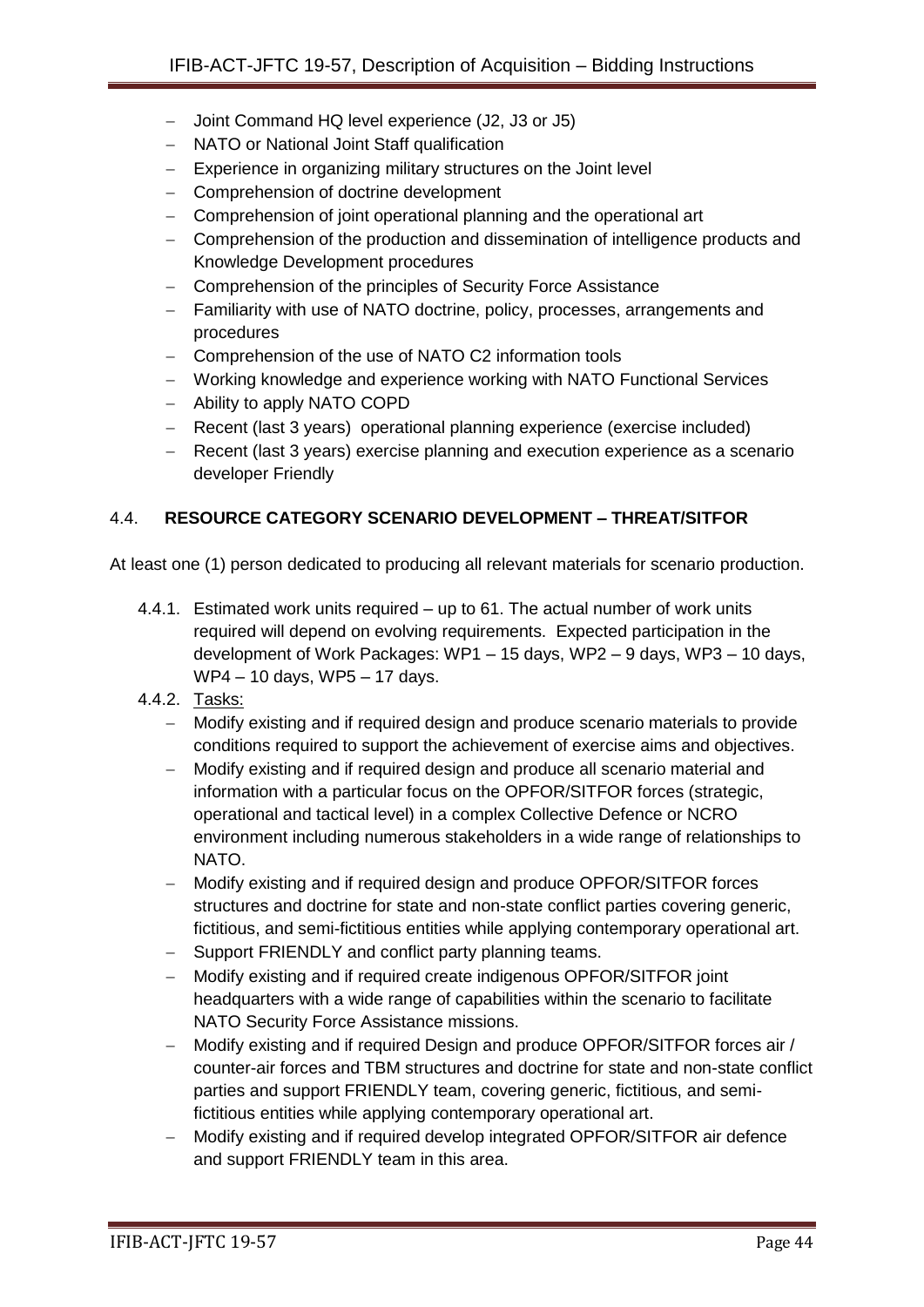- Modify existing and if required create TBM threat (static and dynamic) based on a wide range of missile systems.
- Modify existing and if required design and produce OPFOR/SITFOR maritime forces structures and doctrine for state and non-state conflict parties and support FRIENDLY team, covering generic, fictitious, and semi-fictitious entities while applying contemporary operational art.
- Support other scenario developers in his/her area of responsibility.
- 4.4.3. Qualifications:

The incumbent must have the following qualifications:

- Joint Command HQ level experience (J2, J3 or J5)
- NATO or National Joint Staff qualification
- Experience in organizing military structures on the Joint level
- Comprehension of doctrine development
- Comprehension of joint operational planning and the operational art
- Comprehension of the production and dissemination of intelligence products and Knowledge Development procedures
- Comprehension of the principles of Security Force Assistance
- Familiarity with use of OPFOR/SITFOR and NATO doctrine, policy, processes, arrangements and procedures
- Comprehension of the use of NATO C2 information tools
- Working knowledge and experience working with NATO Functional Services
- Ability to apply NATO COPD
- Recent (last 3 years) operational planning experience (exercise included)
- Recent (last 3 years) exercise planning and execution experience as a scenario developer OPFOR/SITFOR

## 4.5. **RESOURCE CATEGORY SCENARIO DEVELOPMENT – STRATEGIC**

At least one (1) person dedicated to producing all relevant targeting materials for scenario use.

- 4.5.1. Estimated work units required up to 61. The actual number of work units required will depend on evolving requirements. Expected participation in the development of Work Packages: WP1 – 15 days, WP2 – 9 days, WP3 – 10 days, WP4 – 10 days, WP5 – 17 days
- 4.5.2. Tasks:
	- Modify existing and if required design of all material and information in the production of new settings and scenarios with emphasis on political/strategic documentation (NATO nations, NAC, SHAPE / JTF HQ level).
	- Modify existing and if required produce scenario material to provide conditions to support the achievement of high level exercise aims and objectives.
	- Modify existing and if required design geopolitical systems in a global environment covering NATO Article V and Non-Article V Crisis Response Operations.
	- Modify existing and if required design historical, cultural, and humanitarian events within the geopolitical framework to develop crisis situations.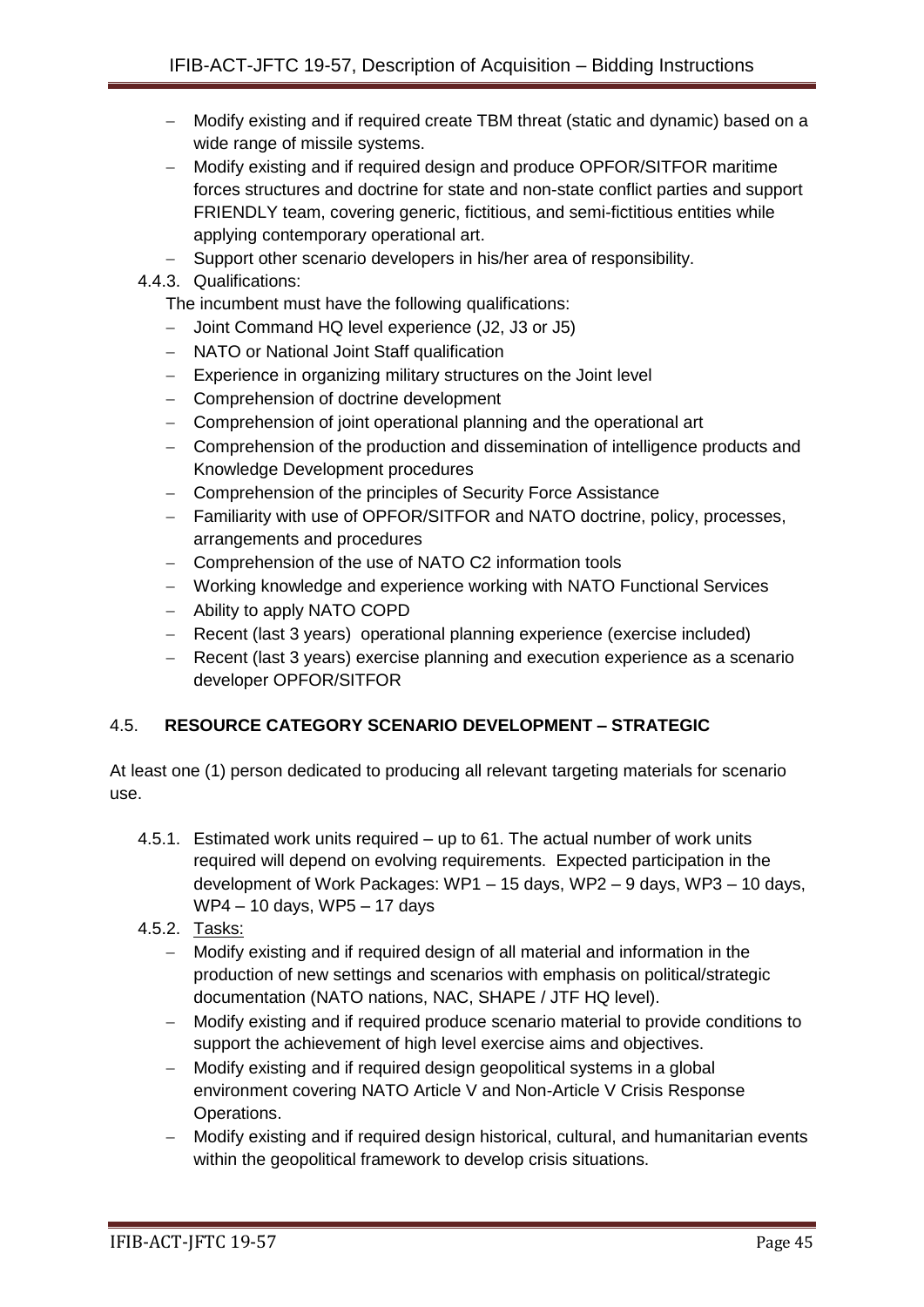- Modify existing and if required design diverse political systems including constitutional and legal frameworks, and national security strategies.
- Modify existing and if required design formal and informal political and legal processes in diverse political systems.
- Modify existing and if required design interactions of formal and informal political bodies in national, regional, and global environments.
- Modify existing and if required produce POLSTRAT documentation from actual and fictitious political organizations (e.g. UN, NATO, EU, OSCE, etc.).
- Modify existing and if required design overall military strategic situations at the NATO HQ and SHAPE level to include state and non-state conflict parties.
- Modify existing and if required produce MILSTRAT documentation (e.g. NID, SPD) and replicate collaborative planning with operational and tactical level training audiences.
- Contribute to the design of conflict parties and OPFOR structure and doctrine on the MILSTRAT level.
- Apply contemporary operational art to the MILSTRAT planning processes of conflict parties and OPFOR.
- Support other scenario developers in his/her area of responsibility.

# 4.5.3. Qualifications

The incumbent must have the following qualifications:

- NATO Strategic Command HQ level experience (within J3 or J5)
- Joint Command HQ level experience (within J3 or J5)
- NATO or National Joint Staff qualification (Joint Staff College / War College)
- Ability to apply NATO COPD
- Knowledge of contemporary operational art
- Familiarity with use of NATO doctrine, policy, processes, arrangements and procedures
- Experienced in use of NATO C2 and J3 tools (e.g. TOPFAS)
- Recent (last 3 years) strategic/operational planning experience (exercise included)
- Recent (last 3 years) exercise planning and execution experience as a scenario developer STRATEGIC

## 4.6. **RESOURCE CATEGORY SCENARIO DEVELOPMENT – IOs/NGOs/POLAD/GENAD**

At least one (1) person dedicated to producing all relevant targeting materials for scenario use.

- 4.6.1. Estimated work units required up to 61. The actual number of work units required will depend on evolving requirements. Expected participation in the development of Work Packages: WP1 – 15 days, WP2 – 9 days, WP3 – 10 days, WP4 – 10 days, WP5 – 17 days
- 4.6.2. Tasks:
	- Modify existing and if required design of all material and information in the production of scenario with emphasis on non-military aspects namely International Organisations, Non-Governmental Organisations, GENDER and Political.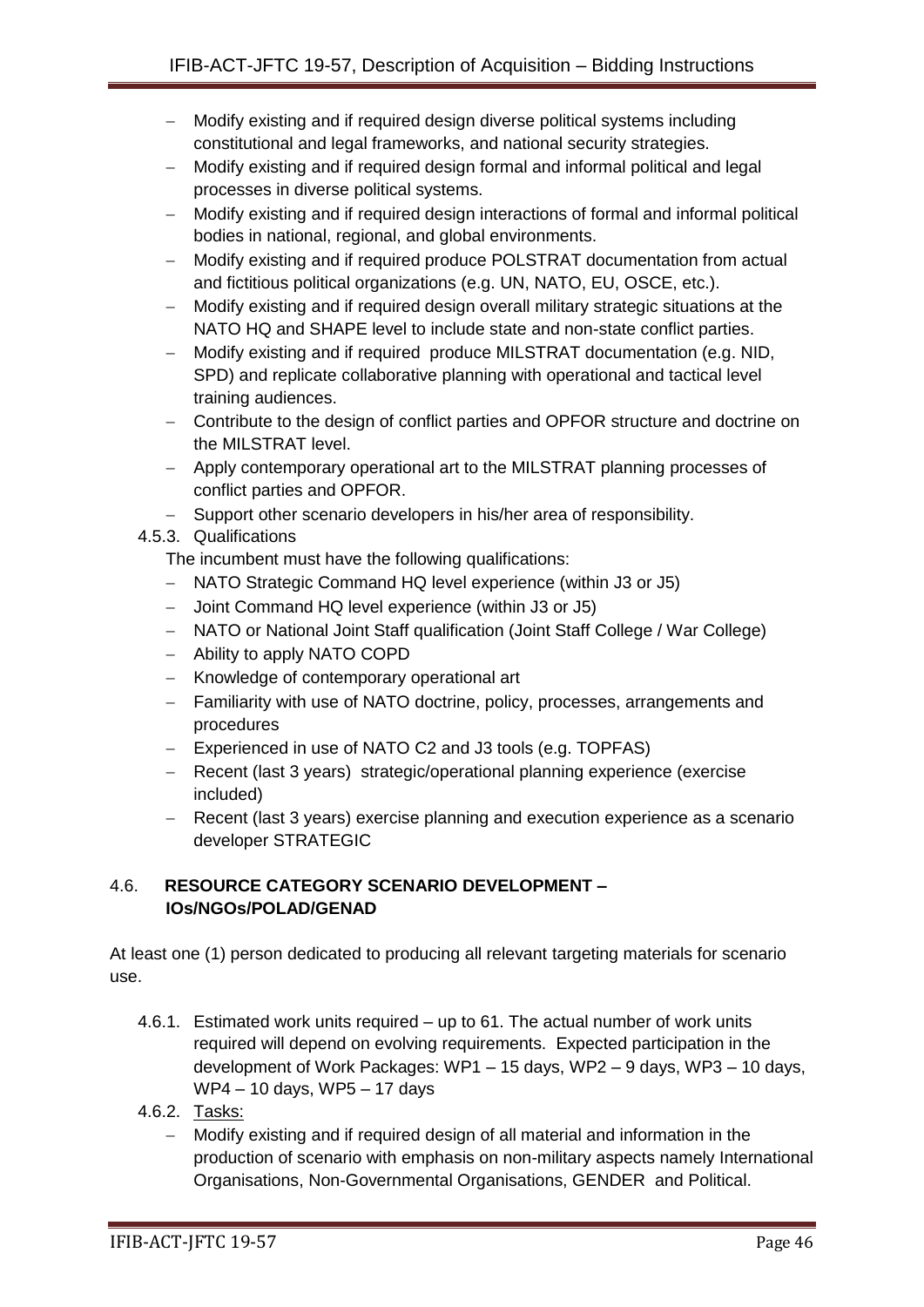- Modify existing and if required produce scenario material to provide conditions to support the achievement of high level exercise aims and objectives.
- Modify existing and if required design geopolitical systems in a global environment covering NATO Article V and Non-Article V Crisis Response Operations.
- Modify existing and if required design historical, cultural, and humanitarian events within the geopolitical framework to develop crisis situations.
- Modify existing and if required design diverse political systems including constitutional and legal frameworks, and national security strategies.
- Modify existing and if required design formal and informal political and legal processes in diverse political systems.
- Modify existing and if required design interactions of formal and informal political bodies in national, regional, and global environments.
- Modify existing and if required produce POLSTRAT documentation from actual and fictitious political organizations (e.g. UN, NATO, EU, OSCE, etc.)
- Portray in exercise play IOs/NGOs representative, JFC GENAD and JFC POLAD as required.
- Provide briefing on the JFC POLAD and GENAD responsibilities.
- Support other scenario developers in his/her area of responsibility.
- 4.6.3. Qualifications

The incumbent must have the following qualifications:

- Demonstrable knowledge and understanding of current global issues.
- Demonstrable knowledge of NATO and NRF operations.
- Demonstrable recent experience (past three years) as a member of the EXCON organisation as White Cell/Grey Cell of a NATO exercise, participation in NATO exercise on above mentioned positions.
- High level of knowledge and understanding of role and actions of IOs/NGOs in current global political, military and security issues (UN, EU, OSCE, etc.) as well as be able to portray governmental/political aspects and role of JFC POLAD in the international crisis.
- Demonstrable recent experience (past three years) with NATO settings and scenarios.
- Ability to apply NATO COPD
- Recent (last 3 years) strategic/operational planning experience (exercise included)
- Recent (last 3 years) exercise planning and execution experience as a scenario developer IOs/NGOs/Political/Gender aspects
- 4.7. Replacement of the appointed Contractor Resources due to illness or other unforeseen events is acceptable over the life of the resulting contract. In such case the Contractor shall immediately notify the Contracting Officer and shall, subject to the concurrence of the Contracting Officer, promptly replace such Resources with personnel of at least substantially equal ability and qualifications. All requests for approval of substitutions hereunder must be in writing and provide a detailed explanation of the circumstances necessitating the proposed substitutions. They must contain a complete resume for the proposed substitute, and any other information requested by the Contracting Officer to approve or disapprove the proposed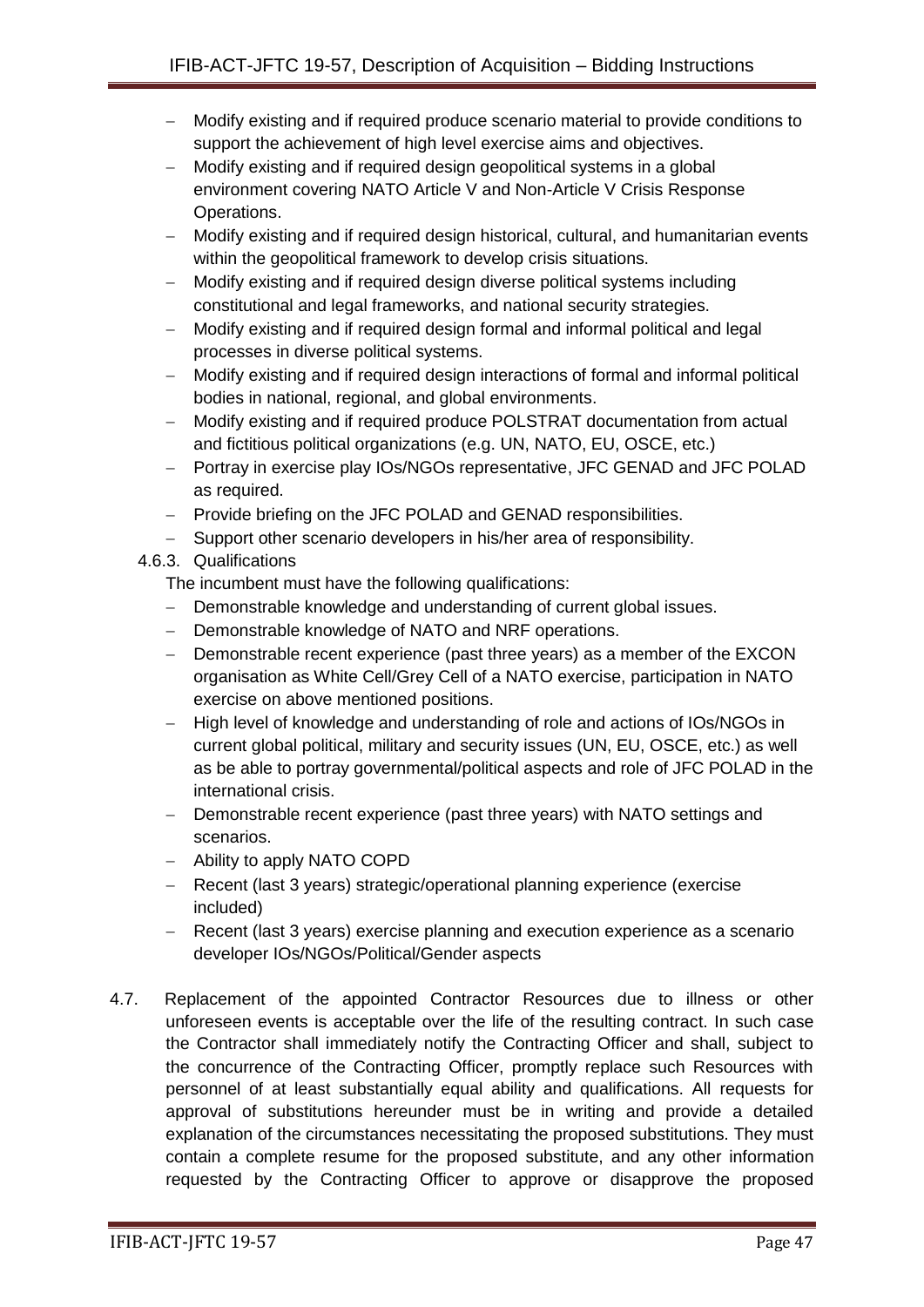substitution. The Contracting Officer or his authorized representative will evaluate such requests and promptly notify the Contractor of his approval or disapproval thereof in writing. If the Contracting Officer determines that suitable and timely replacement of Contractor Resources who have been reassigned, terminated or have otherwise become unavailable for the contract deliverables is not reasonably forthcoming or that the resultant reduction of productive effort would be so substantial as to impair the successful completion of the contract or the services ordered, the contract may be terminated by the Contracting Officer for default or for the convenience of the JFTC, as appropriate, or, at the discretion of the Contracting Officer if he finds the Contractor at fault for the condition, the contract price or fixed fee may be equitably adjusted downward to compensate the JFTC for any resultant delay, loss, or damage

## **5. PROOF OF PAST PERFORMANCE**

The Contractor is to provide a minimum of **two** (2) past performance citations (for work within the past three years) to show that it has successfully completed work that is similar to the requirements outlined in this SOW. In the event that the Contractor is unable to provide 2 past performance citations, an explanation regarding the reason for not having two citations and two references may be submitted in lieu of the past performance citations. The citations/references shall include the following information at a minimum:

- Summary of work performed similar to or directly relating to this SOW in size scope and value.
- Status of work (i.e., on-going, complete).
- Period of work performance
- Summary of staff used (by number and position)
- Name of a client
- Complete contact information for client
- Permission to contact client for reference

## **6. PLACE OF PERFORMANCE**

The Contractor shall deliver the service at the Joint Force Training Centre located in Bydgoszcz 85-915, ul. Szubinska 2, Poland and Riga, Latvia (WP5 – exercise execution).

# **7. SURGE CAPABILITY**

Surge tasks, by their very nature, will be in response to unforeseen circumstances. The surge capability requirement is included in order for JFTC to have a contract vehicle in place should emerging circumstances require a temporary increase in the service work units or Contractor personnel. The Contractor shall be prepared to have surge capability available on site within 20 working days after request by Contracting Officer.

# **8. CONTRACTOR PERFORMANCE REQUIREMENTS/REPORTING.**

## 8.1. Contractor Performance Coordination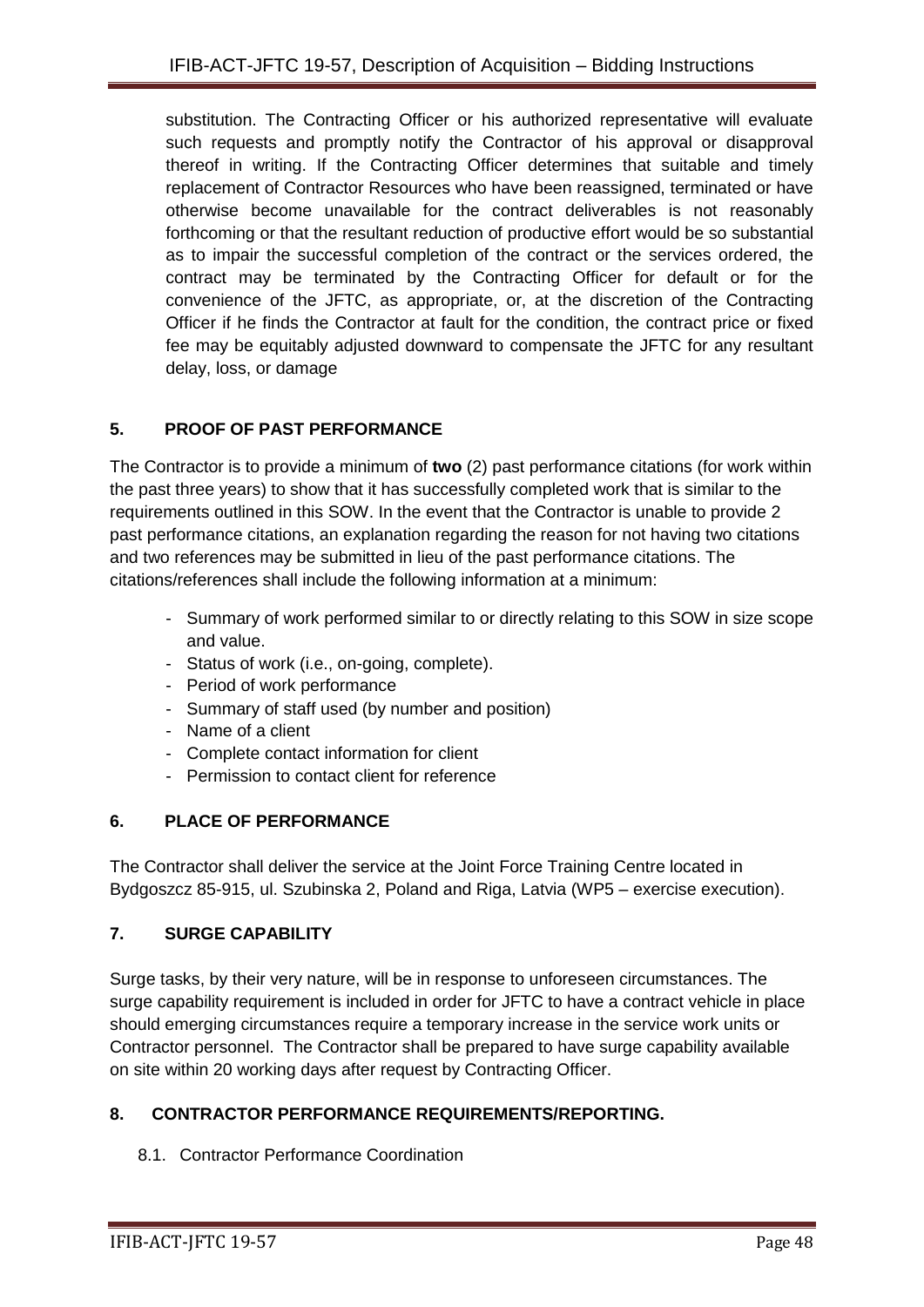The Contracting Officer's Technical Representative (COTR) shall be assigned by the Contracting Officer. The COTR shall provide direction, guidance, and support information as needed for all technical and content areas of the SOW. Specifically, the COTR shall:

- On behalf of the Contracting Officer attempt to resolve outstanding disputes, problems, deficiencies, and/or questions on the technical aspects of the SOW.
- Review (and approve) all the Contractor duties for completeness and accuracy.
- Review the Contractor's work at a minimum of monthly, or more often if needed.

The COTR's written approval of work reported and deliverables submitted is mandatory for Contractor invoices to be successfully processed. The COTR shall receive a letter of appointment from the Contracting Officer that describes in detail his roles and responsibilities to which he shall sign formal acceptance. The COTR, while authorised to make direct "without commitment" engagement with the contractor, will not have delegated authority to make any commitments or changes that affect price, quality, quantity, delivery, scope or other terms and conditions of the contract.

8.2. Contractor Reporting

The Contractor shall provide to the COTR, within 30 days, the report on the Work Packages completed. The report shall include, but not be limited to, the following information:

- Summary of work for tasking, deliverables and outcomes for the reporting period.
- Current or anticipated problems/deficiencies and recommended solutions.

The COTR may amend the reporting requirements to receive alternate/additional data and information on a more frequent or less frequent basis, and to request other reports that detail designated aspects of the work or methods to remedy problems and deficiencies.

## **9. QUALITY AND ACCURACY OF PRODUCT AND SERVICES**

The Contractor is responsible for ensuring the quality and accuracy of its products and services are maintained. The Contractor agrees to:

- 9.1. Incorporate appropriate management practices for quality assurance of all data, documentation and support the JFTC's inspection and acceptance procedures necessary to ensure that data and documentation is prepared and delivered in accordance with the contract.
- 9.2. All deliverable documents, whether draft or final, shall be delivered as an electronic file using an appropriate Microsoft Office suite file format compatible with Office 2010 prior to final submission for JFTC's review, comment and editing.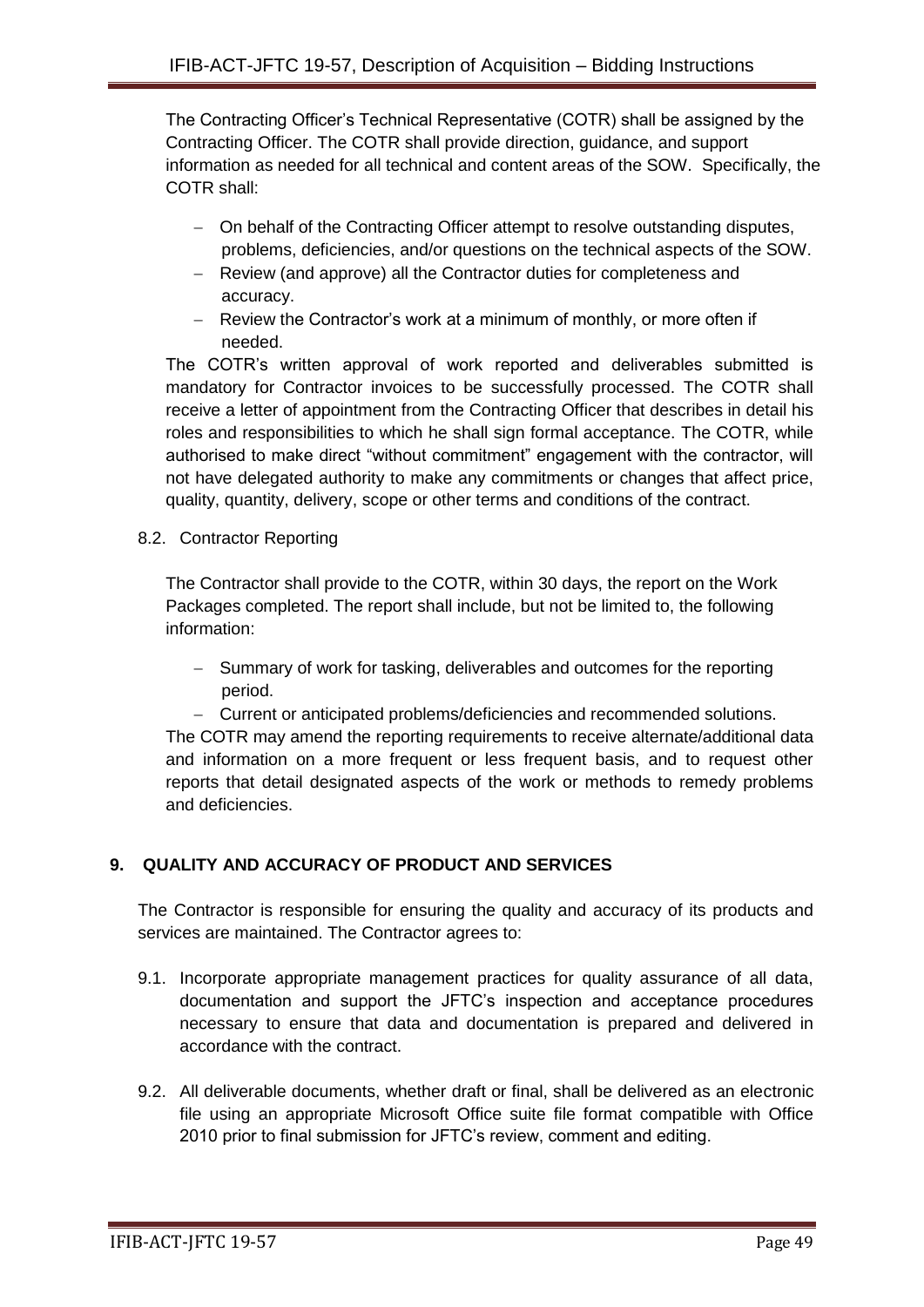#### **10. FURNISHED PROPERTY, SERVICES AND RESOURCE MATERIALS**

- 10.1. The Contractor shall:
- 10.1.1. Provide all personnel, equipment, tools, materials, supervision, and other items and services (except as otherwise specified) necessary to support all work requirements under this Contract.
- 10.1.2. Ensure that all equipment carried/brought into JFTC premises (i.e. laptops, tablets etc.) is reported to the JFTC. This equipment shall be checked and registered by the JFTC Security Officer prior to its usage.
- 10.1.3. Be responsible for proper utilization and safeguarding of all JFTC property provided for Contractor use. At the end of the assignment, all JFTC facilities, equipment, and materials shall be secured. Contractor personnel must immediately report damage to JFTC facilities and equipment upon discovery of such damage. Equipment found to be defective must also be reported in a timely manner to allow for repair or replacement. These reports will be submitted to the designated COTR.
- 10.2. The JFTC will:
- 10.2.1. Provide all necessary onsite: working space, office supplies, workstations etc., and other materials and logistics required in the performance of services under this SOW.

#### **11. SECURITY AND CONFIDENTIALITY REQUIREMENTS**

- 11.1. Security Requirements. With the reference to the personal security clearances (PSC) and facility security clearance (FSC) the Directive on Classified Project and Industrial Security (AC/35-D/2003-REV5) applies.
- 11.2. Personal Security Clearance (PSC).

The Contractor shall be responsible for obtaining all needed security clearances for its personnel performing the services under this SOW prior to starting work on this SOW. The Contractor must secure a NATO Secret PSC to work at JFTC. No waiver to this requirement shall be granted. There is no possibility to assign any personnel without having the needed clearance in place. If the Contractor cannot assign personnel with the required security clearance on the start date, the Contractor shall be liable for bid non-compliance or immediate contract termination. The Contractor must provide advance written proof of the ability to assign fully cleared personnel prior to contract award.

11.3. Contractor's Facility Security Clearance (FSC).

The facility of the Contractor/Sub-contractor shall hold a NATO Secret Facility Security Clearance without storage capabilities where required by applicable national regulations. The Bidders may provisionally participate in a bidding process pending final receipt of the national clearances. However, all clearances required to execute the contract should be in-place prior to contract award.

11.4. Security Conditions.

The Contractor must adhere to current security conditions at the JFTC and other work sites. The Contractor personnel shall comply with all local host nation, NATO